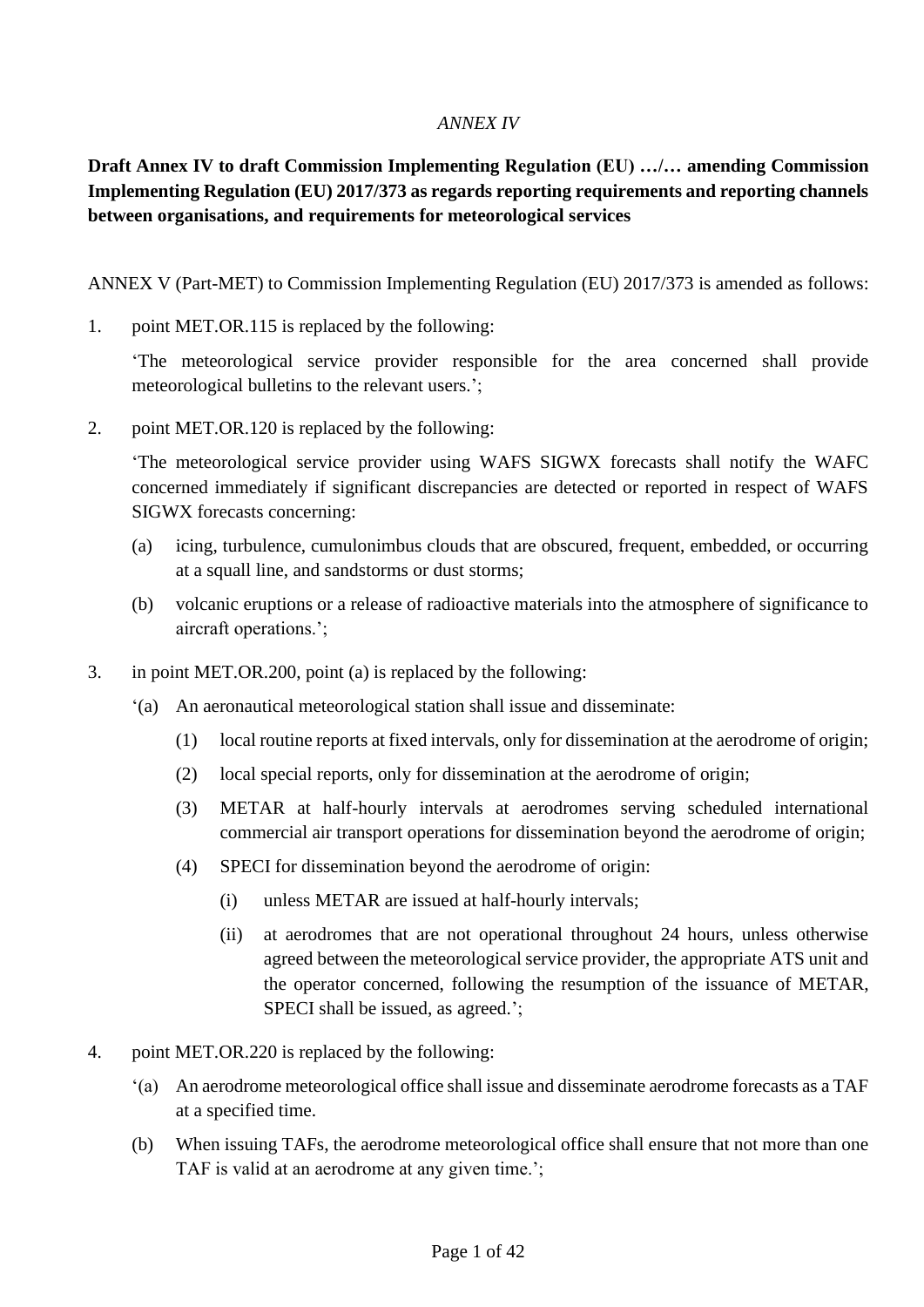5. point MET.OR.240 is replaced by the following:

'An aerodrome meteorological office shall provide operators and flight crew members with up-todate:

- (a) forecasts, originating from the WAFS, of the elements listed in points (1) and (2) of point MET.OR.275(a);
- (b) METAR or SPECI, including TREND, TAF or amended TAF for the aerodromes of departure and intended landing, and for take-off, en-route and destination alternate aerodromes;
- (c) aerodrome forecasts for take-off;
- (d) SIGMET and special air-reports relevant to the whole route;
- (e) volcanic ash, tropical cyclone and space weather advisory information relevant to the whole route;
- (f) area forecasts for low-level flights and AIRMET relevant to the whole route;
- (g) aerodrome warnings for the local aerodrome;
- (h) meteorological satellite images;
- (i) ground-based weather radar information.';
- 6. point MET.OR.242 is amended as follows:
	- (a) point MET.OR.242(a)(1) is replaced by the following:

'(1) local routine reports, local special reports, METAR, SPECI, TAF and TREND and amendments thereto;';

(b) point MET.OR.242(b)(1) is replaced by the following:

'(1) local routine reports, local special reports, METAR, SPECI, TAF and TREND and amendments thereto;';

- 7. point MET.OR.245(f)(1) is replaced by the following:
	- '(1) METAR and SPECI, including current pressure data for aerodromes and other locations, TAF, TREND and amendments thereto;';
- 8. point MET.OR.250(a) is replaced by the following:

'(a) issue and disseminate SIGMET;';

- 9. point MET.OR.255(a) is replaced by the following:
	- '(a) issue and disseminate AIRMET when the competent authority has determined that the density of traffic operating below flight level 100, or up to flight level 150 in mountainous areas, or higher, where necessary, warrants the issue and dissemination of AIRMET in combination with area forecasts for low-level flights';
- 10. point MET.OR.260 is replaced by the following: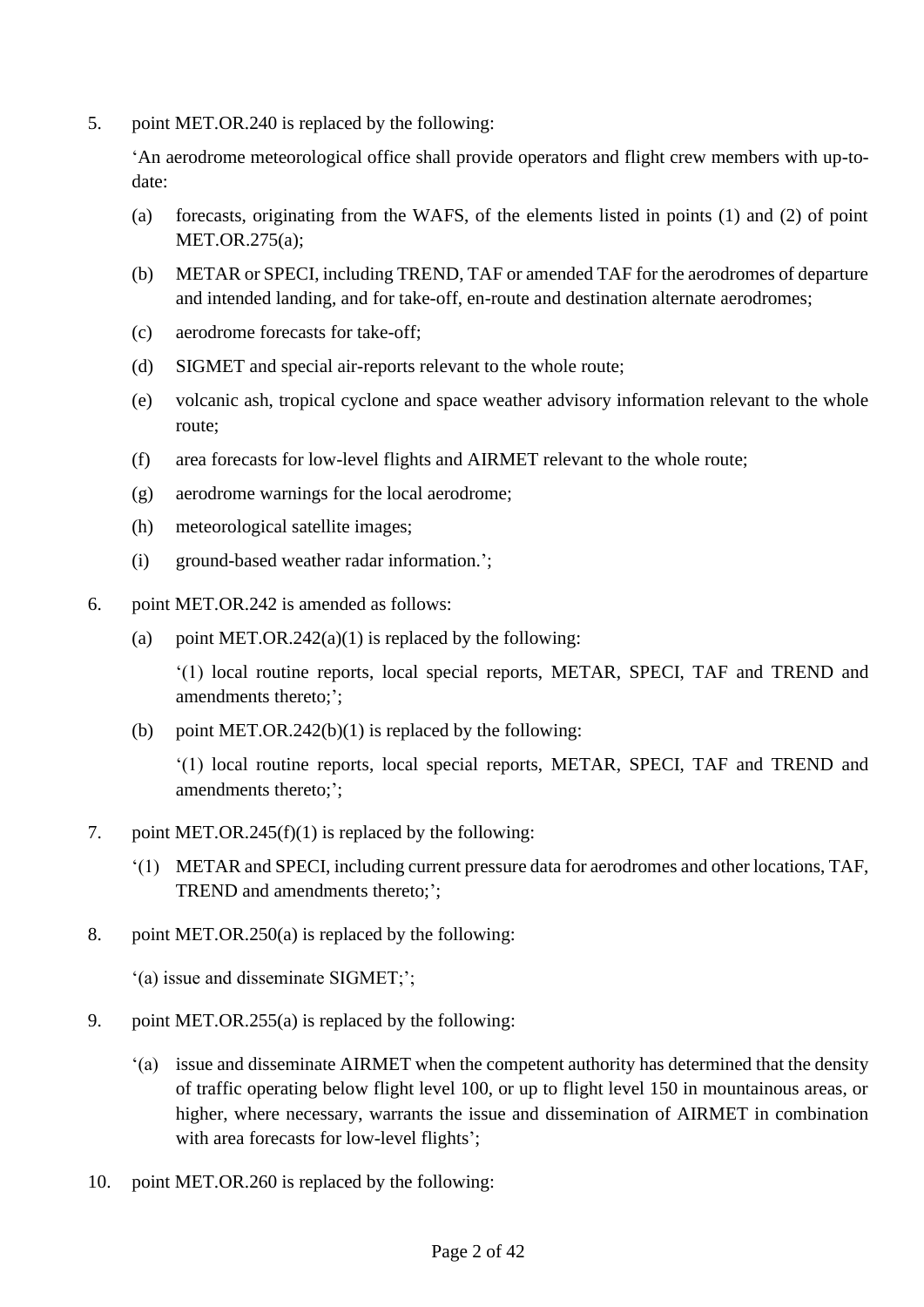'A meteorological watch office shall ensure that:

- (a) in the case of AIRMET being issued and disseminated in combination with area forecasts for low-level flights in accordance with point MET.OR.255(a), area forecasts for low-level flights are issued every 6 hours for a period of validity of 6 hours and transmitted to the meteorological watch offices concerned not later than 1 hour prior to the beginning of their validity period;
- (b) in the case where the competent authority has determined that the density of traffic operating below flight level 100, or up to flight level 150 in mountainous areas, or higher, where necessary, warrants the routine issue and dissemination of area forecasts for low-level flights not in combination with AIRMET, the frequency of issue, the form, and the fixed time or period of validity of the area forecast for low-level flights and the criteria for amendments thereto, are as determined by the competent authority.';
- 11. the title of Chapter 4 is replaced by the following:

'Chapter 4 — Requirements for volcanic ash advisory centres (VAACs)';

- 12. in point MET.OR.265, point (a) is replaced by the following:
	- '(a) when a volcano has erupted, or is expected to erupt, or volcanic ash is reported, issue and disseminate advisory information regarding the extent and forecast movement of the volcanic ash cloud.';
- 13. the title of Chapter 5 is replaced by the following:

'Chapter 5 — Requirements for tropical cyclone advisory centres (TCACs)';

14. in point MET.OR.270, the introductory sentence and point (a) are replaced by the following:

'In its area of responsibility, the TCAC shall issue and disseminate:

- (a) advisory information concerning the position of the cyclone centre, changes in intensity at the time of observation, its direction and speed of movement, central pressure and maximum surface wind near the centre;';
- 15. the title of Chapter 6 is replaced by the following:

'Chapter 6 — Requirements for world area forecast centres (WAFCs)';

16. in point MET.OR.275, point (a) is amended as follows:

'The WAFC shall issue and disseminate:';

- 17. point MET.TR.115 is replaced by the following:
	- '(a) Meteorological bulletins shall be disseminated using specified data types and code forms appropriate to the information being provided.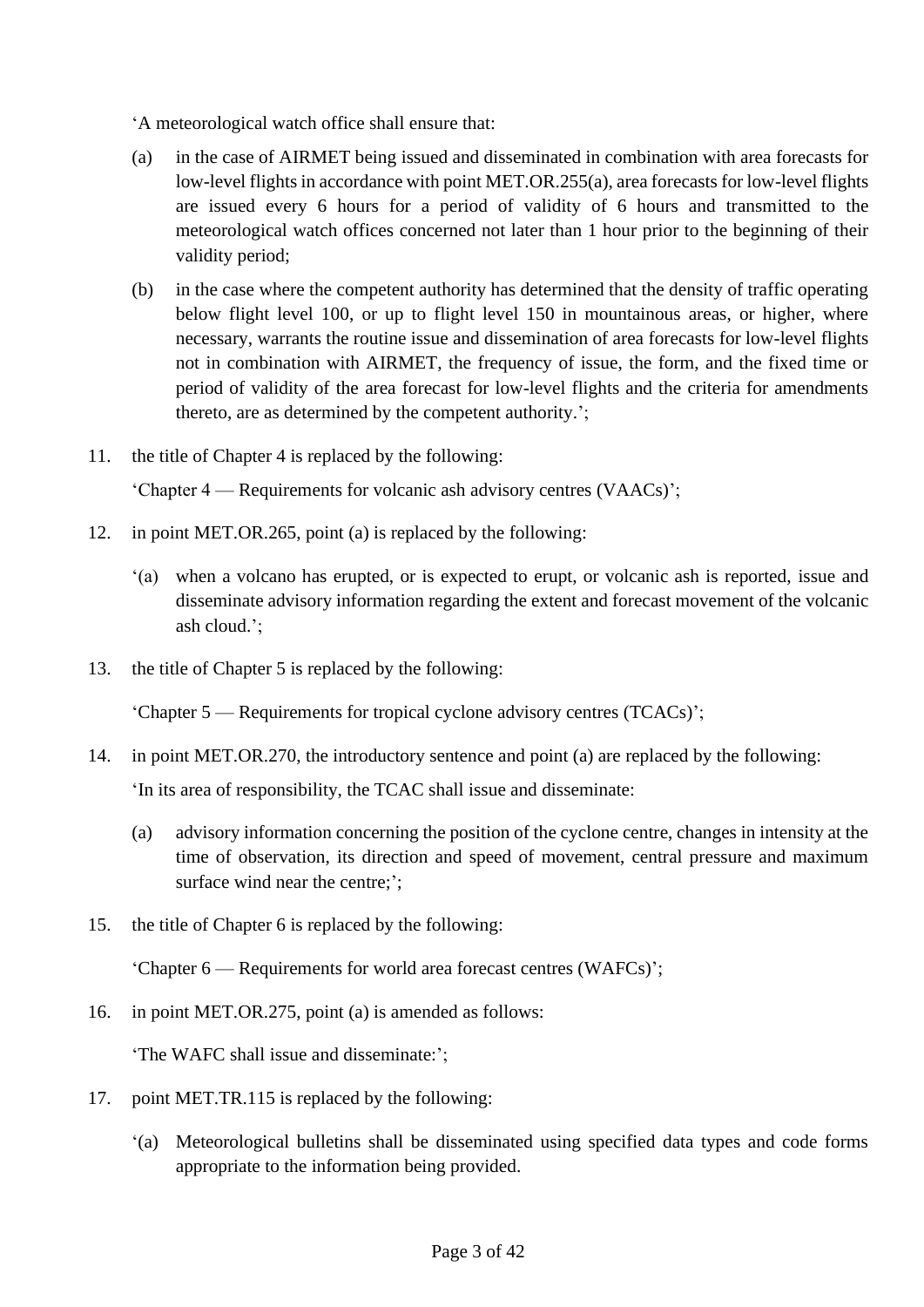- (b) Meteorological bulletins containing operational meteorological information shall be disseminated via communication systems appropriate to the information being provided and the users for which it is intended.';
- 18. point MET.TR.200 is replaced by the following:
	- '(a) Local routine reports, local special reports, METAR and SPECI shall contain the following elements in the order indicated:
		- (1) identification of the type of report;
		- (2) location indicator;
		- (3) time of the observation;
		- (4) identification of an automated or missing report, when applicable;
		- (5) surface wind direction and speed;
		- (6) visibility;
		- (7) runway visual range, when the reporting criteria are met;
		- (8) present weather;
		- (9) cloud amount, cloud type only for cumulonimbus and towering cumulus clouds and height of cloud base or, where measured, vertical visibility;
		- (10) air temperature and dew-point temperature;
		- (11) QNH and, when applicable, in local routine and local special reports, QFE;
		- (12) supplementary information, when applicable.
	- (b) In local routine reports and local special reports:
		- (1) if the surface wind is observed from more than one location along the runway, the locations for which these values are representative shall be indicated;
		- (2) when there is more than one runway in use and the surface wind related to these runways is observed, the available wind values for each runway shall be given, and the runways to which the values refer shall be reported;
		- (3) when variations from the mean wind direction are reported in accordance with point MET.TR.205(a)(3)(ii)(B), the two extreme directions between which the surface wind has varied shall be reported;
		- (4) when variations from the mean wind speed (gusts) are reported in accordance with point MET.TR.205(a)(3)(iii), they shall be reported as the maximum and minimum values of the wind speed attained.
	- (c) METAR and SPECI
		- (1) METAR and SPECI shall be issued in accordance with the template shown in Appendix 1.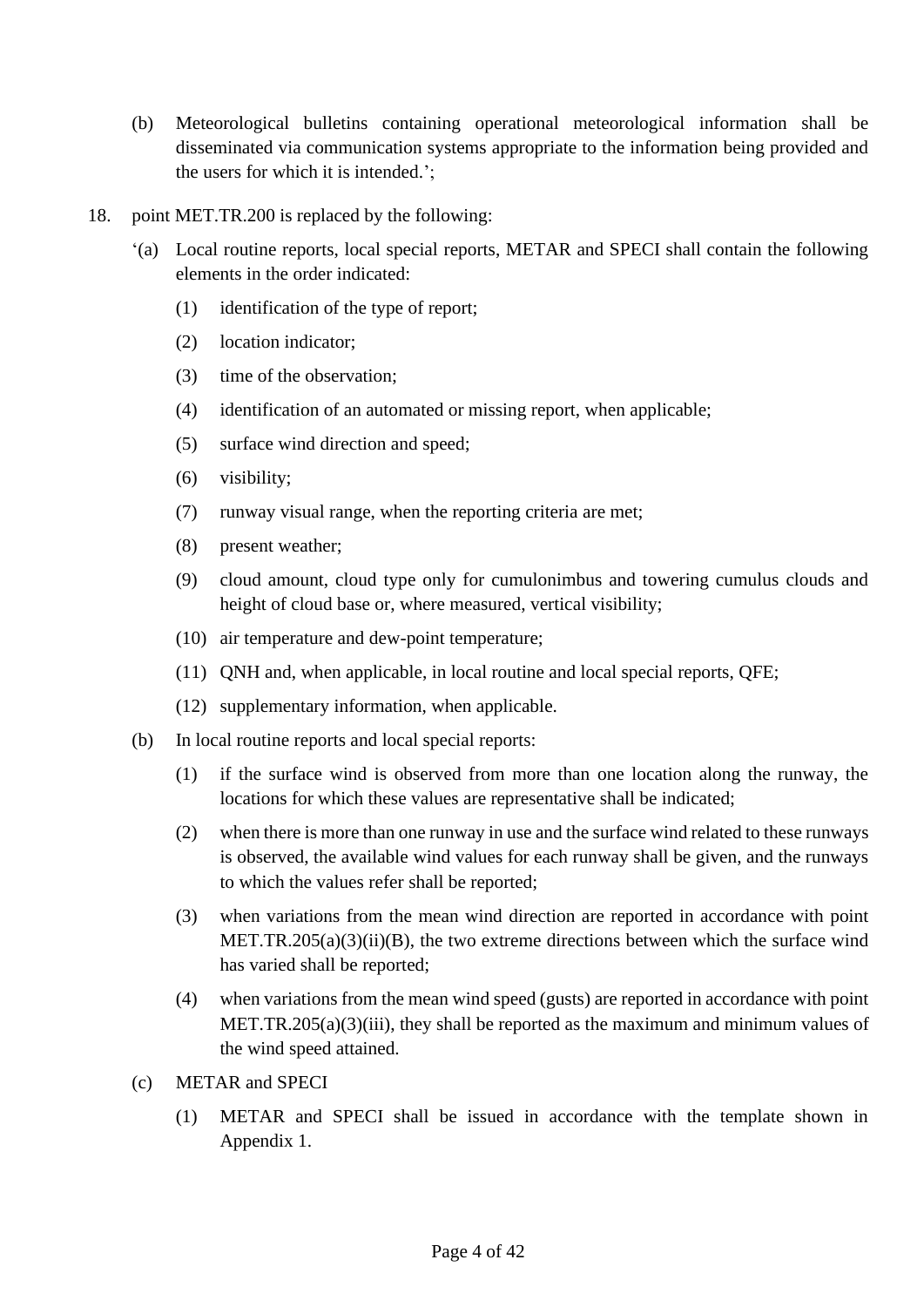- (2) METAR shall be filed for transmission not later than 5 minutes after the actual time of observation.
- (d) Information on visibility, runway visual range, present weather and cloud amount, cloud type and height of cloud base shall be replaced in all meteorological reports by the term 'CAVOK' when the following conditions occur simultaneously at the time of observation:
	- (1) visibility, 10 km or more, and the lowest visibility is not reported;
	- (2) no cloud of operational significance;
	- (3) no weather of significance to aviation.
- (e) The list of criteria to provide local special reports shall include:
	- (1) those values which most closely correspond to the operating minima of the operators using the aerodrome;
	- (2) those values which satisfy other local requirements of the ATS units and of the operators;
	- (3) an increase in air temperature of  $2^{\circ}$ C or more from that given in the latest local report, or an alternative threshold value as agreed between the meteorological service providers, the appropriate ATS unit and the operators concerned;
	- (4) the available supplementary information concerning the occurrence of significant meteorological conditions in the approach and climb-out areas;
	- (5) when noise-abatement procedures are applied and the variation from the mean surface wind speed has changed by 5 kt or more from that at the time of the latest local report, the mean speed before and/or after the change being 15 kt or more;
	- (6) those values which constitute criteria for SPECI.
- (f) Where required in accordance with point MET.OR.200(a)(4), SPECI shall be issued whenever changes in accordance with the following criteria occur:
	- (1) when the mean surface wind direction has changed by  $60^{\circ}$  or more from that given in the latest report, the mean speed before and/or after the change being 10 kt or more;
	- (2) when the mean surface wind speed has changed by 10 kt or more from that given in the latest local report;
	- (3) when the variation from the mean surface wind speed (gusts) has changed by 10 kt or more from that at the time of the latest local report, the mean speed before and/or after the change being 15 kt or more;
	- (4) when the onset, cessation or change in intensity of any of the following weather phenomena occurs:
		- (i) freezing precipitation;
		- (ii) moderate or heavy precipitation, including showers thereof; and
		- (iii) thunderstorm, with precipitation;
	- (5) when the onset or cessation of any of the following weather phenomena occurs: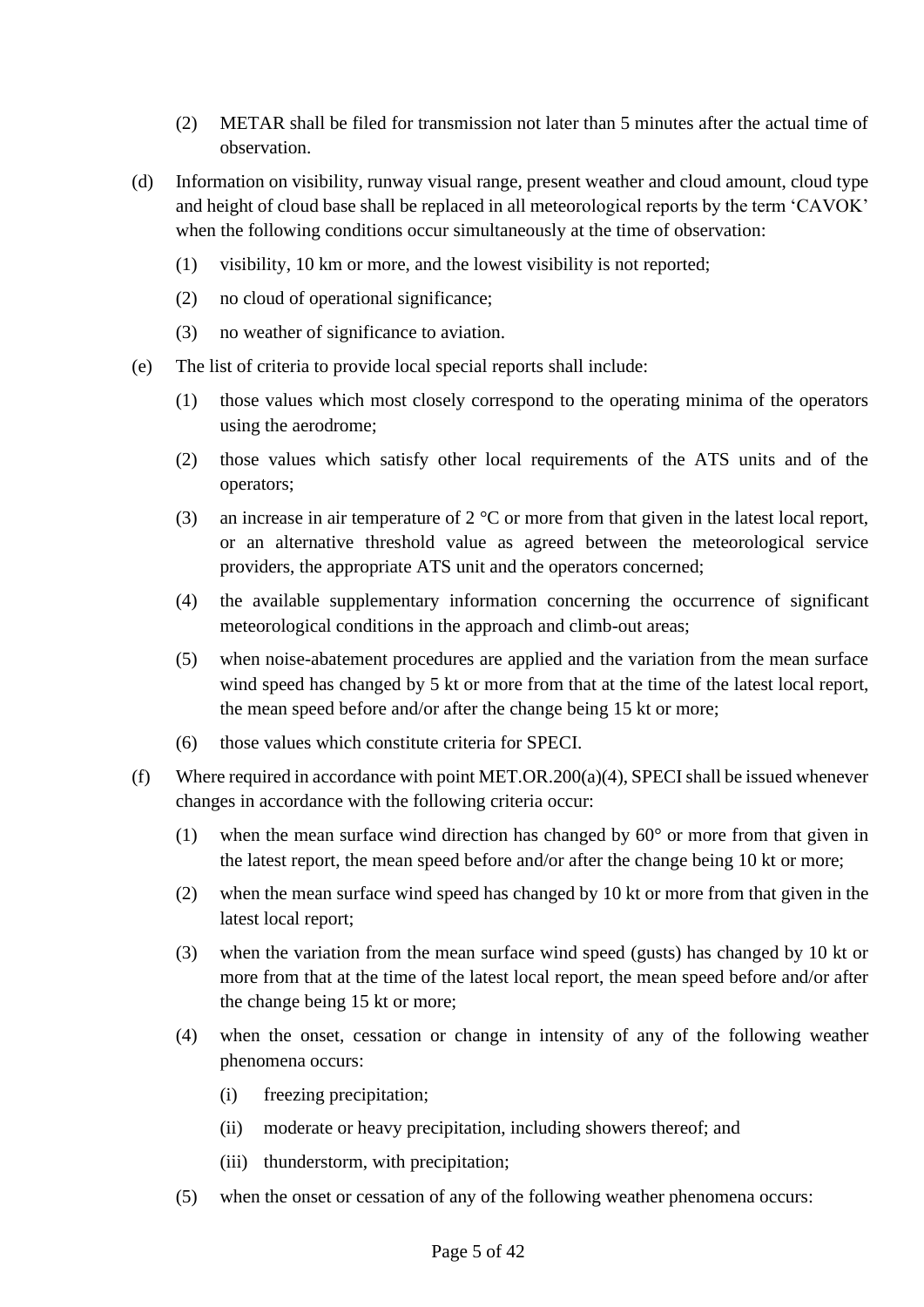- (i) freezing fog;
- (ii) thunderstorm, without precipitation;
- (6) when the amount of a cloud layer below 1 500 ft changes:
	- (i) from scattered (SCT) or less to broken (BKN) or overcast (OVC); or
	- (ii) from BKN or OVC to SCT or less.
- (g) When so agreed between the meteorological service provider and the competent authority, SPECI shall be issued whenever the following changes occur:
	- (1) when the wind changes through values of operational significance; the threshold values shall be established by the meteorological service provider in consultation with the appropriate ATS unit and operators concerned, taking into account changes in the wind which would:
		- (i) require a change in runway(s) in use;
		- (ii) indicate that the runway tailwind and crosswind components have changed through values representing the main operating limits for typical aircraft operating at the aerodrome;
	- (2) when the visibility is improving and changes to or passes through one or more of the following values, or when the visibility is deteriorating and passes through one or more of the following values:
		- (i) 800, 1 500 or 3 000 m;
		- (ii) 5 000 m, in cases where a significant number of flights are operated in accordance with the visual flight rules:
	- (3) when the runway visual range is improving and changes to or passes through one or more of the following values, or when the runway visual range is deteriorating and passes through one or more of the following values: 50, 175, 300, 550 or 800 m;
	- (4) when the onset, cessation or change in intensity of any of the following weather phenomena occurs:
		- (i) dust storm;
		- (ii) sandstorm;
		- (iii) funnel cloud (tornado or waterspout);
	- (5) when the onset or cessation of any of the following weather phenomena occurs:
		- (i) low drifting dust, sand or snow;
		- (ii) blowing dust, sand or snow;
		- (iii) squall;
	- (6) when the height of base of the lowest cloud layer of BKN or OVC extent is lifting and changes to or passes through one or more of the following values, or when the height of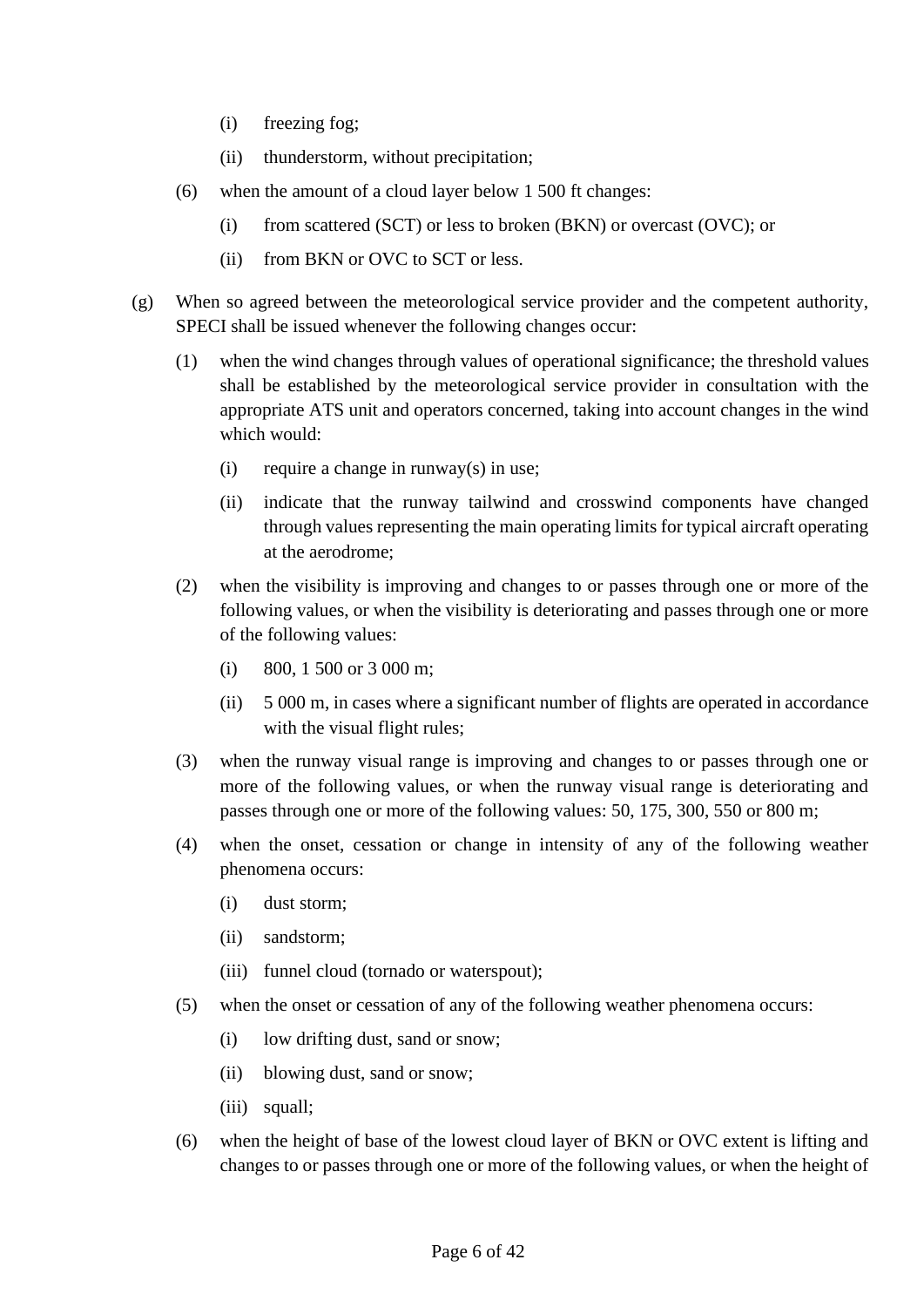base of the lowest cloud layer of BKN or OVC extent is lowering and passes through one or more of the following values:

- (i) 100, 200, 500 or 1 000 ft;
- (ii) 1 500 ft, in cases where significant numbers of flights are operated in accordance with the visual flight rules;
- (7) when the sky is obscured and the vertical visibility is improving and changes to or passes through one or more of the following values, or when the vertical visibility is deteriorating and passes through one or more of the following values: 100, 200, 500 or 1 000 ft;
- (8) any other criteria based on local aerodrome operating minima, as agreed between the meteorological service providers and the operators.
- (h) When a deterioration of one weather element is accompanied by an improvement in another element, a single SPECI shall be issued; it shall then be treated as a deterioration report.';
- 19. point MET.TR.205 is amended as follows:
	- (a) point MET.TR.205(a)(1) is replaced by the following:
		- '(1) In local routine reports, local special reports, METAR and SPECI, the surface wind direction and speed shall be reported in steps of 10 degrees true and 1 kt respectively.';
	- (b) point MET.TR.205(a)(3) is replaced by the following:
		- '(3) In local routine reports, local special reports, METAR and SPECI:
			- (i) the units of measurement used for the wind speed shall be indicated;
			- (ii) variations from the mean wind direction during the past 10 minutes shall be reported as follows, if the total variation is 60° or more, alternatively:
				- (A) when the total variation is 60° or more and less than 180° and the wind speed is 3 kt or more, such directional variations shall be reported as the two extreme directions between which the surface wind has varied;
				- (B) when the total variation is 60° or more and less than 180° and the wind speed is less than 3 kt, the wind direction shall be reported as variable with no mean wind direction;
				- (C) when the total variation is 180° or more, the wind direction shall be reported as variable with no mean wind direction;
			- (iii) variations from the mean wind speed (gusts), during the past 10 minutes shall be reported when the maximum wind speed exceeds the mean speed by, alternatively:
				- (A) 5 kt or more in local routine report and local special report when noise abatement procedures are applied;
				- (B) 10 kt or more otherwise;
			- (iv) when a wind speed of less than 1 kt is reported, it shall be indicated as calm;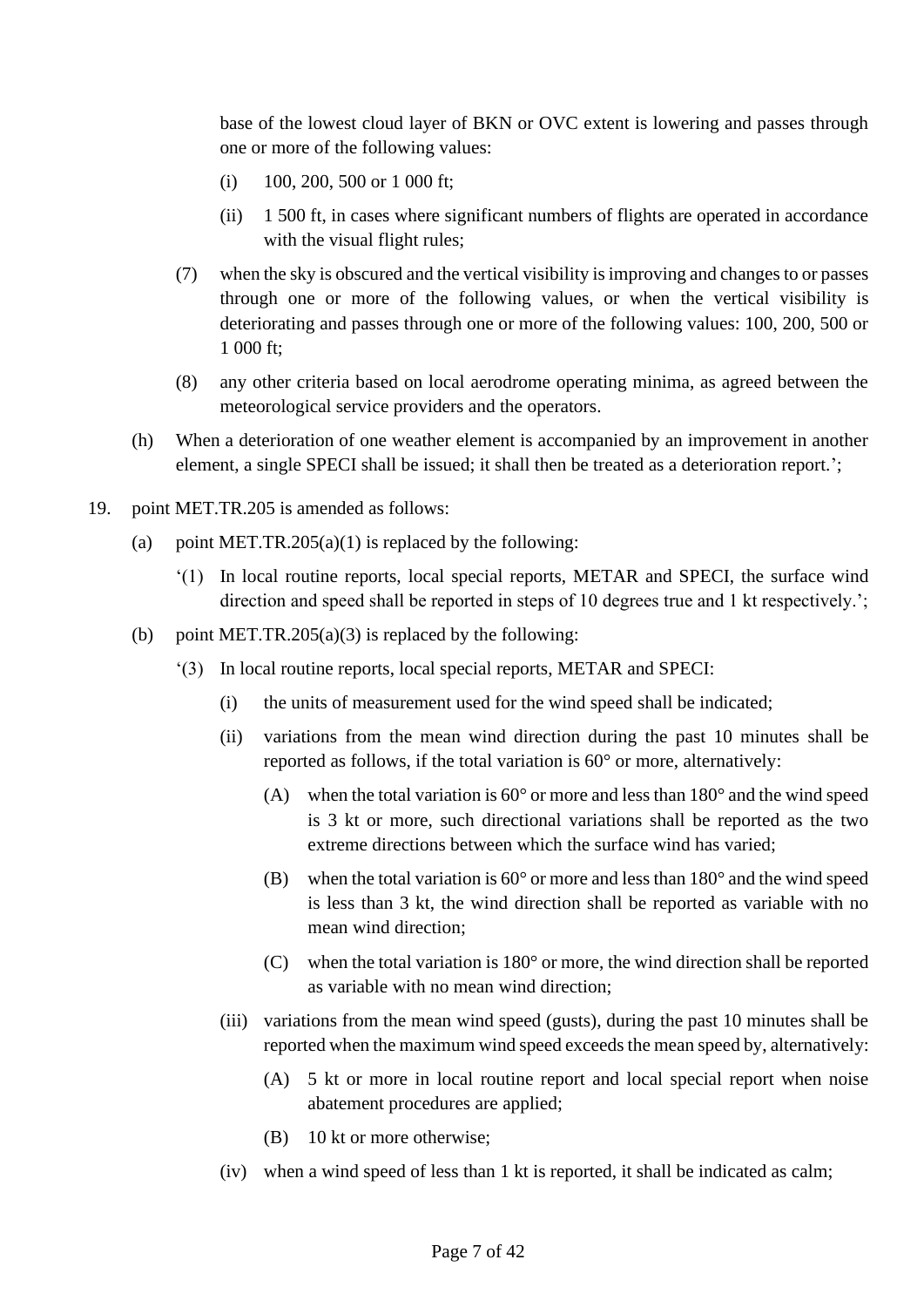- (v) when a wind speed of 100 kt or more is reported, it shall be indicated to be more than 99 kt;
- (vi) when variations from the mean wind speed (gusts) are reported in accordance with point MET.TR.205(a), the maximum value of the wind speed attained shall be reported;
- (vii) when the 10-minute period includes a marked discontinuity in the wind direction and/or speed, only variations from the mean wind direction and mean wind speed occurring since the discontinuity shall be reported.';
- (c) point MET.TR.205(b)(1) is replaced by the following:
	- '(1) In local routine reports, local special reports, METAR and SPECI, the visibility shall be reported in steps of 50 m when the visibility is less than 800 m; in steps of 100 m when it is 800 m or more, but less than 5 km; in kilometre steps when the visibility is 5 km or more, but less than 10 km; and it shall be given as 10 km when the visibility is 10 km or more, except when the conditions for the use of CAVOK apply.';
- (d) point MET.TR.205(c)(1) is replaced by the following:
	- '(1) In local routine reports, local special reports, METAR and SPECI, the RVR shall be:
		- (i) reported throughout periods when either the visibility or the runway visual range is less than 1 500 m;
		- (ii) reported in steps of 25 m when it is less than 400 m, in steps of 50 m when it is between 400 and 800 m, and in steps of 100 m when it is more than 800 m.';
- (e) point MET.TR.205(c)(3) is replaced by the following:
	- '(3) In local routine reports, local special reports, METAR and SPECI:
		- (i) when the RVR is above the maximum value that can be determined by the system in use, it shall be reported using the abbreviation 'ABV' in local routine report and local special report, and the abbreviation 'P' in METAR followed by the maximum value that can be determined by the system;
		- (ii) when the RVR is below the minimum value that can be determined by the system in use, it shall be reported using the abbreviation 'BLW' in local routine report and local special report, and the abbreviation 'M' in METAR, followed by the minimum value that can be determined by the system.';
- (f) points MET.TR.205(d)(2), (3) and (4) are replaced by the following:
	- '(2) In METAR and SPECI, observed present weather phenomena shall be reported in terms of type and characteristics and qualified with respect to intensity or proximity to the aerodrome, as appropriate.
	- (3) In local routine reports, local special reports, METAR and SPECI, the following characteristics of present weather phenomena, as necessary, shall be reported using their respective abbreviations and relevant criteria, as appropriate:
		- (i) Thunderstorm (TS)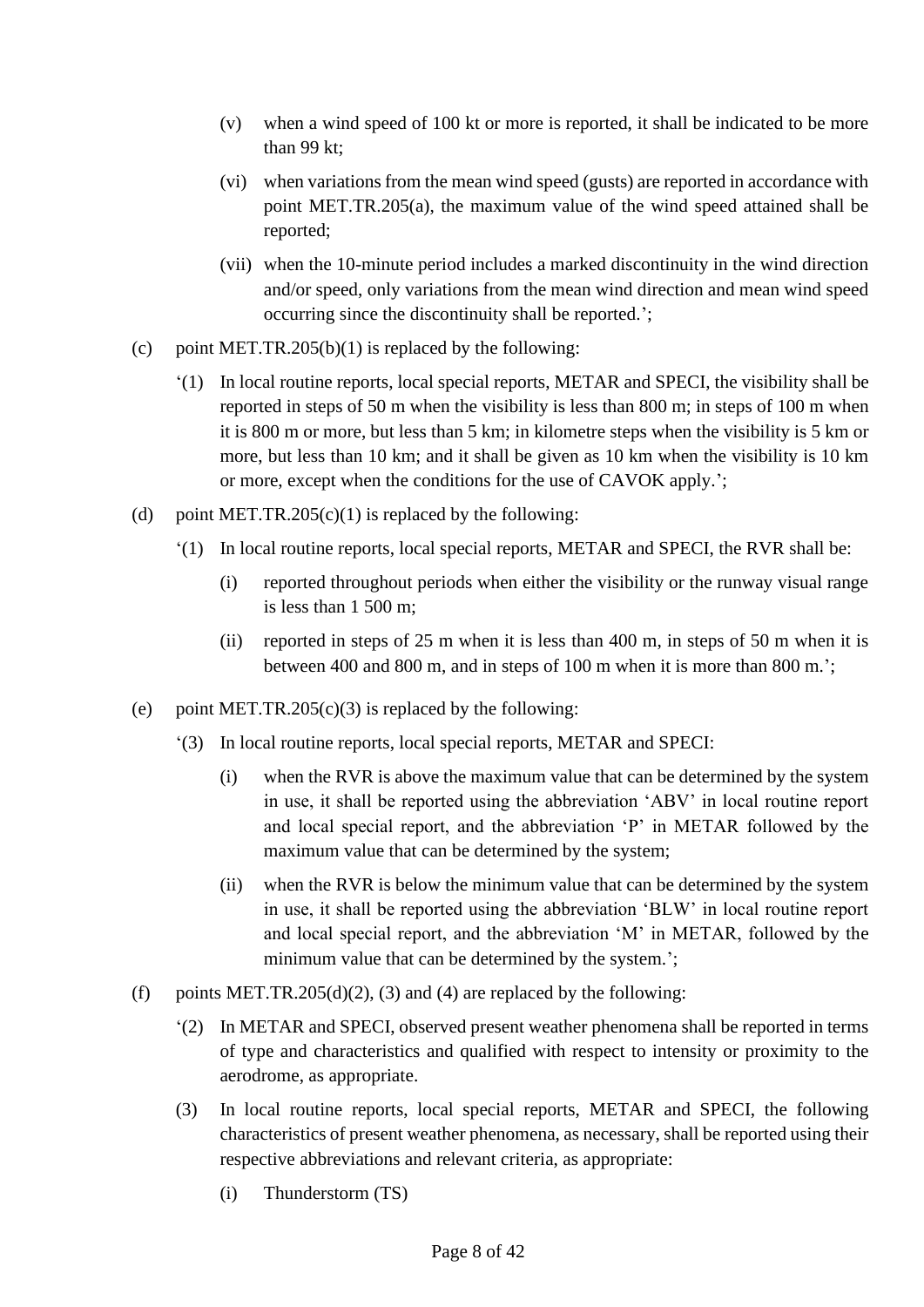Used to report a thunderstorm with precipitation. When thunder is heard or lightning is detected at the aerodrome during the 10-minute period preceding the time of observation but no precipitation is observed at the aerodrome, the abbreviation 'TS' shall be used without qualification.

(ii) Freezing (FZ)

Supercooled water droplets or precipitation, used with types of present weather phenomena in accordance with Appendix 1.

- (4) In local routine reports, local special reports, METAR and SPECI:
	- (i) one or more, up to a maximum of three, of the present weather abbreviations shall be used, as necessary, together with an indication, where appropriate, of the characteristics and intensity or proximity to the aerodrome, so as to convey a complete description of the present weather of significance to flight operations;
	- (ii) the indication of intensity or proximity, as appropriate, shall be reported first followed respectively by the characteristics and the type of weather phenomena;
	- (iii) where two different types of weather are observed, they shall be reported in two separate groups, where the intensity or proximity indicator refers to the weather phenomenon which follows the indicator. However, different types of precipitation occurring at the time of observation shall be reported as one single group with the dominant type of precipitation reported first and preceded by only one intensity qualifier which refers to the intensity of the total precipitation.';
- (g) point MET.TR.205(e)(1) is replaced by the following:
	- '(1) In local routine reports, local special reports, METAR and SPECI, the height of cloud base shall be reported in steps of 100 ft up to 10 000 ft and in steps of 1 000 ft above 10 000 ft.';
- (h) point MET.TR.205 $(f)(1)$  is replaced by the following:
	- '(1) In local routine reports, local special reports, METAR and SPECI, the air temperature and the dew-point temperature shall be reported in steps of whole degrees Celsius.';
- (i) point MET.TR.205(f)(3) is replaced by the following:
	- '(3) In local routine reports, local special reports, METAR and SPECI, a temperature below 0 °C shall be identified.';
- (i) point MET.TR.205 $(g)(1)$  is replaced by the following:
	- '(1) In local routine reports, local special reports, METAR and SPECI, the QNH and QFE shall be computed in tenths of hectopascals and reported therein in steps of whole hectopascals, using four digits.';
- (k) point MET.TR.205 $(g)(4)$  is replaced by the following:
	- '(4) In METAR and SPECI, only QNH values shall be included.';
- 20. point MET.TR.210 is amended as follows: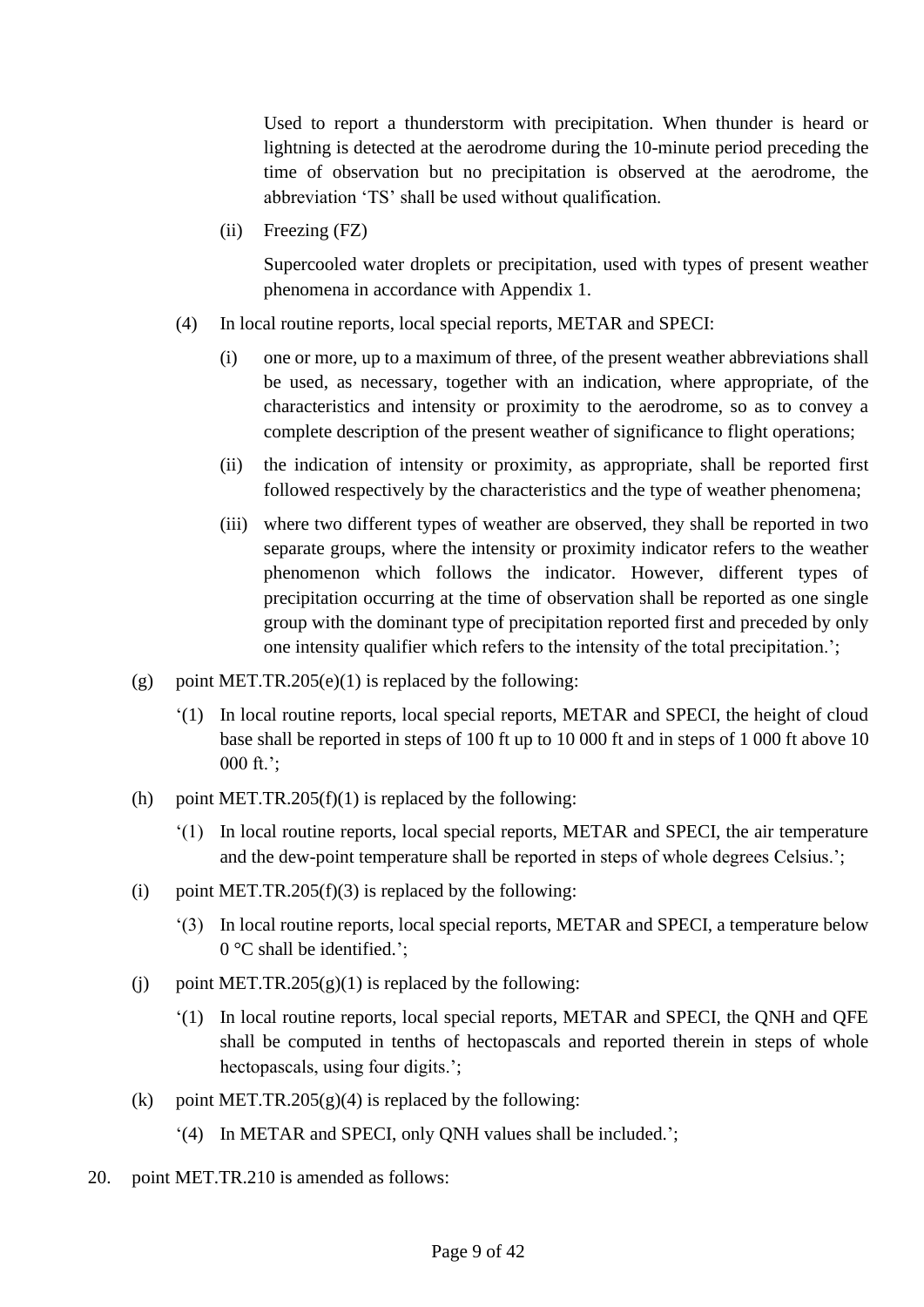- (a) point MET.TR.210(a)(2) is replaced by the following:
	- '(2) Display

Surface wind displays relating to each sensor shall be located in the aeronautical meteorological station. The displays in the aeronautical meteorological station and in the air traffic services units shall relate to the same sensors, and where separate sensors are required, the displays shall be clearly marked to identify the runway and section of runway monitored by each sensor.';

- (b) point MET.TR.210(a)(3)(ii) is replaced by the following:
	- '(ii) 10 minutes for METAR and SPECI, except that when the 10-minute period includes a marked discontinuity in the wind direction and/or speed; only data occurring after the discontinuity shall be used for obtaining mean values; hence, the time interval in these circumstances shall be correspondingly reduced.';
- (c) point MET.TR.210(b)(3) is replaced by the following:
	- '(3) Displays

When instrumented systems are used for the measurement of visibility, visibility displays relating to each sensor shall be located in the aeronautical meteorological station. The displays in the aeronautical meteorological station and in the air traffic services units shall relate to the same sensors, and where separate sensors are required, the displays shall be clearly marked to identify the area monitored by each sensor.';

- (d) point MET.TR.210 (c) is replaced by the following:
	- '(c) Runway visual range (RVR)
		- (1) The RVR shall be reported in metres.
		- (2) Siting

The meteorological instrument used to assess the RVR shall be situated in such a way as to provide data which is representative of the area for which the observations are required.

(3) Instrumented systems

Instrumented systems based on transmissometers or forward-scatter meters shall be used to assess RVR on runways intended for Category II and III instrument approach and landing operations, and for Category I instrument approach and landing operations as determined by the competent authority.

(4) Display

Where the RVR is determined by instrumented systems, one display or more, if required, shall be located in the aeronautical meteorological station. The displays in the aeronautical meteorological station and in the air traffic services (ATS) units shall relate to the same sensors, and where separate sensors are required, the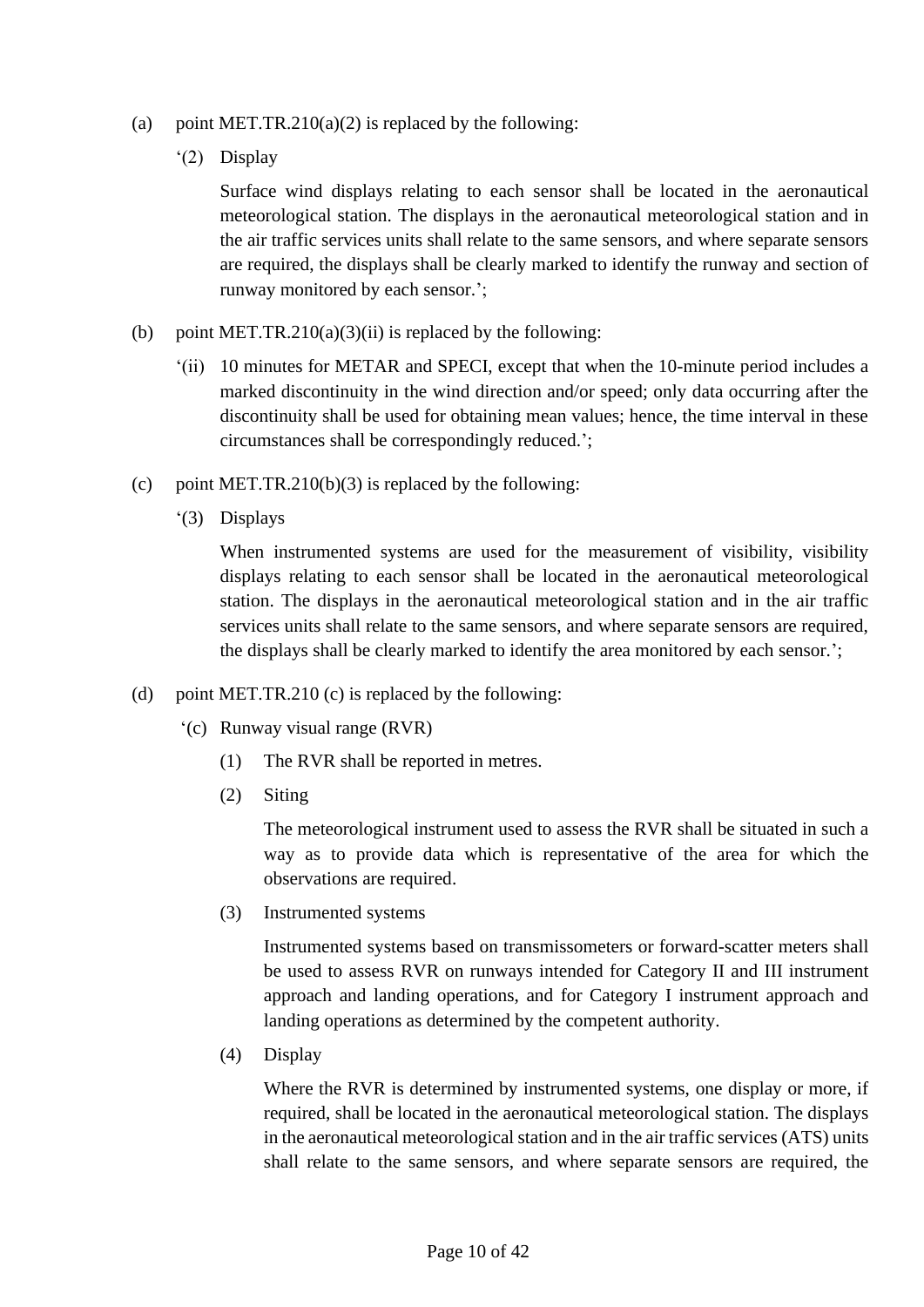displays shall be clearly marked to identify the runway and section of the runway monitored by each sensor.

- (5) Averaging
	- (i) Where instrumented systems are used for the assessment of the RVR, their output shall be updated at least every 60 seconds to permit the provision of current, representative values.
	- (ii) The averaging period for RVR values shall be:
		- (A) 1 minute for local routine reports and local special reports and for RVR displays in ATS units;
		- (B) 10 minutes for METAR and SPECI, except that when the 10-minute period immediately preceding the observation includes a marked discontinuity in RVR values; then only those values occurring after the discontinuity shall be used for obtaining mean values.';
- (e) point MET.TR.210(e)(3) is replaced by the following:
	- '(3) Display

When automated equipment is used for the measurement of the height of cloud base, at least one display shall be located in the aeronautical meteorological station. The displays in the aeronautical meteorological station and in the air traffic services units shall relate to the same sensors, and where separate sensors are required, the displays shall be clearly marked to identify the area monitored by each sensor.';

- (f) point MET.TR.210(f)(2) is replaced by the following:
	- '(2) When automated equipment is used for the measurement of air temperature and dewpoint temperature, the displays shall be located in the aeronautical meteorological station. The displays in the aeronautical meteorological station and in the air traffic services units shall relate to the same sensors.';
- (g) point MET.TR.210(g)(2(i) is replaced by the following:
	- '(i) When automated equipment is used for the measurement of atmospheric pressure, QNH and, if required in accordance with point MET.TR.205 $(g)(3)(ii)$ , QFE displays relating to the barometer shall be located in the aeronautical meteorological station with corresponding displays in the appropriate air traffic services units.';
- 21. point MET.TR.215 is amended as follows:
	- (a) the title of point MET.TR.215 is replaced by the following: 'Forecasts and other information';
	- (b) point  $(e)(6)$  is replaced by the following:
		- '(6) volcanic ash, tropical cyclone and space weather advisory information relevant to the whole route.';
- 22. point MET.TR.220 is amended as follows: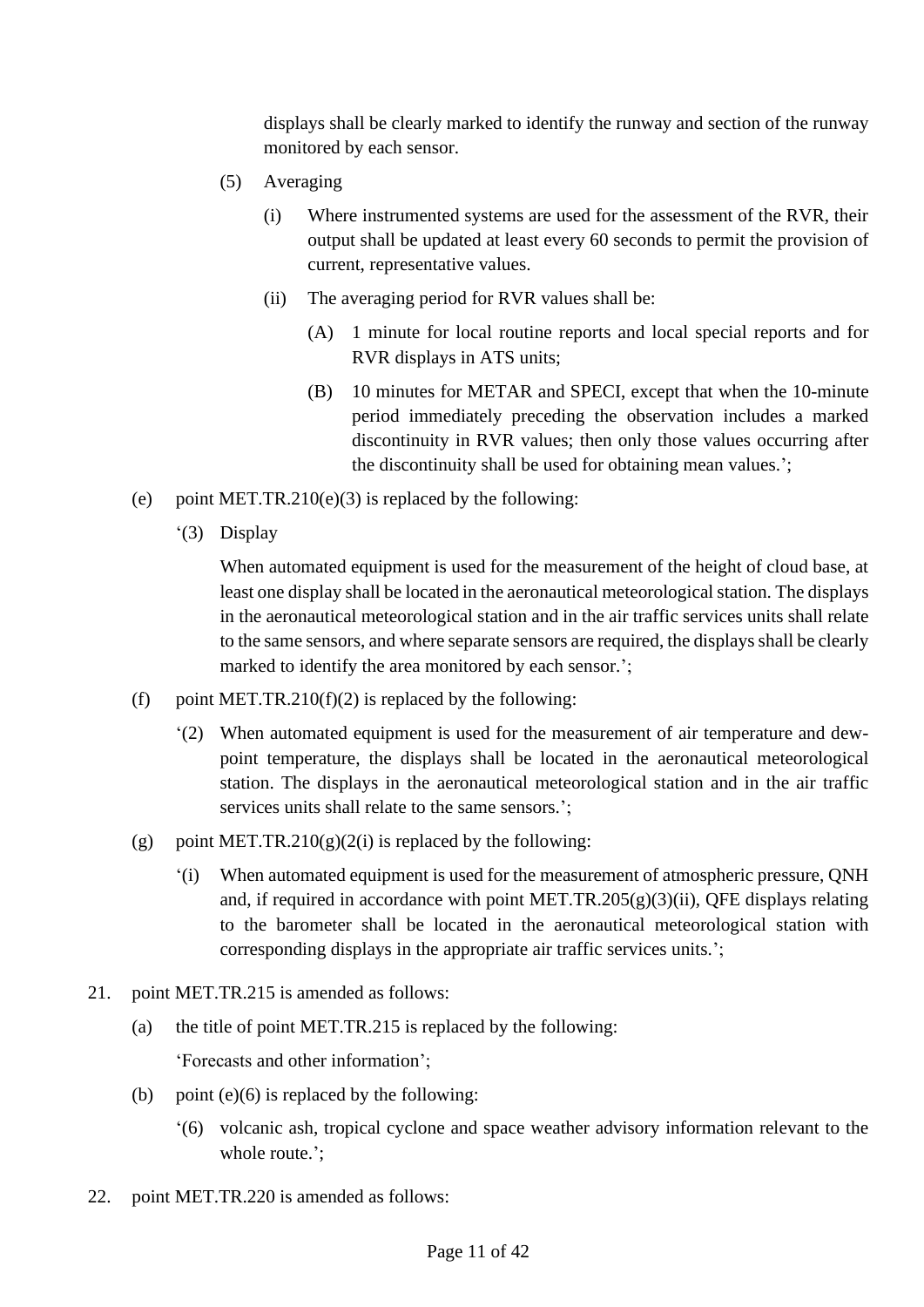- (a) points (b), (c) and (d) are replaced by the following:
	- '(b) TAF shall be issued in accordance with the template shown in Appendix 3.
	- (c) The period of validity of a routine TAF shall be either 9 or 24 or 30 hours, unless otherwise prescribed by the competent authority taking into account the traffic requirements for aerodromes which operate for less than 9 hours.
	- (d) TAF shall be filed for transmission not earlier than 1 hour before the commencement of their period of validity.';
- (b) points  $(3)(1)(iii)$ , (iv) and (v) are replaced by the following:
	- '(iii) When the wind is forecasted to be less than 1 kt, the forecasted wind speed shall be indicated as calm.
	- (iv) When the forecast maximum speed exceeds the forecasted mean wind speed by 10 kt or more, the forecasted maximum wind speed shall be indicated.
	- (v) When a wind speed of 100 kt or more is forecasted, it shall be indicated to be more than 99 kt.';
- 23. point MET.TR.225 is amended as follows:
	- (a) in point MET.TR.225(c)(1), points (i) and (ii) are replaced by the following:
		- '(i) a change in the mean wind direction of 60° or more, the mean speed before and/or after the change being 10 kt or more;
		- (ii) a change in mean wind speed of 10 kt or more;';
	- (b) point MET.TR.225(c)(2)(i) is replaced by the following:
		- '(i) When the visibility is expected to improve and change to or pass through one or more of the following values, or when the visibility is expected to deteriorate and pass through one or more of the following values: 150, 350, 600, 800, 1 500 or 3 000 m, the TREND forecast shall indicate the change.';
	- (c) point MET.TR.225(c)(2)(iii) is replaced by the following:
		- '(iii) In TREND forecasts appended to METAR and SPECI, visibility shall refer to the forecast prevailing visibility.';
- 24. point MET.TR.235(c) is replaced by the following:
	- '(c) Wind shear alerts shall give concise, up-to-date information related to the observed existence of wind shear involving a headwind/tailwind change of 15 kt or more which could adversely affect aircraft on the final approach path or initial take-off path and aircraft on the runway during the landing roll or take-off run.';
- 25. point MET.TR.250 is amended as follows:
	- (a) point (a) is replaced by the following: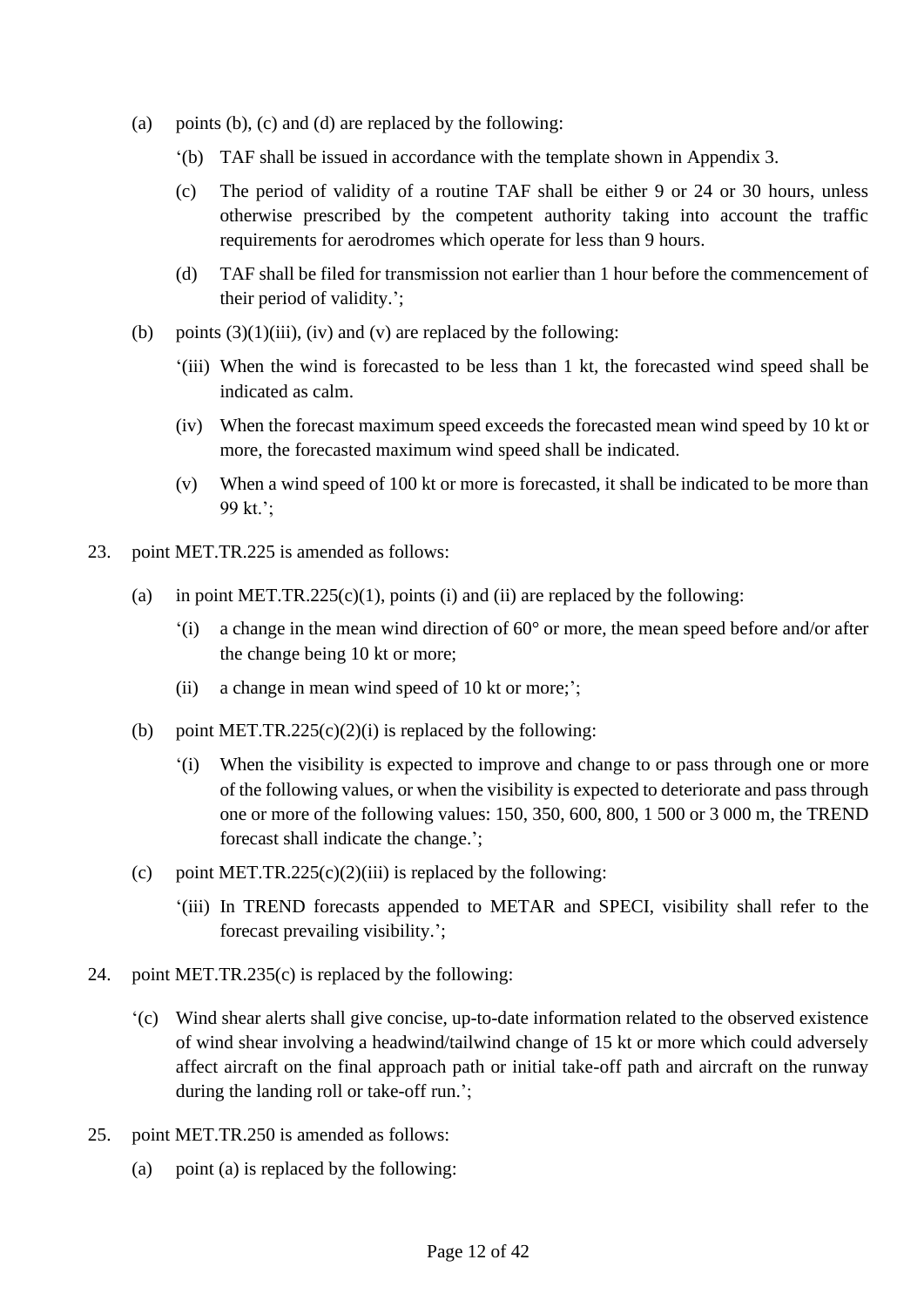- '(a) SIGMET shall be issued in accordance with the template shown in Appendix 5.';
- (b) point (d) is replaced by the following:
	- '(c) Only one of the phenomena listed in Appendix 5 shall be included in a SIGMET, using the appropriate abbreviations and the following threshold value of surface wind speed of 34 kt or more for tropical cyclones.';
- (c) point (f) is deleted;
- 26. point MET.TR.255 is amended as follows:
	- (a) point (a) is replaced by the following:
		- '(a) AIRMET shall be issued in accordance with the template shown in Appendix 5.';
	- (b) point  $(c)(1)$  is replaced by the following:
		- '(1) widespread surface wind speed above 30 kt with relevant direction and units;';
	- (c) point  $(c)(5)$  is replaced by the following:
		- '(5) Vertical visibility

When the sky is expected to remain or become obscured and vertical visibility observations are available at the aerodrome, and the vertical visibility is forecast to improve and change to or pass through one or more of the following values, or when the vertical visibility is forecast to deteriorate and pass through one or more of the following values: 100, 200, 500 or 1 000 ft, the TREND forecast shall indicate the change.';

- (d) point (e) is deleted;
- 27. point MET.TR.260 is amended as follows:
	- (a) points  $(b)(1)$  and  $(2)$  are replaced by the following:
		- '(1) the following phenomena warranting the issuance of a SIGMET: moderate/severe icing, moderate/severe turbulence, cumulonimbus clouds that are obscured, frequent, embedded or occurring at a squall line, sandstorms/dust storms and volcanic eruptions or a release of radioactive materials into the atmosphere, and which are expected to affect low-level flights;
		- (2) the following elements in area forecasts for low-level flights: surface wind, surface visibility, significant weather phenomena, mountain obscuration, cloud, moderate/severe icing, moderate/severe turbulence, mountain wave and height of zerodegree isotherm.';
	- (b) point (c) is replaced by the following:
		- '(c) When the competent authority has determined that the density of traffic operating below flight level 100, or up to flight level 150 in mountainous areas, or higher, where necessary, warrants the issuance of an AIRMET in combination with area forecasts for low-level flights, the area forecasts shall be issued to cover the layer between the ground and flight level 100, or up to flight level 150 in mountainous areas, or higher, where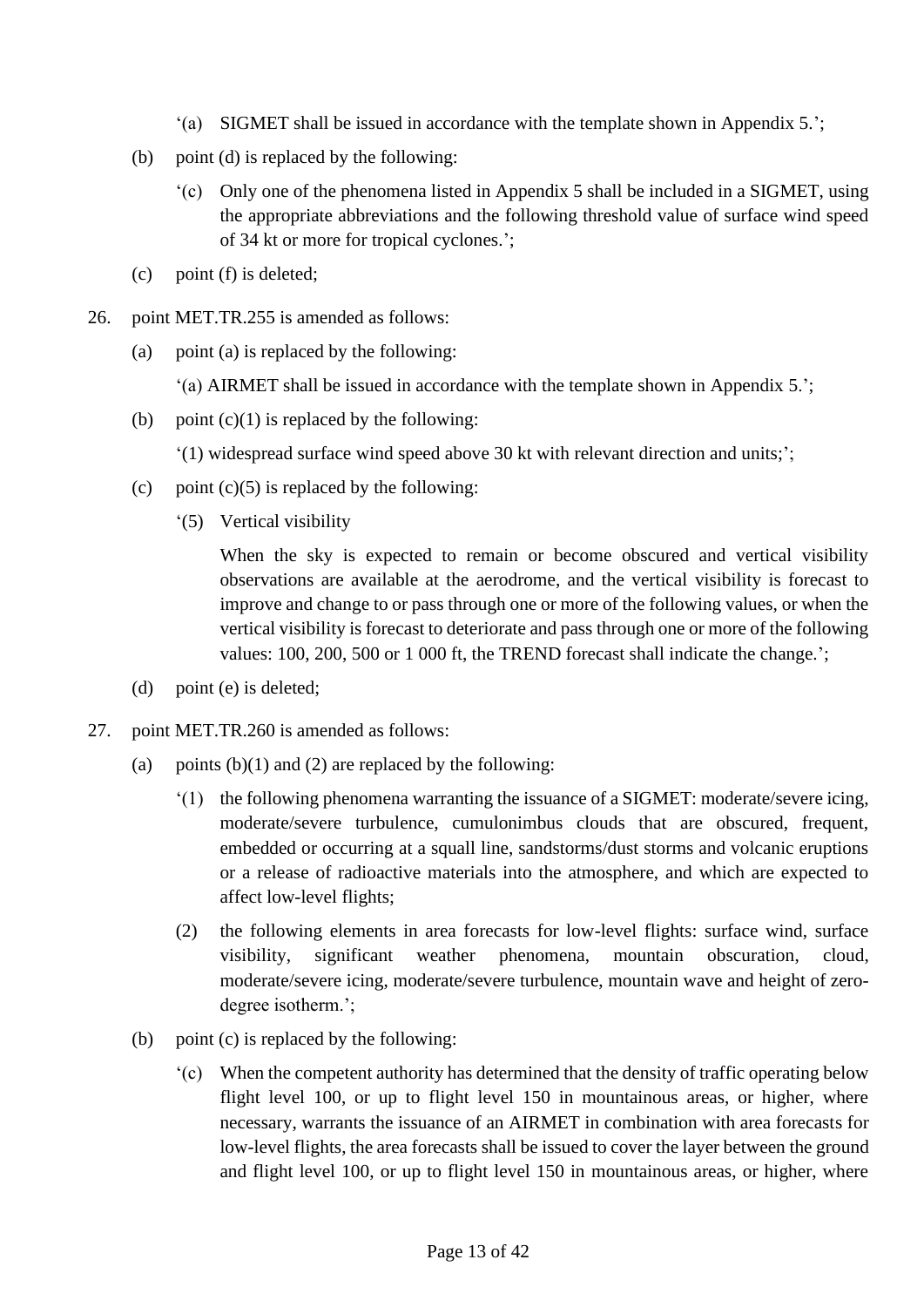necessary, and shall contain information on en-route weather phenomena hazardous to low-level flights.';

28. the title of Chapter 4 is replaced by the following:

'Chapter 4 — Technical requirements for volcanic ash advisory centres (VAACs)';

29. point MET.TR.265(a) is replaced by the following:

'The advisory information on volcanic ash shall be issued in accordance with the template shown in Appendix 6. When no abbreviations are available, English plain language text, to be kept to a minimum, shall be used.';

30. the title of Chapter 5 is replaced by the following:

'Chapter 5 — Technical requirements for tropical cyclone advisory centres (TCACs)';

- 31. point MET.TR.275 is amended as follows:
	- (a) point (a) is replaced by the following:
		- '(a) WAFCs shall use processed meteorological data in the form of grid point values for the supply of gridded global forecasts and forecasts of significant weather phenomena.';
	- (b) point  $(b)(1)(viii)$  is replaced by the following:
		- '(viii) turbulence;';
	- (c) point  $(b)(2)$  is replaced by the following:
		- '(2) issue forecasts referred to in point (1) and complete their dissemination as soon as technically feasible, but not later than 5 hours after standard time of observation;';
	- (d) point  $(b)(3)$  is replaced by the following:
		- '(3) provide grid point forecasts in a regular grid comprising:
			- (i) wind data for flight levels 50 (850 hPa), 80 (750 hPa), 100 (700 hPa), 140 (600 hPa), 180 (500 hPa), 210 (450 hPa), 240 (400 hPa), 270 (350 hPa), 300 (300 hPa), 320 (275 hPa), 340 (250 hPa), 360 (225 hPa), 390 (200 hPa), 410 (175 hPa), 450 (150 hPa), 480 (125 hPa) and 530 (100 hPa) with a horizontal resolution of 1,25° of latitude and longitude;
			- (ii) temperature data for flight levels  $50 (850 hPa)$ ,  $80 (750 hPa)$ ,  $100 (700 hPa)$ ,  $140$ (600 hPa), 180 (500 hPa), 210 (450 hPa), 240 (400 hPa), 270 (350 hPa), 300 (300 hPa), 320 (275 hPa), 340 (250 hPa), 360 (225 hPa), 390 (200 hPa), 410 (175 hPa), 450 (150 hPa) 480 (125 hPa) and 530 (100 hPa) with a horizontal resolution of 1,25° of latitude and longitude;
			- (iii) humidity data for flight levels 50 (850 hPa), 80 (750 hPa), 100 (700 hPa), 140 (600 hPa) and 180 (500 hPa) with a horizontal resolution of 1,25° of latitude and longitude;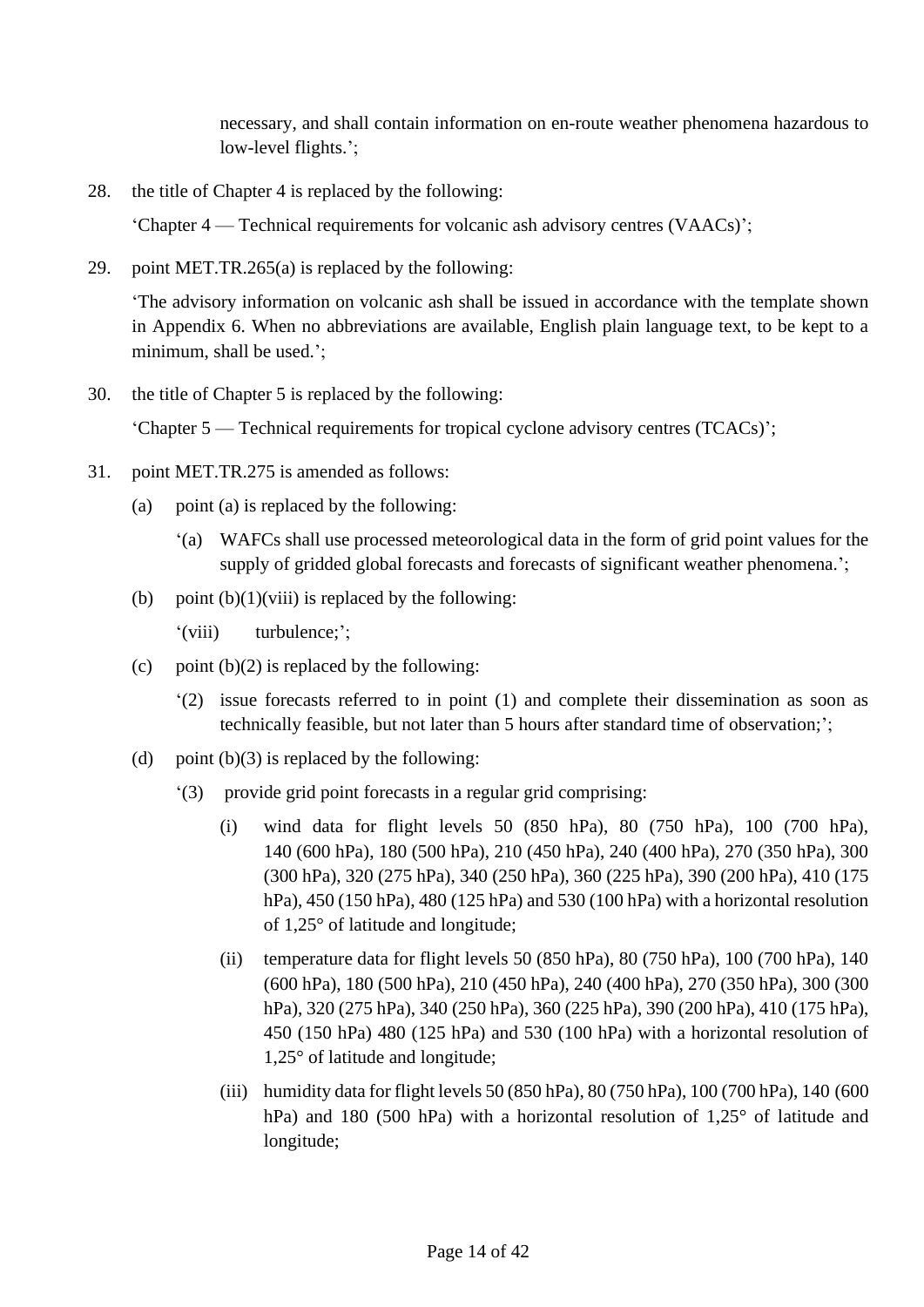- (iv) geopotential altitude data for flight levels 50 (850 hPa), 80 (750 hPa), 100 (700 hPa), 140 (600 hPa), 180 (500 hPa), 210 (450 hPa), 240 (400 hPa), 270 (350 hPa), 300 (300 hPa), 320 (275 hPa), 340 (250 hPa), 360 (225 hPa), 390 (200 hPa), 410 (175 hPa), 450 (150 hPa) 480 (125 hPa) and 530 (100 hPa) with a horizontal resolution of 1,25° of latitude and longitude;
- (v) direction, speed and flight level of maximum wind with a horizontal resolution of 1,25° of latitude and longitude;
- (vi) flight level and temperature of tropopause with a horizontal resolution of 1,25° of latitude and longitude;
- (vii) icing for layers centred at flight levels 60 (800 hPa), 100 (700 hPa), 140 (600 hPa), 180 (500 hPa), 240 (400 hPa) and 300 (300 hPa) with a horizontal resolution of 0,25° of latitude and longitude;
- (viii) turbulence for layers centred at flight levels 100 (700 hPa), 140 (600 hPa), 180 (500 hPa), 240 (400 hPa), 270 (350 hPa), 300 (300 hPa), 340 (250 hPa), 390 (200 hPa) and 450 (150 hPa) with a horizontal resolution of 0.25° of latitude and longitude;
- (ix) horizontal extent and flight levels of base and top of cumulonimbus clouds with a horizontal resolution of 0.25° of latitude and longitude.';
- (e) point  $(c)(1)$  is replaced by following:
	- '(1) prepare SIGWX forecasts four times a day and shall be valid for fixed valid times at 24 hours after the time (00.00, 06.00, 12.00 and 18.00 UTC) of the synoptic data on which the forecasts were based. The dissemination of each forecast shall be completed as soon as technically feasible, but not later than 7 hours after standard time of observation under normal operations and not later than 9 hours after standard time of observation during backup operations;';
- (f) point  $(c)(3)(i)$  is replaced by the following:

'(i) tropical cyclone provided that the maximum of the 10-minute mean surface wind speed is expected to reach or exceed 34 kt;';

- (g) point (d) is replaced by the following:
	- '(d) Medium-level SIGWX forecasts for flight levels between 100 and 450 for limited geographical areas shall be issued.';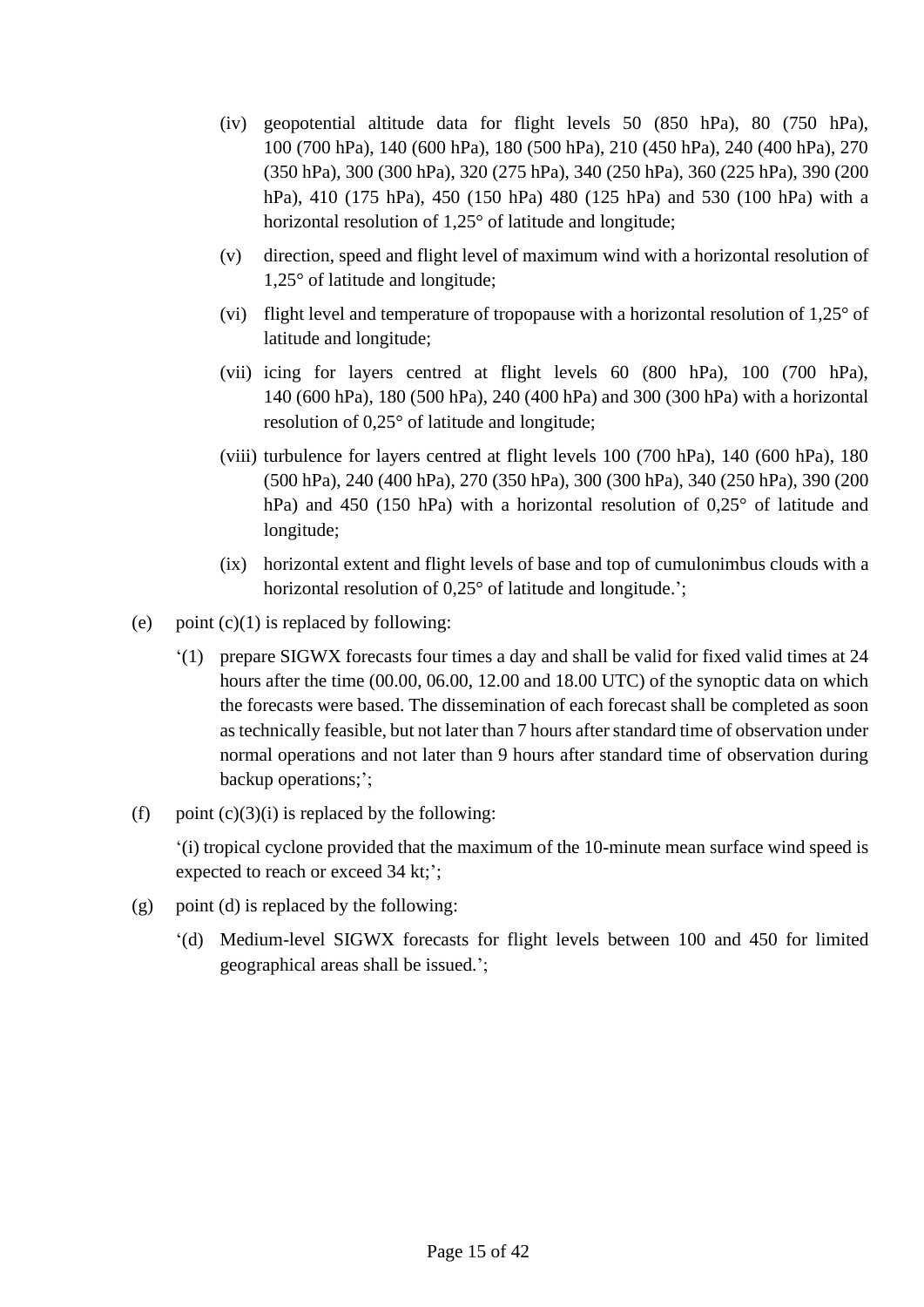#### 32. Appendix 1 is replaced by the following:

## '*Appendix 1*

### **Template for METAR and SPECI**

*Key:*

 $M =$  inclusion mandatory;

C = inclusion conditional, dependent on meteorological conditions or method of observation;

 $O =$  inclusion optional.

*Note 1*: The ranges and resolutions for the numerical elements included in METAR and SPECI are provided in a separate table below this template.

*Note 2:* The explanations for the abbreviations can be found in ICAO Document 8400 *Procedures for Air Navigation Services — Abbreviations and Codes (PANS-ABC)*.

| Element                                                   | Detailed content                                     |                                        | Template(s)                          |
|-----------------------------------------------------------|------------------------------------------------------|----------------------------------------|--------------------------------------|
| Identification of the type of<br>report (M)               | Type of report (M)                                   |                                        | METAR, METAR COR, SPECI or SPECI COR |
| Location indicator (M)                                    | ICAO location indicator (M)                          | nnnn                                   |                                      |
| Time of the observation (M)                               | Day and actual time of the<br>observation in UTC (M) | nnnnnZ                                 |                                      |
| Identification of an automated or<br>missing report $(C)$ | Automated or missing report<br>identifier $(C)$      | AUTO or NIL                            |                                      |
| END OF METAR IF THE REPORT IS MISSING.                    |                                                      |                                        |                                      |
| Surface wind (M)                                          | Wind direction (M)                                   | nnn <i>or</i> /// $(1)$                | <b>VRB</b>                           |
|                                                           | Wind speed (M)                                       | [P]nn[n] <i>or</i> // ( <sup>1</sup> ) |                                      |
|                                                           | Significant speed variations (C)                     | G[P]nn[n]                              |                                      |

| Visibility (M)                  | Prevailing or minimum visibility<br>(M)                             | nnnn <i>or</i> //// ( <sup>1</sup> )                                                                                     | A                  |
|---------------------------------|---------------------------------------------------------------------|--------------------------------------------------------------------------------------------------------------------------|--------------------|
|                                 | Minimum visibility and direction<br>of the minimum visibility $(C)$ | $nnnn[N]$ or $nnnn[NE]$ or $nnnn[E]$<br><i>or</i><br>$nnnn[SE]$ or $nnnn[S]$ or $nnnn[SW]$ or<br>$nnnn[W]$ or $nnnn[NW]$ | V<br>$\Omega$<br>K |
| Runway visual range $(C)$ $(2)$ | Name of the element $(M)$                                           | R                                                                                                                        |                    |

nnnVnnn —

Units of measurement  $(M)$  KT

Significant directional variations

 $(C)$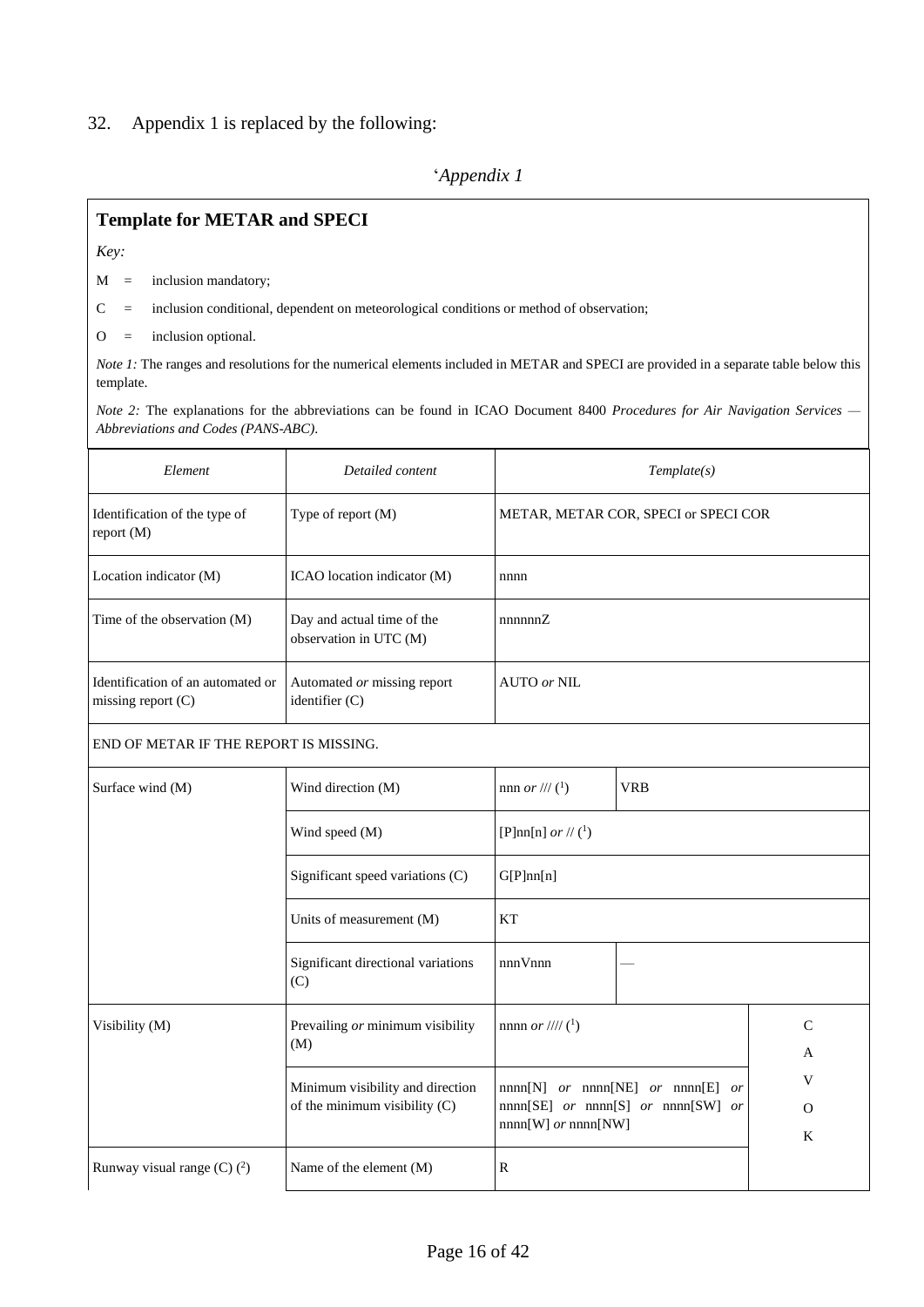|                     | Runway (M)                                         | nn[L]/or nn[C]/or nn[R]/                                                                                                                                                                         |                                                                                                                                                                                                                          |                                                                                                                                                         |  |
|---------------------|----------------------------------------------------|--------------------------------------------------------------------------------------------------------------------------------------------------------------------------------------------------|--------------------------------------------------------------------------------------------------------------------------------------------------------------------------------------------------------------------------|---------------------------------------------------------------------------------------------------------------------------------------------------------|--|
|                     | Runway visual range (M)                            | [P or M]nnnn or //// $(1)$                                                                                                                                                                       |                                                                                                                                                                                                                          |                                                                                                                                                         |  |
|                     | Runway visual range past tendency<br>(C)           | $U, D \text{ or } N$                                                                                                                                                                             |                                                                                                                                                                                                                          |                                                                                                                                                         |  |
| Present weather (C) | Intensity or proximity of present<br>weather $(C)$ | $- or +$                                                                                                                                                                                         |                                                                                                                                                                                                                          | $\rm VC$                                                                                                                                                |  |
|                     | Characteristics and type of present<br>weather (M) | DZ or<br>RA or<br>SN or<br>$SG$ $or$<br>PL or<br>DS or<br>SS or<br>FZDZ or<br>FZRA or<br>FZUP $(^1)$ or TS or<br>FC $(3)$ or<br>SHGR $\emph{or}$<br>SHGS or<br>SHRA or<br>SHSN or<br>SHUP $(^1)$ | FG or<br>$\textsf{BR}$ or<br>SA or<br>$DU$ $or$<br>$HZ$ or<br>${\rm FU}$ or<br>VA or<br>SQ or<br>PO or<br><b>BCFG</b> or<br>$\operatorname{BLDU}$ or<br>$\operatorname{BLSA}$ or<br><b>BLSN</b> or<br>DRDU or<br>DRSA or | FG or<br>PO or<br>$FC$ $\emph{or}$<br>DS or<br>SS or<br>TS or<br>$SH$ $or$<br><b>BLSN</b> or<br>$\operatorname{BLSA}$ or<br><b>BLDU</b> or<br><b>VA</b> |  |
|                     |                                                    | $\emph{or}$<br>TSGR or<br>TSGS or<br>TSRA or<br>TSSN or<br>TSUP $(1)$ or<br>$UP(1)$                                                                                                              | DRSN or<br>FZFG or<br>MIFG or<br>PRFG or<br>// $(1)$                                                                                                                                                                     |                                                                                                                                                         |  |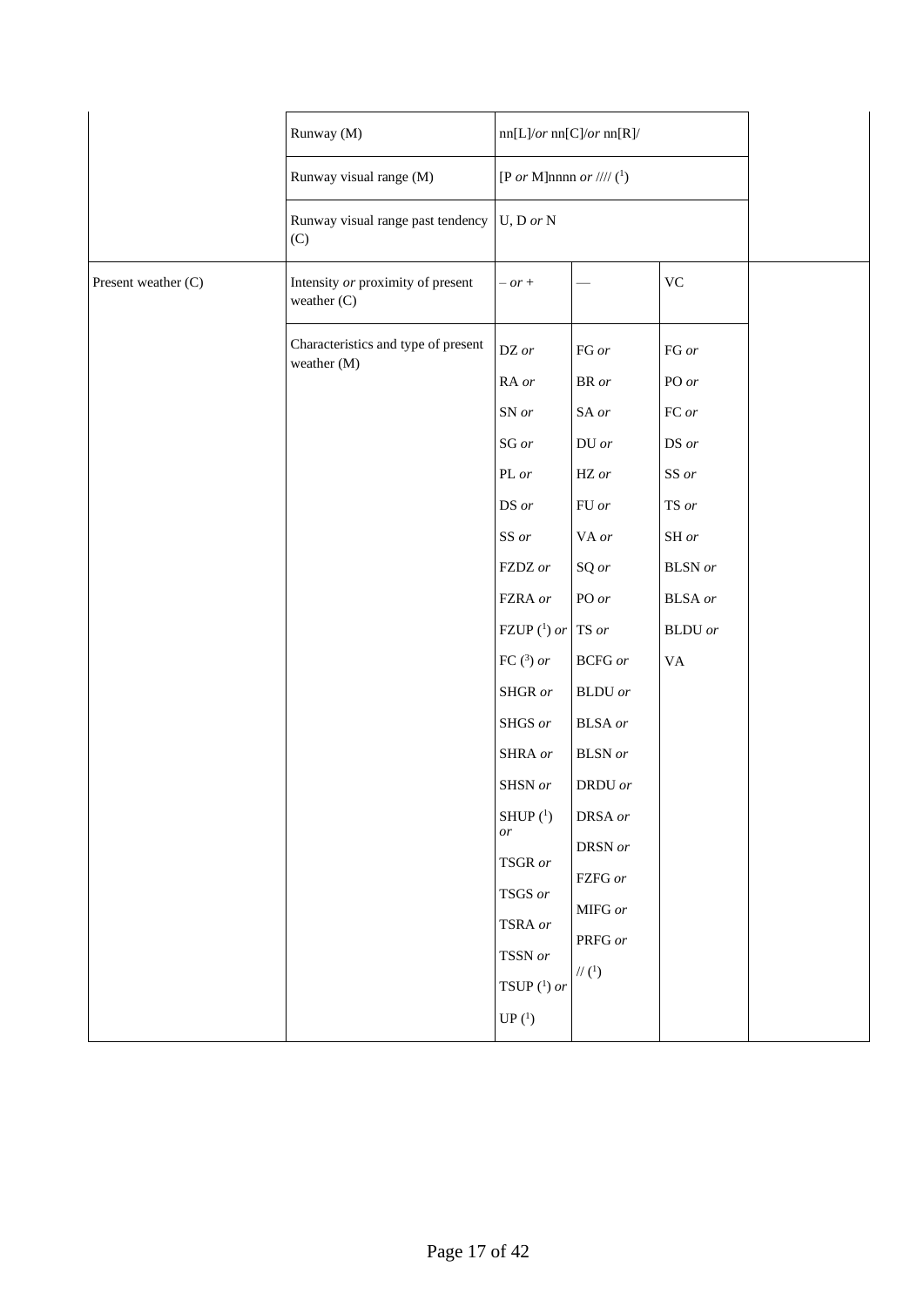| Cloud(M)                             | Cloud amount and height of cloud<br>base or vertical visibility (M)               | FEWnnn or                                      | VVnnn or                                                         | <b>NSC</b>                                               |                                                                                                                                                                                                                  |
|--------------------------------------|-----------------------------------------------------------------------------------|------------------------------------------------|------------------------------------------------------------------|----------------------------------------------------------|------------------------------------------------------------------------------------------------------------------------------------------------------------------------------------------------------------------|
|                                      |                                                                                   | SCTnnn or                                      | $VV\!/\!/$ ( <sup>1</sup> )                                      | or NCD $(^4)$                                            |                                                                                                                                                                                                                  |
|                                      |                                                                                   | BKNnnn or                                      |                                                                  |                                                          |                                                                                                                                                                                                                  |
|                                      |                                                                                   | OVCnnn or                                      |                                                                  |                                                          |                                                                                                                                                                                                                  |
|                                      |                                                                                   | $FEW\frac{1}{1}$ ( <sup>1</sup> )<br><i>or</i> |                                                                  |                                                          |                                                                                                                                                                                                                  |
|                                      |                                                                                   | $SCT/\!/\!/$ ( <sup>1</sup> )<br><i>or</i>     |                                                                  |                                                          |                                                                                                                                                                                                                  |
|                                      |                                                                                   | $BKN\!/\!/\!/\,(1)$<br><i>or</i>               |                                                                  |                                                          |                                                                                                                                                                                                                  |
|                                      |                                                                                   | $OVC\!/\!/$ ( <sup>1</sup> )<br><i>or</i>      |                                                                  |                                                          |                                                                                                                                                                                                                  |
|                                      |                                                                                   | ///nnn $(^1)$ or                               |                                                                  |                                                          |                                                                                                                                                                                                                  |
|                                      |                                                                                   | $\frac{1}{\frac{1}{\sqrt{2}}}$                 |                                                                  |                                                          |                                                                                                                                                                                                                  |
|                                      | Cloud type (C)                                                                    | $CB$ or                                        |                                                                  |                                                          |                                                                                                                                                                                                                  |
|                                      |                                                                                   | TCU<br>or<br>/// $(1),(5)$                     |                                                                  |                                                          |                                                                                                                                                                                                                  |
| Air and dew-point temperature<br>(M) | Air and dew-point temperature (M)                                                 |                                                |                                                                  | [M]nn/[M]nn or ///[M]nn (1) or [M]nn/// (1) or ///// (1) |                                                                                                                                                                                                                  |
| Pressure values (M)                  | Name of the element (M)                                                           | Q                                              |                                                                  |                                                          |                                                                                                                                                                                                                  |
|                                      | QNH(M)                                                                            | nnnn <i>or</i> //// $(^{1})$                   |                                                                  |                                                          |                                                                                                                                                                                                                  |
| Supplementary information (C)        | Recent weather (C)                                                                |                                                |                                                                  | REFZUP (1) or RETSUP (1) or RESHUP (1) or RE//(1)        | RERASN or REFZDZ or REFZRA or REDZ or RE[SH]RA or<br>RE[SH]SN or RESG or RESHGR or RESHGS or REBLSN or<br>RESS or REDS or RETSRA or RETSSN or RETSGR or<br>RETSGS or RETS or REFC or REVA or REPL or REUP (1) or |
|                                      | Wind shear (C)                                                                    |                                                |                                                                  |                                                          | WS Rnn[L] or WS Rnn[C] or WS Rnn[R] or WS ALL RWY                                                                                                                                                                |
|                                      | Sea-surface temperature and state<br>of the sea or significant wave<br>height (C) |                                                | or W///Hn[n][n] ( <sup>1</sup> ) or W[M]nn/H/// ( <sup>1</sup> ) |                                                          | W[M]nn/Sn or W///Sn $(1)$ or W[M]nn/S/ $(1)$ or W[M]nn/Hn[n][n]                                                                                                                                                  |
| Trend forecast (O)                   | Change indicator (M)                                                              | <b>NOSIG</b>                                   | <b>BECMG</b> or TEMPO                                            |                                                          |                                                                                                                                                                                                                  |
|                                      | Period of change (C)                                                              |                                                | FMnnnn and/or<br>TLnnnn<br>or<br>ATnnnn                          |                                                          |                                                                                                                                                                                                                  |
|                                      |                                                                                   |                                                |                                                                  |                                                          |                                                                                                                                                                                                                  |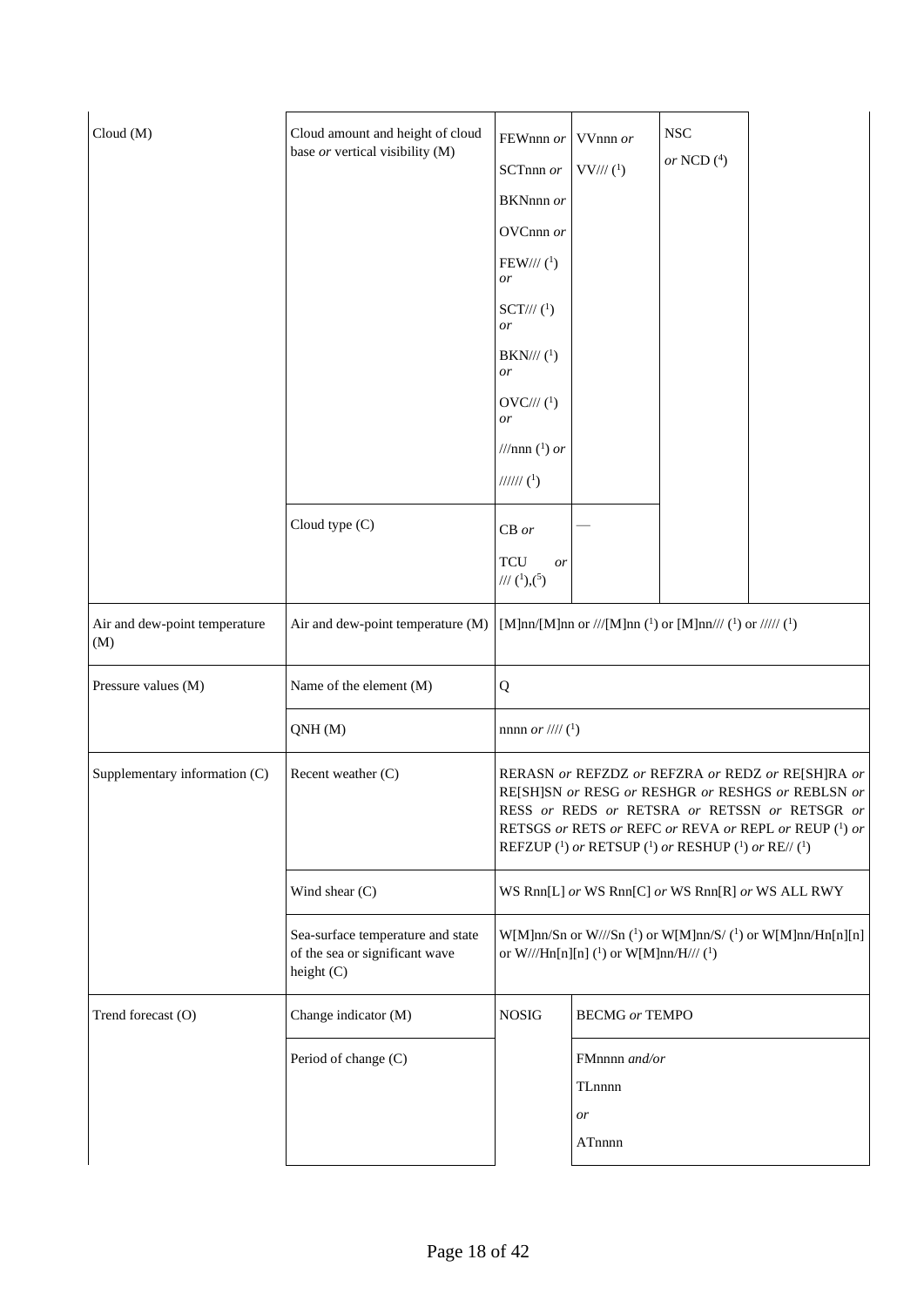| Wind $(C)$                                                          | nnn[P]nn[G[P]nn]KT                                                                                                                                                                                                                                                                                          |                                                                                                                                                                                                                  |                               |                                             |
|---------------------------------------------------------------------|-------------------------------------------------------------------------------------------------------------------------------------------------------------------------------------------------------------------------------------------------------------------------------------------------------------|------------------------------------------------------------------------------------------------------------------------------------------------------------------------------------------------------------------|-------------------------------|---------------------------------------------|
| Prevailing visibility (C)                                           | nnnn                                                                                                                                                                                                                                                                                                        |                                                                                                                                                                                                                  |                               | $\mathbf C$<br>A<br>$\overline{\mathsf{V}}$ |
| Weather phenomenon:                                                 | $- or +$                                                                                                                                                                                                                                                                                                    |                                                                                                                                                                                                                  | ${\bf N}$                     | $\mathbf{O}$                                |
| intensity (C)                                                       |                                                                                                                                                                                                                                                                                                             |                                                                                                                                                                                                                  | S<br>W                        | $\bf K$                                     |
| Weather phenomenon:<br>characteristics and<br>type(C)               | DZ or RA or FG or BR or<br>SN or SG or SA or DU or<br>PL or DS or HZ or FU or<br>SS or<br><b>FZDZ</b><br>or<br><b>FZRA</b><br>or<br><b>SHGR</b><br>or<br><b>SHGS</b><br>$\emph{or}$<br><b>SHRA</b><br>or<br><b>SHSN</b><br>or<br><b>TSGR</b><br>or<br><b>TSGS</b><br>or<br><b>TSRA</b><br>or<br><b>TSSN</b> | VA or SQ or<br>PO or FC or<br>TS or BCFG<br>or BLDU or<br><b>BLSA</b><br>or<br><b>BLSN</b><br>or<br><b>DRDU</b><br>or<br><b>DRSA</b><br>or<br><b>DRSN</b><br>or<br><b>FZFG</b><br>or<br>$\rm MIFG$<br>or<br>PRFG |                               |                                             |
| Cloud amount and height of cloud<br>base or vertical visibility (C) | FEWnnn or<br>SCTnnn<br>or<br><b>BKNnnn</b><br>or<br>OVCnnn                                                                                                                                                                                                                                                  | $VV$ nnn $or$<br>$VV\!/\!/$                                                                                                                                                                                      | ${\bf N}$<br>S<br>$\mathbf C$ |                                             |
| Cloud type (C)                                                      | CB or TCU                                                                                                                                                                                                                                                                                                   |                                                                                                                                                                                                                  |                               |                                             |

 $(1)$  When a meteorological element is temporarily missing, or its value is considered temporarily as incorrect, it is replaced by a solidus  $(')$ for each digit of the abbreviation of the text message and indicated as missing to ensure reliable translation into other code forms.

 $(2)$  To be included if the visibility or the runway visual range is < 1 500 m for up to a maximum of four runways.

( 3 ) 'Heavy' is used to indicate 'tornado' or 'waterspout'; 'moderate' (no qualifier) to indicate 'funnel cloud not reaching the ground'.

( 4 ) For automated reports only.

 $(5)$  In the case of automated reports, a solidus  $('')$  may replace the relevant cloud type, as appropriate, dependent on the capability of the automatic observing system. Furthermore, solidi may replace cloud amount and/or cloud height of reported CB or TCU layer.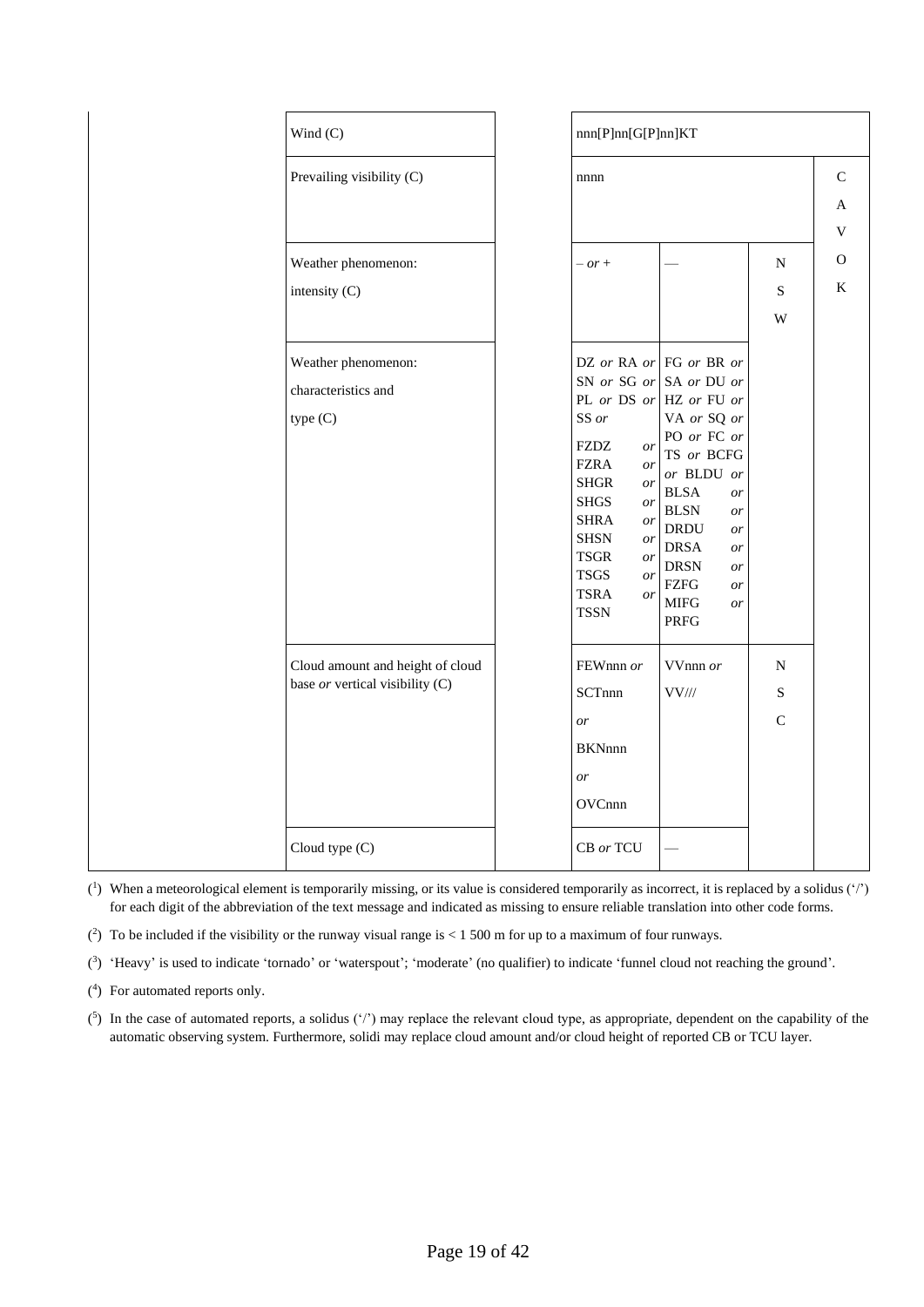|                               | cs and resolutions for the numerical elements metaded in the ring |                   |                                      |
|-------------------------------|-------------------------------------------------------------------|-------------------|--------------------------------------|
| Elements                      |                                                                   | Range             | Resolution                           |
| Runway:                       | (no units)                                                        | $01 - 36$         | $\mathbf{1}$                         |
| Wind direction:               | $^{\circ}$ true                                                   | $000 - 360$       | $10\,$                               |
| Wind speed:                   | KT                                                                | $00 - 99$<br>P99  | $\mathbf{1}$<br>N/A (100 or greater) |
| Visibility:                   | $\mathbf M$                                                       | 0000-0750         | 50                                   |
|                               | $\mathbf M$                                                       | 0800-4 900        | 100                                  |
|                               | $\mathbf M$                                                       | 5 000-9 000       | $1\;000$                             |
|                               | M                                                                 | 10 000 or greater | 0 (fixed value: 9 999)               |
| Runway visual range:          | $\mathbf M$                                                       | 0000-0375         | 25                                   |
|                               | M                                                                 | 0400-0750         | 50                                   |
|                               | $\mathbf M$                                                       | $0800 - 2000$     | 100                                  |
| Vertical visibility:          | 100's FT                                                          | $000 - 020$       | $\mathbf{1}$                         |
| Clouds: height of cloud base: | 100's FT                                                          | $000 - 099$       | $\mathbf{1}$                         |
|                               |                                                                   | 100-200           | $10\,$                               |
| Air temperature:              |                                                                   |                   |                                      |
| Dew-point temperature:        | $\rm ^{\circ}C$                                                   | $-80 - +60$       | $\mathbf{1}$                         |
| QNH:                          | hPa                                                               | 0850-1 100        | $\mathbf{1}$                         |
| Sea-surface temperature:      | $^{\circ}{\rm C}$                                                 | $-10 - +40$       | $\mathbf{1}$                         |
| State of the sea:             | (no units)                                                        | $0 - 9$           | $\mathbf{1}$                         |
| Significant wave height:      | $\mathbf M$                                                       | $0 - 999$         | 0,1                                  |

# **Ranges and resolutions for the numerical elements included in METAR and SPECI**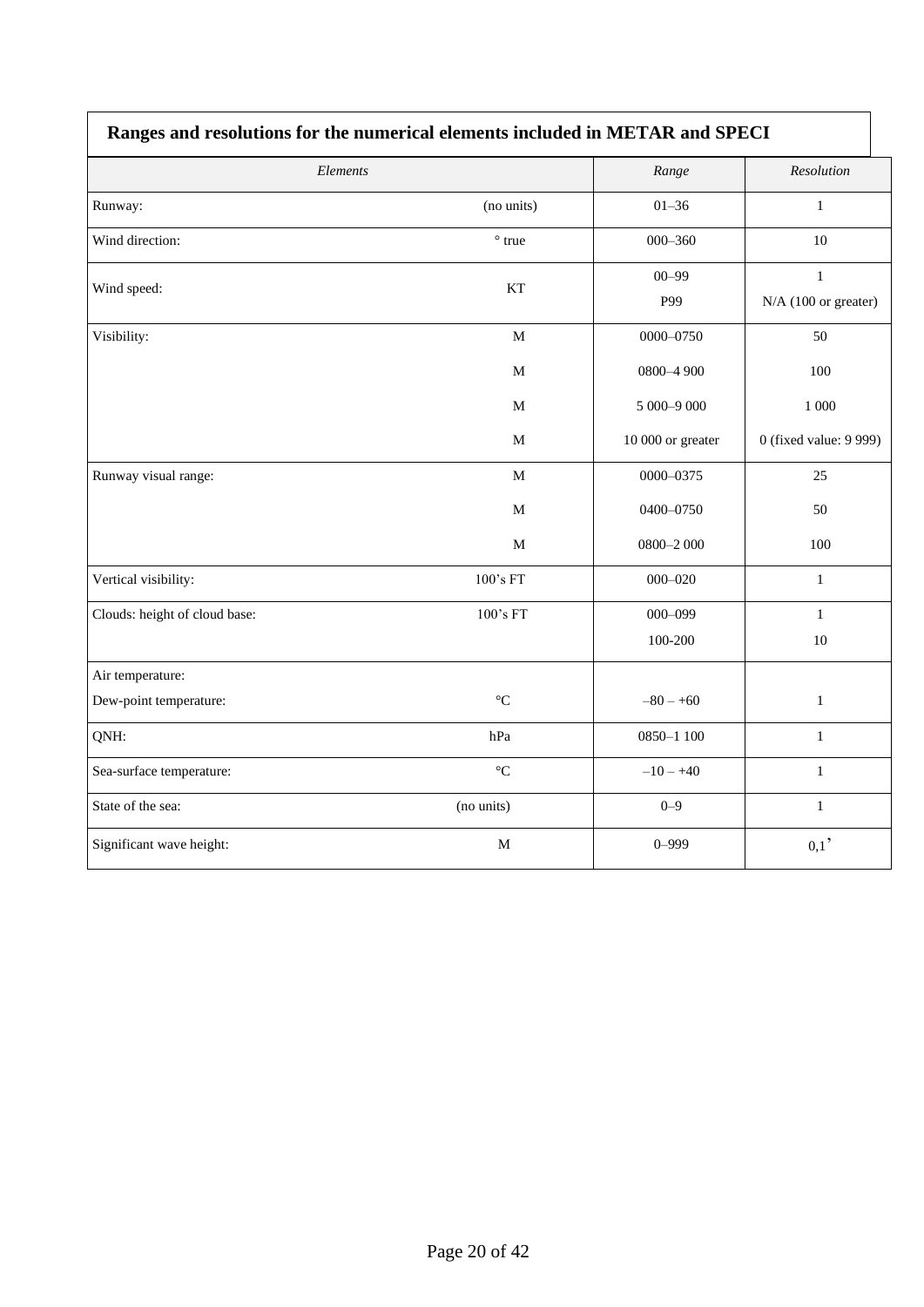### 33. Appendix 3 is replaced by the following:

### '*Appendix 3*

#### **Template for TAF**

*Key:*

 $M =$  inclusion mandatory;

 $C =$  inclusion conditional, dependent on meteorological conditions or method of observation;

O = inclusion optional.

*Note 1*: The ranges and resolutions for the numerical elements included in TAF are provided in a separate table below this template.

*Note 2:* The explanations for the abbreviations can be found in ICAO Doc 8400 *Procedures for Air Navigation Services — ICAO Abbreviations and Codes (PANS-ABC)*.

| Element                                       | Detailed content                                    | Template(s)               |
|-----------------------------------------------|-----------------------------------------------------|---------------------------|
| Identification of the<br>type of forecast (M) | Type of forecast $(M)$                              | TAF or TAF AMD or TAF COR |
| Location indicator (M)                        | ICAO location indicator (M)                         | nnnn                      |
| Time of issue of the<br>forecast $(M)$        | Day and time of issue of the<br>forecast in UTC (M) | nnnnnZ                    |
| Identification of a<br>missing forecast $(C)$ | Missing forecast identifier $(C)$                   | <b>NIL</b>                |

END OF TAF IF THE FORECAST IS MISSING.

| Days and period of<br>validity of the forecast<br>(M) | Days and period of validity of the<br>forecast in UTC (M) | nnnn/nnnn |
|-------------------------------------------------------|-----------------------------------------------------------|-----------|
| Identification of a<br>cancelled forecast $(C)$       | Cancelled forecast identifier (C)                         | CNL       |

#### END OF TAF IF THE FORECAST IS CANCELLED.

| Surface wind (M) | Wind direction (M)               | $nnn$ or VRB |
|------------------|----------------------------------|--------------|
|                  | Wind speed (M)                   | [P]nn[n]     |
|                  | Significant speed variations (C) | G[P]nn[n]    |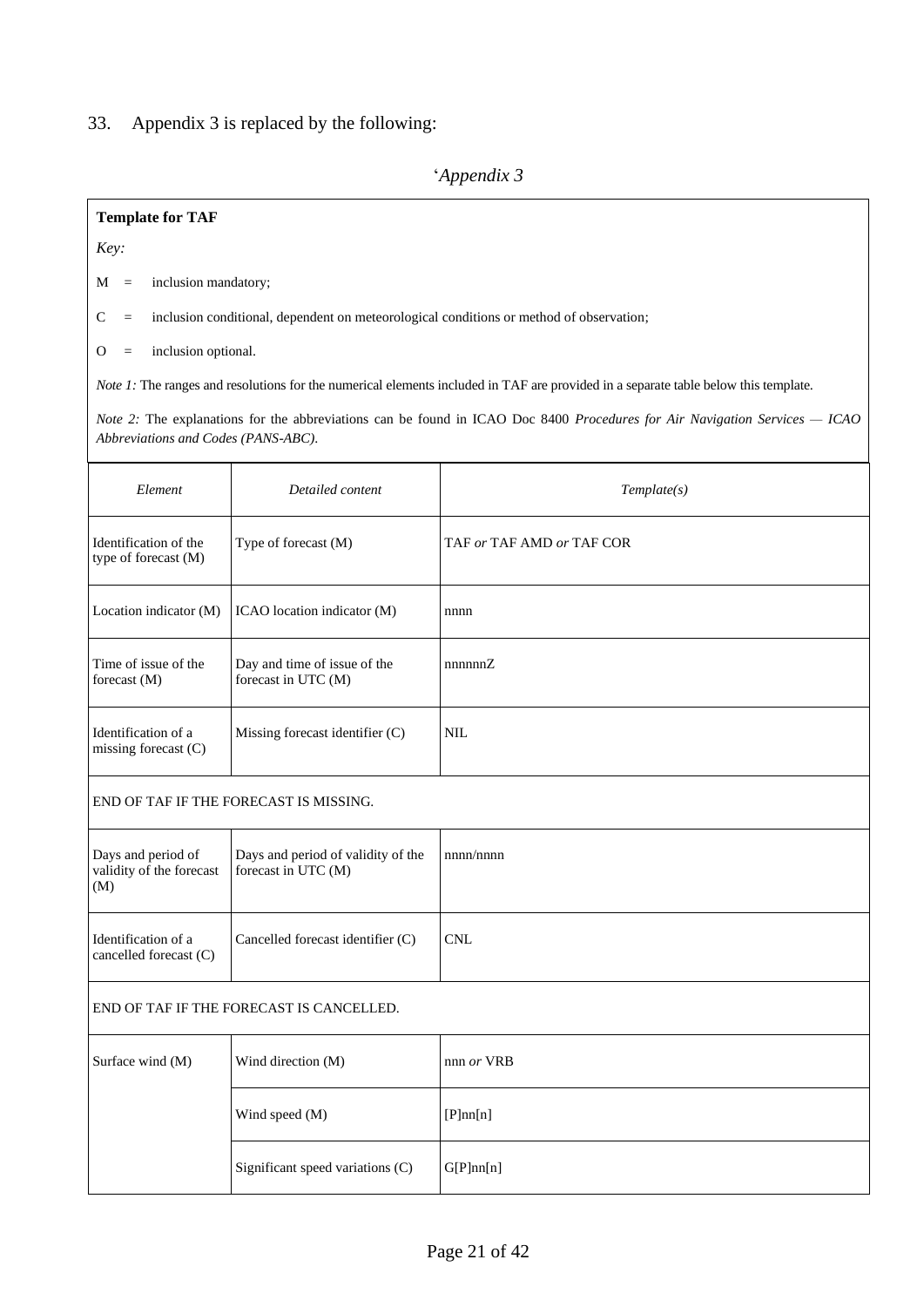|                        | Units of measurement (M)                                      | KT                                                                                                                                                    |                                                                    |                                                                                                                                                                                                                |                                           |  |
|------------------------|---------------------------------------------------------------|-------------------------------------------------------------------------------------------------------------------------------------------------------|--------------------------------------------------------------------|----------------------------------------------------------------------------------------------------------------------------------------------------------------------------------------------------------------|-------------------------------------------|--|
| Visibility (M)         | Prevailing visibility (M)                                     | nnnn                                                                                                                                                  |                                                                    |                                                                                                                                                                                                                | ${\bf C}$                                 |  |
| Weather (C)            | Intensity of weather phenomena<br>$(C)$ $(^{1})$              | $- or +$                                                                                                                                              |                                                                    |                                                                                                                                                                                                                | $\mathbf{A}$<br>$\ensuremath{\mathbf{V}}$ |  |
|                        | Characteristics and type of weather<br>phenomena (C)          | DZ or RA or<br>SN or SG or<br>PL or DS or<br>SS or FZDZ or<br>FZRA or SHGR or<br>SHGS or SHRA or<br>SHSN or TSGR or<br>TSGS or TSRA or<br><b>TSSN</b> |                                                                    | FG or BR or<br>SA or DU or<br>HZ or FU or<br>VA or SQ or<br>PO or FC or<br>TS or<br><b>BCFG</b> or<br><b>BLDU</b> or<br><b>BLSA</b> or<br>$\operatorname{BLSN}$ or<br>DRDU or<br>DRSA or<br>DRSN or<br>FZFG or | $\mathbf{O}$<br>$\bf K$                   |  |
|                        |                                                               |                                                                                                                                                       |                                                                    | MIFG or<br><b>PRFG</b>                                                                                                                                                                                         |                                           |  |
| Cloud $(M)$ $(^2)$     | Cloud amount and height of base<br>or vertical visibility (M) | FEWnnn<br>$\emph{or}$<br>SCTnnn or<br>BKNnnn or<br>OVCnnn                                                                                             | VVnnn<br>$\emph{or}$<br>$\ensuremath{\text{VV}\xspace\text{/\!/}}$ | ${\bf N}$<br>${\bf S}$<br>$\mathsf{C}$                                                                                                                                                                         |                                           |  |
|                        | Cloud type (C)                                                | CB or TCU                                                                                                                                             |                                                                    |                                                                                                                                                                                                                |                                           |  |
| Temperature (O) $(^3)$ | Name of the element (M)                                       | $\mathcal{T}\mathcal{X}$                                                                                                                              |                                                                    |                                                                                                                                                                                                                |                                           |  |
|                        | Maximum temperature (M)                                       | [M]nn/                                                                                                                                                |                                                                    |                                                                                                                                                                                                                |                                           |  |
|                        | Day and time of occurrence of the                             | nnnnZ                                                                                                                                                 |                                                                    |                                                                                                                                                                                                                |                                           |  |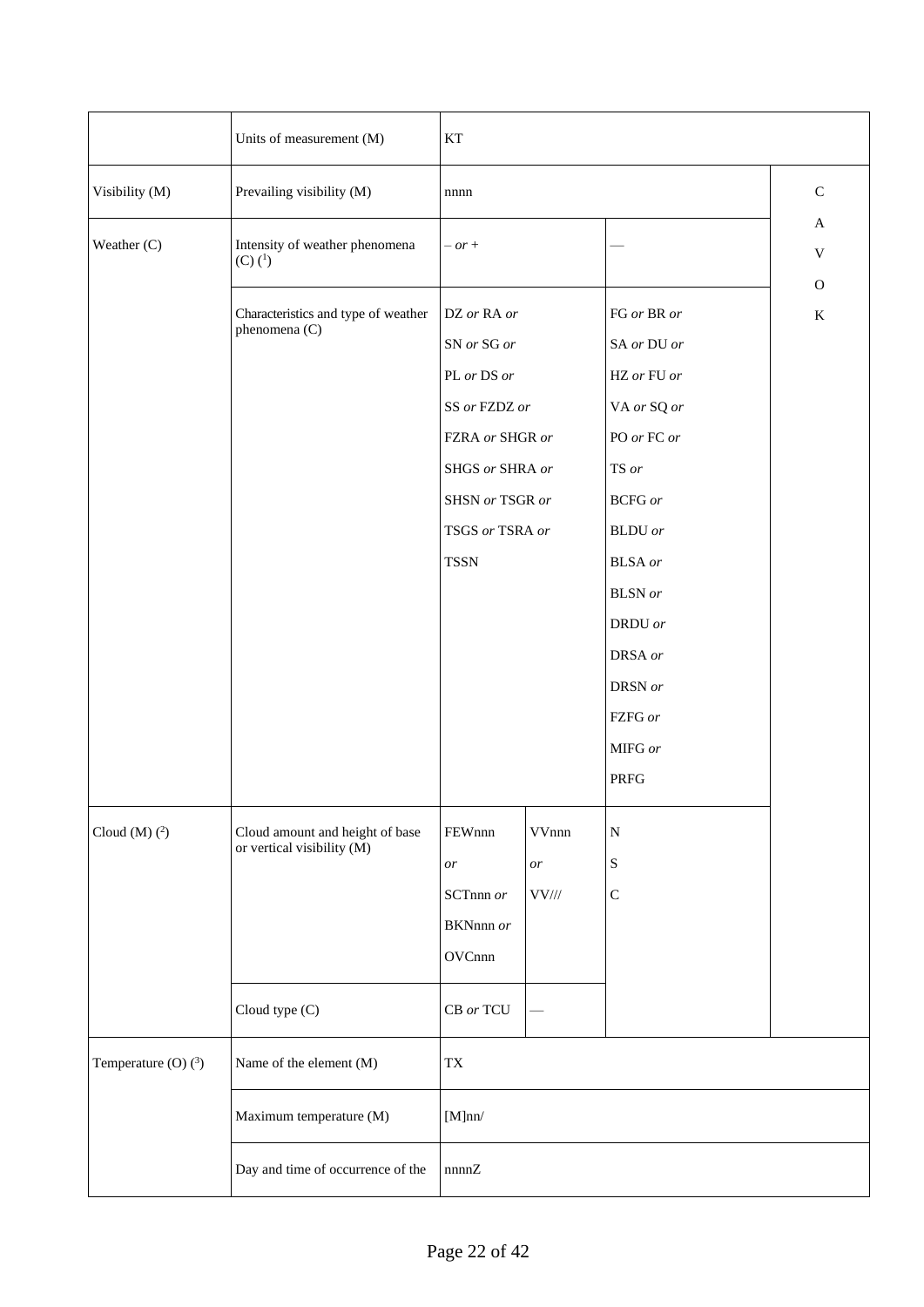|                                                                         | maximum temperature (M)                                      |                                                          |                             |           |          |
|-------------------------------------------------------------------------|--------------------------------------------------------------|----------------------------------------------------------|-----------------------------|-----------|----------|
|                                                                         | Name of the element (M)                                      | TN                                                       |                             |           |          |
|                                                                         | Minimum temperature (M)                                      | [M]nn/                                                   |                             |           |          |
|                                                                         | Day and time of occurrence of the<br>minimum temperature (M) | nnnnZ                                                    |                             |           |          |
| Expected significant<br>changes to one or more<br>of the above elements | Change or probability indicator<br>(M)                       | PROB30 [TEMPO] or PROB40 [TEMPO] or BECMG or TEMPO or FM |                             |           |          |
| during the period of<br>validity $(C)$                                  | Period of occurrence or change<br>(M)                        | $nnnn/nnnn$ or $nnnnnn$                                  |                             |           |          |
|                                                                         | Wind (C)                                                     | nnn[P]nn[G[P]nn]KT                                       |                             |           |          |
|                                                                         |                                                              | or                                                       |                             |           |          |
|                                                                         |                                                              | VRBnnKT                                                  |                             |           |          |
|                                                                         | Prevailing visibility (C)                                    | $\mathsf{C}$<br>nnnn                                     |                             |           |          |
|                                                                         | Weather phenomenon: intensity<br>(C)                         | $-$ or $+$                                               |                             | ${\bf N}$ | A<br>V   |
|                                                                         |                                                              |                                                          |                             | ${\bf S}$ | $\Omega$ |
|                                                                         | Weather phenomenon:                                          | DZ or                                                    | FG or                       | W         | $\rm K$  |
|                                                                         | characteristics and type (C)                                 | RA or                                                    | BR or                       |           |          |
|                                                                         |                                                              | SN or                                                    | SA or                       |           |          |
|                                                                         |                                                              | $SG\,or$                                                 | $\,$ DU $or$                |           |          |
|                                                                         |                                                              | PL or                                                    | $\rm HZ$ or                 |           |          |
|                                                                         |                                                              | $\operatorname{DS}$ or                                   | ${\rm FU}$ or               |           |          |
|                                                                         |                                                              | SS or                                                    | VA or                       |           |          |
|                                                                         |                                                              | FZDZ or                                                  | SQ or                       |           |          |
|                                                                         |                                                              | FZRA or                                                  | $\operatorname{PO}$ or      |           |          |
|                                                                         |                                                              | SHGR or                                                  | ${\rm FC}$ $or$             |           |          |
|                                                                         |                                                              | SHGS or                                                  | $\mathop{\hbox{TS}}$ or     |           |          |
|                                                                         |                                                              | SHRA or                                                  | $\mathop{\mathsf{BCFG}}$ or |           |          |
|                                                                         |                                                              | SHSN or                                                  | <b>BLDU</b> or              |           |          |
|                                                                         |                                                              | TSGR or                                                  | <b>BLSA</b> or              |           |          |
|                                                                         |                                                              | $TSGS$ $\emph{or}$                                       | $\operatorname{BLSN}$ or    |           |          |
|                                                                         |                                                              |                                                          |                             |           |          |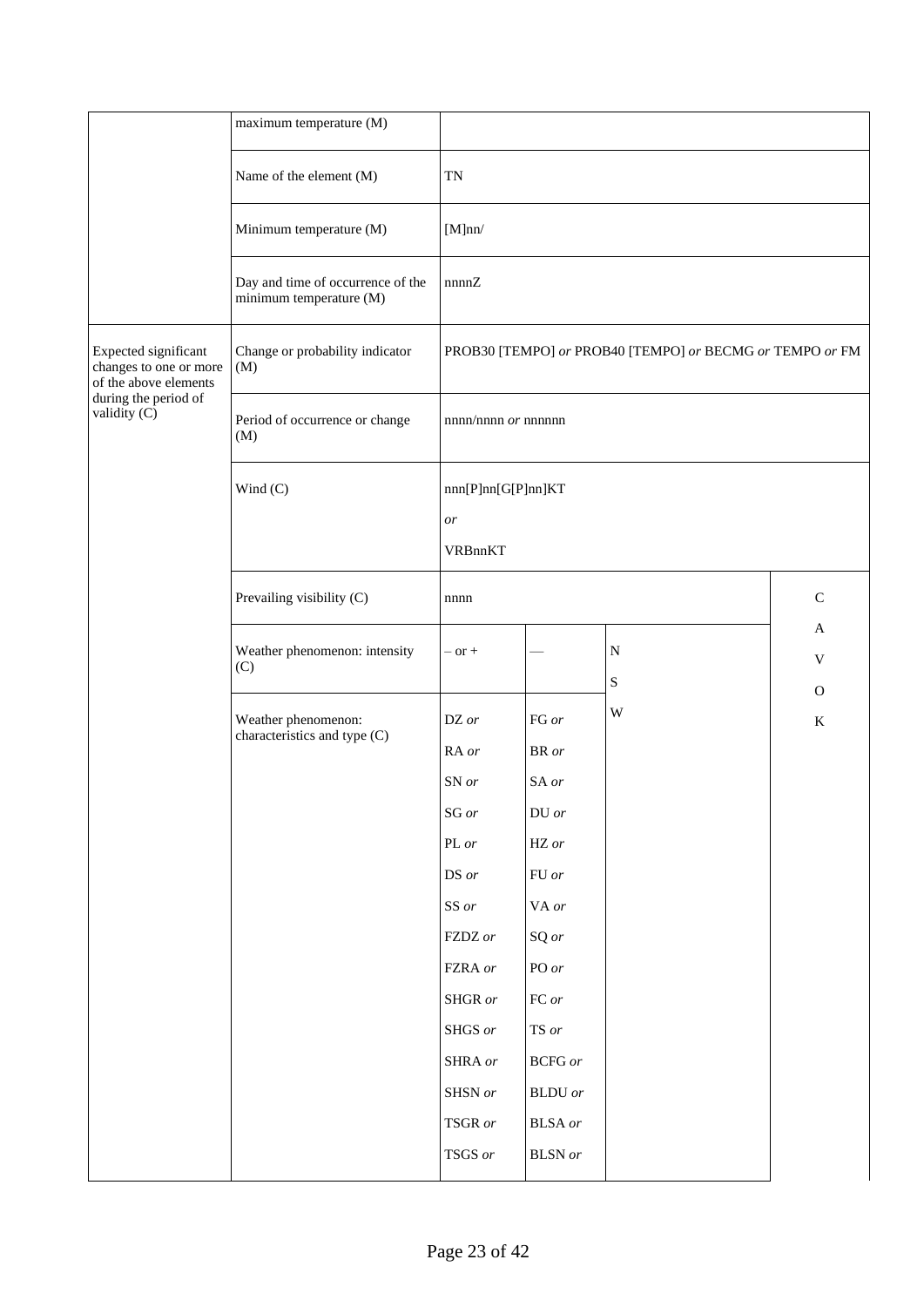|                                                                 | TSRA or     | DRDU or    |             |
|-----------------------------------------------------------------|-------------|------------|-------------|
|                                                                 | <b>TSSN</b> | DRSA or    |             |
|                                                                 |             | DRSN or    |             |
|                                                                 |             | FZFG or    |             |
|                                                                 |             | MIFG or    |             |
|                                                                 |             | PRFG       |             |
|                                                                 |             |            |             |
| Cloud amount and height of base<br>or vertical visibility $(C)$ | FEWnnn or   | VVnnn      | $\mathbf N$ |
|                                                                 | SCTnnn $or$ | or         | S           |
|                                                                 | BKNnnn or   | $VV\!/\!/$ | $\mathbf C$ |
|                                                                 | OVCnnn      |            |             |
|                                                                 |             |            |             |
| Cloud type (C)                                                  | CB or TCU   |            |             |

( 1 ) To be included whenever applicable. No qualifier for moderate intensity.

( 2 ) Up to four cloud layers.

( 3 ) Consisting of up to a maximum of four temperatures (two maximum temperatures and two minimum temperatures).

| Elements                               |                 | Range             | Resolution                   |
|----------------------------------------|-----------------|-------------------|------------------------------|
| Wind direction:                        | $\degree$ true  | $000 - 360$       | 10                           |
| Wind speed:                            | KT              | $00 - 99$         | 1                            |
| Visibility:                            | M               | 0000-0750         | 50                           |
|                                        | M               | 0800-4 900        | 100                          |
|                                        | M               | 5 000 - 9 000     | 1 0 0 0                      |
|                                        | M               | 10 000 or greater | 0 (fixed value:<br>9 9 9 9 ) |
| Vertical visibility:                   | 100's FT        | $000 - 020$       | 1                            |
| Cloud: height of cloud base:           | 100's FT        | $000 - 099$       | 1                            |
|                                        |                 | $100 - 200$       | 10                           |
| Air temperature (maximum and minimum): | $\rm ^{\circ}C$ | $-80 - +60$       | $1^{\prime}$                 |

#### **Ranges and resolutions for the numerical elements included in TAF**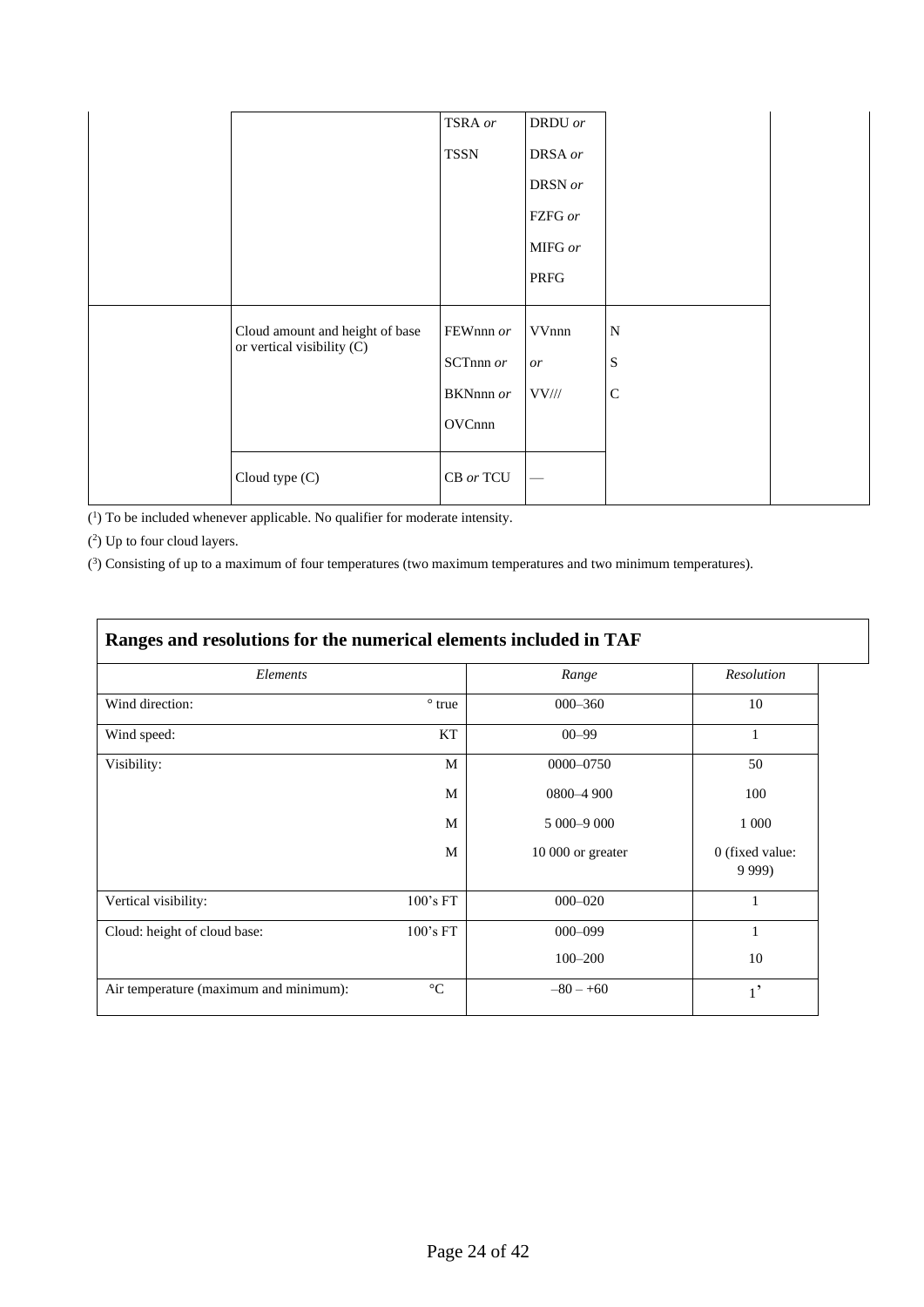### 34. Appendix 4 is replaced by the following:

## '*Appendix 4*

#### **Template for wind shear warnings**

*Key:*

M = inclusion mandatory;

C = inclusion conditional, whenever applicable.

*Note 1*: The ranges and resolutions for the numerical elements included in wind shear warnings are shown in Appendix 8.

*Note 2:* The explanations for the abbreviations can be found in ICAO Doc 8400 *Procedures for Air Navigation Services — ICAO Abbreviations and Codes (PANS-ABC)*.

| Element                                          | Detailed content                                                                                          | Template(s)                                                                                                                                                                                                                                          |
|--------------------------------------------------|-----------------------------------------------------------------------------------------------------------|------------------------------------------------------------------------------------------------------------------------------------------------------------------------------------------------------------------------------------------------------|
| (M)                                              | Location indicator of the aerodrome Location indicator of the aerodrome                                   | nnnn                                                                                                                                                                                                                                                 |
| Identification<br>message (M)                    | of the type of Type of message and sequence number                                                        | WS WRNG [n]n                                                                                                                                                                                                                                         |
| origin and validity<br>Time<br>of<br>period (M)  | Day and time of issue and, where<br>applicable, validity period in UTC                                    | nnnnn [VALID TL nnnnnn] or<br>[VALID nnnnnn/nnnnnn]                                                                                                                                                                                                  |
|                                                  | IF THE WIND SHEAR WARNING IS TO BE CANCELLED, SEE DETAILS AT THE END OF THE TEMPLATE.                     |                                                                                                                                                                                                                                                      |
| Phenomenon (M)                                   | Identification of the phenomenon and its<br>location                                                      | [MOD] or [SEV] WS IN APCH or<br>[MOD] or [SEV] WS [APCH] RWYnnn or<br>[MOD] or [SEV] WS IN CLIMB-OUT or<br>[MOD] or [SEV] WS CLIMB-OUT RWYnnn or<br><b>MBST IN APCH or</b><br>MBST [APCH] RWYnnn or<br>MBST IN CLIMB-OUT or<br>MBST CLIMB-OUT RWYnnn |
| Observed, reported or forecast<br>phenomenon (M) | Identification whether the phenomenon is<br>observed or reported and expected to<br>continue, or forecast | REP AT nnnn nnnnnnnn $or$<br>OBS [AT nnnn] or<br><b>FCST</b>                                                                                                                                                                                         |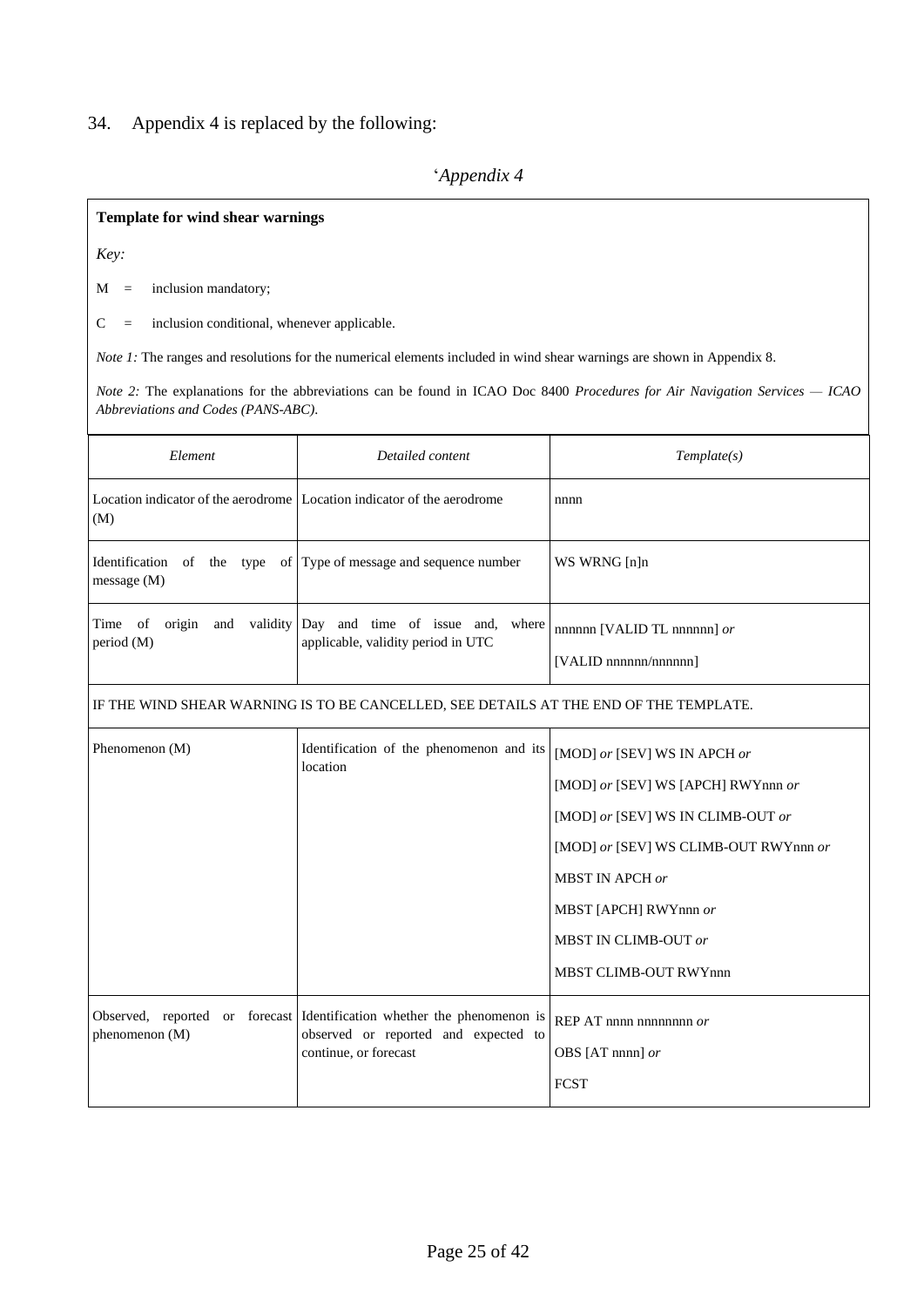| Element                         | Detailed content                                                                | Template(s)                                                                                                                                                |
|---------------------------------|---------------------------------------------------------------------------------|------------------------------------------------------------------------------------------------------------------------------------------------------------|
| Details of the phenomenon $(C)$ | Description of the phenomenon causing the<br>issuance of the wind shear warning | $SFC$ WIND: $nnn/nnKT$ $nnnFT$ –<br>WIND: $nnn/nnKT$ or<br>$nnKT$ LOSS $nnNM$ (or $nnKM$ ) FNA RWY $nn$ or<br>$nnKT$ GAIN $nnNM$ (or $nnKM$ ) FNA RWY $nn$ |

*OR*

| Cancellation of wind shear warning Cancellation of wind shear warning CNL WS WRNG [n]n nnnnnn/nnnnnn |
|------------------------------------------------------------------------------------------------------|
| referring to its identification                                                                      |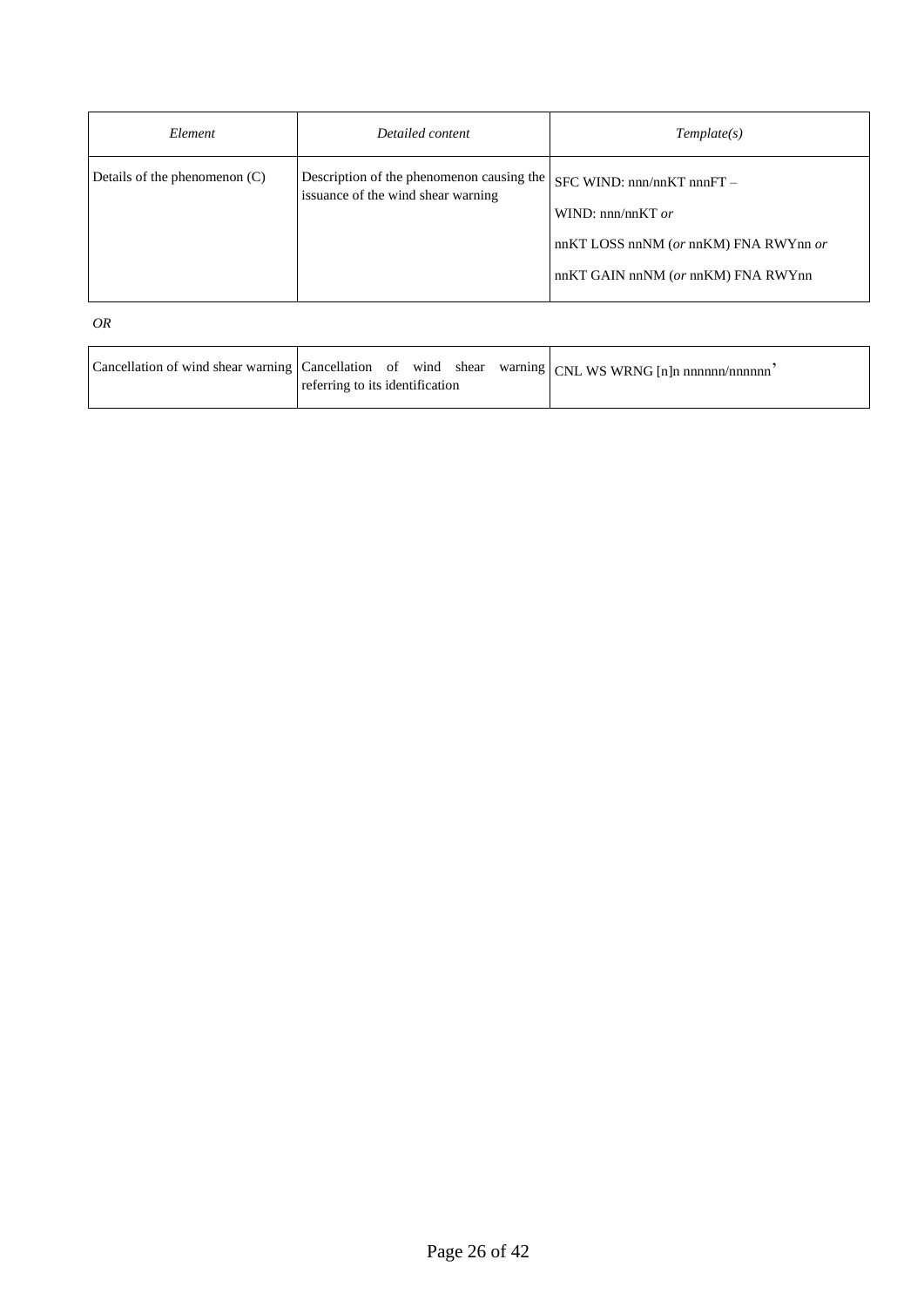### 35. Appendix 5 is replaced by the following:

## '*Appendix 5*

## **Template for SIGMET and AIRMET**

*Key:*

 $M =$  inclusion mandatory;

C = inclusion conditional, whenever applicable; and

*Note 1*: The ranges and resolutions for the numerical elements included in SIGMET or AIRMET are shown in Appendix 8.

*Note 2:* Severe or moderate icing (SEV ICE, MOD ICE) and severe or moderate turbulence (SEV TURB, MOD TURB) associated with thunderstorms, cumulonimbus clouds or tropical cyclones should not be included.

| Element                              | Detailed content                                                                                          | SIGMET template<br><b>AIRMET</b> template                                           |                                                |
|--------------------------------------|-----------------------------------------------------------------------------------------------------------|-------------------------------------------------------------------------------------|------------------------------------------------|
| Location indicator of FIR/CTA<br>(M) | ICAO location indicator of<br>the ATS unit serving the<br>FIR or CTA to which the<br>SIGMET/AIRMET refers | nnnn                                                                                |                                                |
| Identification<br>(M)                | <b>SIGMET or AIRMET</b><br>identification and sequence<br>number                                          | SIGMET [n][n]n                                                                      | AIRMET [n][n]n                                 |
| Validity period<br>(M)               | Day-time groups indicating<br>the period of validity in<br><b>UTC</b>                                     | VALID nnnnnn/nnnnnn                                                                 |                                                |
| Location indicator of MWO<br>(M)     | Location indicator of<br>MWO originating the<br>SIGMET or AIRMET with<br>a separating hyphen              | $nnnn-$                                                                             |                                                |
| Name of the FIR/CTA (M)              | Location indicator and<br>name of the FIR/CTA for<br>which the<br>SIGMET/AIRMET is<br>issued              | nnnn nnnnnnnnnn $FIR[/UIR]$ or<br>nnnn nnnnnnnnnn CTA                               | nnnn nnnnnnnnnn<br>FIR[ <sub>n</sub> ]         |
|                                      |                                                                                                           | IF THE SIGMET OR AIRMET IS TO BE CANCELLED, SEE DETAILS AT THE END OF THE TEMPLATE. |                                                |
| Status indicator (C) $(^1)$          | Indicator of test or exercise                                                                             | <b>TEST or EXER</b>                                                                 | <b>TEST or EXER</b>                            |
| Phenomenon (M)                       | Description of the<br>phenomenon causing the<br>issuance of<br>SIGMET/AIRMET                              | OBSC TS[GR]<br><b>EMBD TS[GR]</b><br>FRQ TS[GR]<br>SQL TS[GR]                       | SFC WIND nnn/nn[n]KT<br>SFC VIS [n][n]nnM (nn) |
|                                      |                                                                                                           |                                                                                     | ISOL TS[GR]                                    |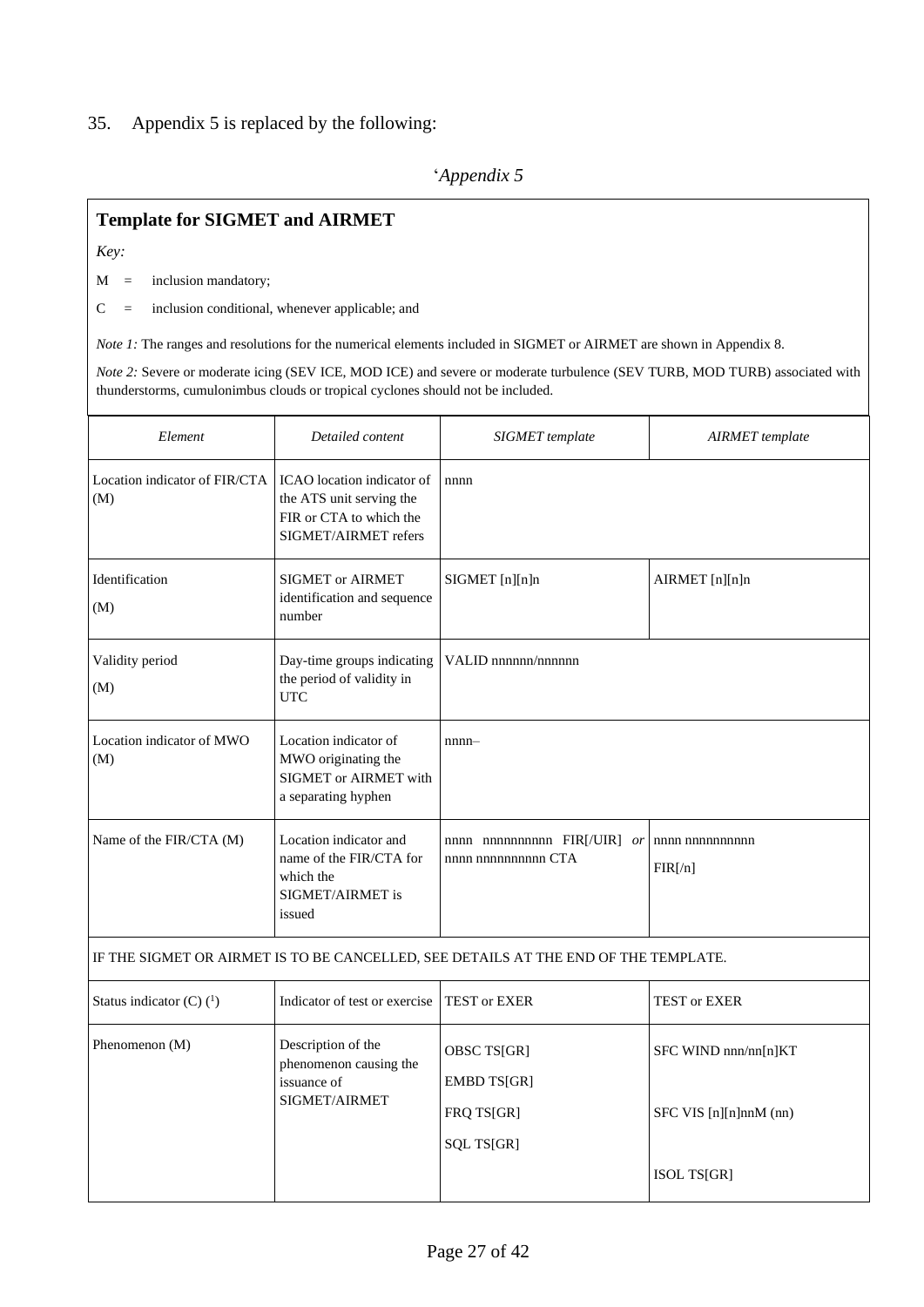| Element                                                | Detailed content                                                               | SIGMET template                                                     | <b>AIRMET</b> template        |
|--------------------------------------------------------|--------------------------------------------------------------------------------|---------------------------------------------------------------------|-------------------------------|
|                                                        |                                                                                | TC nnnnnnnnn PSN Nnn[nn] or<br>Snn[nn] Wnnn[nn] or Ennn[nn]<br>CB   | <b>OCNL TS[GR]</b>            |
|                                                        |                                                                                | or                                                                  | MT OBSC                       |
|                                                        |                                                                                | TC NN $(^2)$ PSN Nnn[nn] or<br>Snn[nn] Wnnn[nn] or Ennn[nn] CB      | <b>BKN CLD</b>                |
|                                                        |                                                                                |                                                                     | BKN CLD [n]nnn/[ABV][n]nnnnFT |
|                                                        |                                                                                | <b>SEV TURB</b>                                                     | or                            |
|                                                        |                                                                                | <b>SEV ICE</b>                                                      | BKN CLD SFC/[ABV][n]nnnnFT    |
|                                                        |                                                                                | SEV ICE (FZRA)                                                      | or                            |
|                                                        |                                                                                | <b>SEV MTW</b>                                                      | OVC CLD [n]nnn/[ABV][n]nnnnFT |
|                                                        |                                                                                |                                                                     | or                            |
|                                                        |                                                                                | <b>HVY DS</b>                                                       | OVC CLD SFC/[ABV][n]nnnnFT    |
|                                                        |                                                                                | <b>HVY SS</b>                                                       |                               |
|                                                        |                                                                                |                                                                     | <b>ISOL CB</b>                |
|                                                        |                                                                                | [VA ERUPTION] [MT                                                   | <b>OCNL CB</b>                |
|                                                        |                                                                                | nnnnnnnnn]<br>[PSN Nnn[nn] or Snn[nn]<br>$Ennn[nn]$ or $Wnnn[nn]$ ] | FRQ CB                        |
|                                                        |                                                                                |                                                                     | <b>ISOL TCU</b>               |
|                                                        |                                                                                | VA CLD                                                              | <b>OCNL TCU</b>               |
|                                                        |                                                                                |                                                                     | FRQ TCU                       |
|                                                        |                                                                                | RDOACT CLD                                                          |                               |
|                                                        |                                                                                |                                                                     | <b>MOD TURB</b>               |
|                                                        |                                                                                |                                                                     | <b>MOD ICE</b>                |
|                                                        |                                                                                |                                                                     | <b>MOD MTW</b>                |
| Observed or forecast<br>phenomenon (M) $(^3)$ , $(^4)$ | Indication whether the<br>information is observed<br>and expected to continue, | OBS [AT nnnnZ] or<br>FCST [AT nnnnZ]                                |                               |
|                                                        | or forecast                                                                    |                                                                     |                               |
| Location (C) $(^{3})$ , $(^{4})$ , $(^{5})$            | Location (referring to<br>latitude and longitude (in                           | Nnn[nn] Wnnn[nn] or                                                 |                               |
|                                                        | degrees and minutes))<br>$Nnn[nn]$ Ennn[nn] $or$                               |                                                                     |                               |
|                                                        |                                                                                | Snn[nn] Wnnn[nn] or                                                 |                               |
|                                                        |                                                                                | Snn[nn] Ennn[nn]                                                    |                               |
|                                                        |                                                                                | or                                                                  |                               |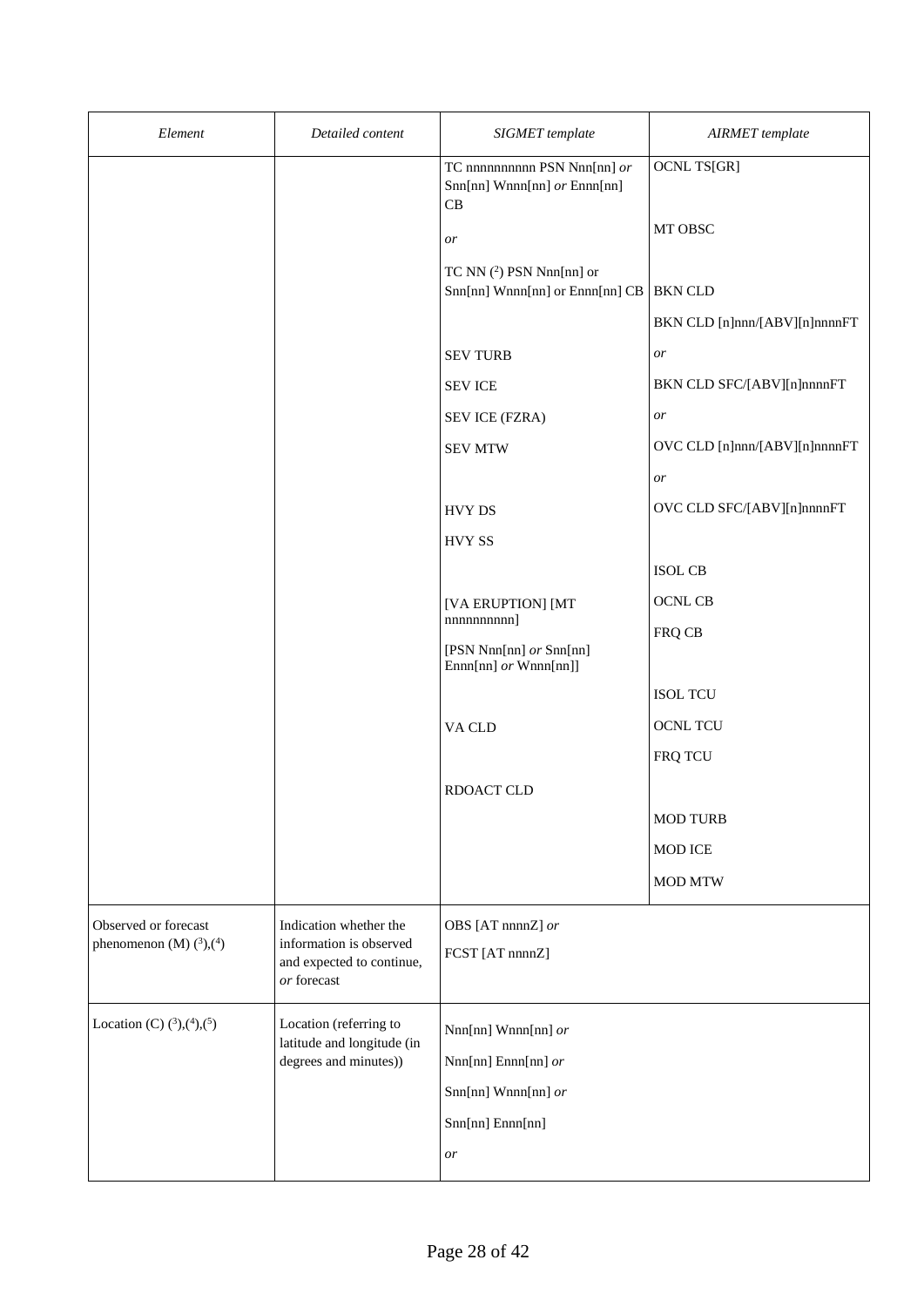| Element     | Detailed content         | <b>SIGMET</b> template                                                          | <b>AIRMET</b> template                                                                                                                                                                                                                                                                                                                                                                                                                                                                                                                                             |
|-------------|--------------------------|---------------------------------------------------------------------------------|--------------------------------------------------------------------------------------------------------------------------------------------------------------------------------------------------------------------------------------------------------------------------------------------------------------------------------------------------------------------------------------------------------------------------------------------------------------------------------------------------------------------------------------------------------------------|
|             |                          | N OF Nnn[nn] $or$                                                               |                                                                                                                                                                                                                                                                                                                                                                                                                                                                                                                                                                    |
|             |                          | S OF Nnn[nn] $or$                                                               |                                                                                                                                                                                                                                                                                                                                                                                                                                                                                                                                                                    |
|             |                          | N OF Snn[nn] $or$                                                               |                                                                                                                                                                                                                                                                                                                                                                                                                                                                                                                                                                    |
|             |                          | S OF Snn[nn] $or$                                                               |                                                                                                                                                                                                                                                                                                                                                                                                                                                                                                                                                                    |
|             |                          | [AND]                                                                           |                                                                                                                                                                                                                                                                                                                                                                                                                                                                                                                                                                    |
|             |                          | W OF Wnnn[nn] $or$                                                              |                                                                                                                                                                                                                                                                                                                                                                                                                                                                                                                                                                    |
|             |                          | E OF Wnnn[nn] $or$                                                              |                                                                                                                                                                                                                                                                                                                                                                                                                                                                                                                                                                    |
|             |                          | W OF Ennn[nn] $or$                                                              |                                                                                                                                                                                                                                                                                                                                                                                                                                                                                                                                                                    |
|             |                          | E OF Ennn[nn]                                                                   |                                                                                                                                                                                                                                                                                                                                                                                                                                                                                                                                                                    |
|             |                          | or                                                                              |                                                                                                                                                                                                                                                                                                                                                                                                                                                                                                                                                                    |
|             |                          | N OF Nnn[nn] or N OF Snn[nn] AND S OF Nnn[nn] or S OF Snn[nn]                   |                                                                                                                                                                                                                                                                                                                                                                                                                                                                                                                                                                    |
|             |                          | or                                                                              |                                                                                                                                                                                                                                                                                                                                                                                                                                                                                                                                                                    |
|             |                          | Ennn[nn]                                                                        | W OF Wnnn[nn] or W OF Ennn[nn] AND E OF Wnnn[nn] or E OF                                                                                                                                                                                                                                                                                                                                                                                                                                                                                                           |
|             |                          | or                                                                              |                                                                                                                                                                                                                                                                                                                                                                                                                                                                                                                                                                    |
|             |                          | $\text{Nnn}[nn]$ or $\text{Snn}[nn]$ Wnnn $\text{nn}[nn]$ or $\text{Ennn}[nn]]$ | N OF LINE or NE OF LINE or E OF LINE or SE OF LINE or S OF LINE<br>or SW OF LINE or W OF LINE or NW OF LINE Nnn[nn] or Snn[nn]<br>Wnnn[nn] $or$ Ennn[nn] - Nnn[nn] $or$ Snn[nn] Wnnn[nn] $or$ Ennn[nn] [-<br>Nnn[nn] or Snn[nn] Wnnn[nn] or Ennn[nn]] [- Nnn[nn] or Snn[nn]<br>Wnnn[nn] or Ennn[nn]] [AND N OF LINE or NE OF LINE or E OF LINE<br>or SE OF LINE or S OF LINE or SW OF LINE or W OF LINE or NW OF<br>LINE Nnn[nn] $or$ Snn[nn] Wnnn[nn] $or$ Ennn[nn] - Nnn[nn] $or$ Snn[nn]<br>Wnnn[nn] or Ennn[nn] [- Nnn[nn] or Snn[nn] Wnnn[nn] or Ennn[nn]] [- |
|             |                          | or                                                                              |                                                                                                                                                                                                                                                                                                                                                                                                                                                                                                                                                                    |
|             |                          | Wnnn[nn] or $Ennn[nn]^{(6)}$                                                    | WI Nnn[nn] or Snn[nn] Wnnn[nn] or Ennn[nn] - Nnn[nn] or Snn[nn]<br>Wnnn[nn] or Ennn[nn] - Nnn[nn] or Snn[nn] Wnnn[nn] or Ennn[nn] -<br>[Nnn[nn] or Snn[nn] Wnnn[nn] or Ennn[nn] - Nnn[nn] or Snn[nn]                                                                                                                                                                                                                                                                                                                                                               |
|             |                          | or ENTIRE UIR                                                                   |                                                                                                                                                                                                                                                                                                                                                                                                                                                                                                                                                                    |
|             |                          | or ENTIRE FIR                                                                   |                                                                                                                                                                                                                                                                                                                                                                                                                                                                                                                                                                    |
|             |                          | or ENTIRE FIR/UIR                                                               |                                                                                                                                                                                                                                                                                                                                                                                                                                                                                                                                                                    |
|             |                          | or ENTIRE CTA                                                                   |                                                                                                                                                                                                                                                                                                                                                                                                                                                                                                                                                                    |
|             |                          | or WI nnnKM (or nnnNM) OF TC CENTRE $(7)$                                       |                                                                                                                                                                                                                                                                                                                                                                                                                                                                                                                                                                    |
|             |                          |                                                                                 | or WI nnKM (or nnNM) OF Nnn[nn] or Snn[nn] Wnnn[nn] or Ennn[nn] $(^8)$                                                                                                                                                                                                                                                                                                                                                                                                                                                                                             |
| Level $(C)$ | Flight level or altitude | [SFC/]FLnnn or                                                                  |                                                                                                                                                                                                                                                                                                                                                                                                                                                                                                                                                                    |
|             |                          | [SFC/][n]nnnnFT $or$                                                            |                                                                                                                                                                                                                                                                                                                                                                                                                                                                                                                                                                    |
|             |                          | FLnnn/nnn or                                                                    |                                                                                                                                                                                                                                                                                                                                                                                                                                                                                                                                                                    |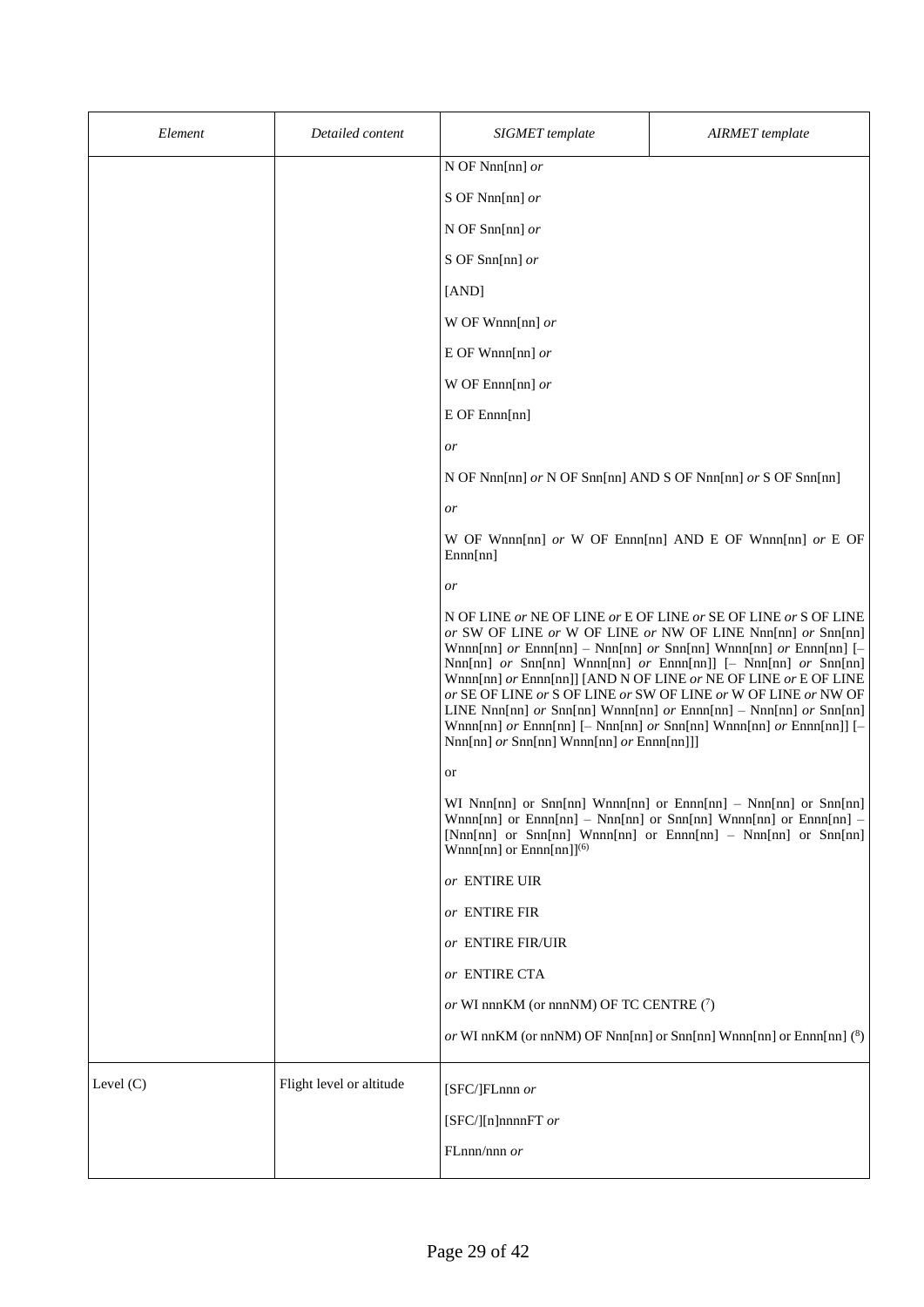| Element                                                          | Detailed content                                     | SIGMET template                                                                         | <b>AIRMET</b> template |  |  |
|------------------------------------------------------------------|------------------------------------------------------|-----------------------------------------------------------------------------------------|------------------------|--|--|
|                                                                  |                                                      | TOP FLnnn or                                                                            |                        |  |  |
|                                                                  |                                                      | [TOP] ABV FLnnn or (or [TOP] ABV [n]nnnnFT) [[n]nnnn/][n]nnnnFT)<br>or [n]nnnnFT/]FLnnn |                        |  |  |
|                                                                  |                                                      | or TOP [ABV or BLW] FLnnn $(7)$                                                         |                        |  |  |
| Movement or expected<br>movement (C) $(^3)$ , $(^9)$ , $(^{10})$ | Movement or expected<br>movement (direction and      | MOV N [nnKMH] or MOV NNE [nnKMH] or                                                     |                        |  |  |
|                                                                  | speed) with reference to<br>one of the 16 points     | MOV NE [nnKMH] or MOV ENE [nnKMH] or                                                    |                        |  |  |
|                                                                  | of compass, or stationary                            | MOV E [nnKMH] or MOV ESE [nnKMH] or                                                     |                        |  |  |
|                                                                  |                                                      | MOV SE [nnKMH] or MOV SSE [nnKMH] or                                                    |                        |  |  |
|                                                                  |                                                      | MOV S [nnKMH] or MOV SSW [nnKMH] or                                                     |                        |  |  |
|                                                                  |                                                      | MOV SW [nnKMH] or MOV WSW [nnKMH] or                                                    |                        |  |  |
|                                                                  |                                                      | MOV W [nnKMH] or MOV WNW [nnKMH] or                                                     |                        |  |  |
|                                                                  |                                                      | MOV NW [nnKMH] or MOV NNW [nnKMH]                                                       |                        |  |  |
|                                                                  |                                                      | (or MOV N [nnKT] or MOV NNE [nnKT] or                                                   |                        |  |  |
|                                                                  | MOV NE [nnKT] or MOV ENE [nnKT] or                   |                                                                                         |                        |  |  |
|                                                                  |                                                      | MOV E [nnKT] or MOV ESE [nnKT] or                                                       |                        |  |  |
|                                                                  |                                                      | MOV SE [nnKT] or MOV SSE [nnKT] or                                                      |                        |  |  |
|                                                                  |                                                      | MOV S [nnKT] or MOV SSW [nnKT] or                                                       |                        |  |  |
|                                                                  |                                                      | MOV SW [nnKT] or MOV WSW [nnKT] or                                                      |                        |  |  |
|                                                                  |                                                      | MOV W [nnKT] or MOV WNW [nnKT] or                                                       |                        |  |  |
|                                                                  |                                                      | MOV NW [nnKT] or MOV NNW [nnKT])                                                        |                        |  |  |
|                                                                  |                                                      | or                                                                                      |                        |  |  |
|                                                                  |                                                      | <b>STNR</b>                                                                             |                        |  |  |
| Changes in intensity (C) $(3)$                                   | Expected changes in<br>intensity                     | <b>INTSF</b> or                                                                         |                        |  |  |
|                                                                  |                                                      | WKN or                                                                                  |                        |  |  |
|                                                                  |                                                      | <b>NC</b>                                                                               |                        |  |  |
| Forecast time (C) $(^{3})$ , $(^{4})$ , $(^{9})$                 | Indication of the forecast<br>time of the phenomenon | FCST AT nnnnZ                                                                           |                        |  |  |
| TC forecast position (C) $(7)$                                   | Forecast position of the TC<br>centre                | TC CENTRE PSN Nnn[nn] or<br>Snn[nn] Wnnn[nn] or Ennn[nn]                                |                        |  |  |
|                                                                  |                                                      | or                                                                                      |                        |  |  |
|                                                                  |                                                      | TC CENTRE PSN Nnn[nn] or<br>Snn[nn] Wnnn[nn] or Ennn[nn]<br>$CB(^{11})$                 |                        |  |  |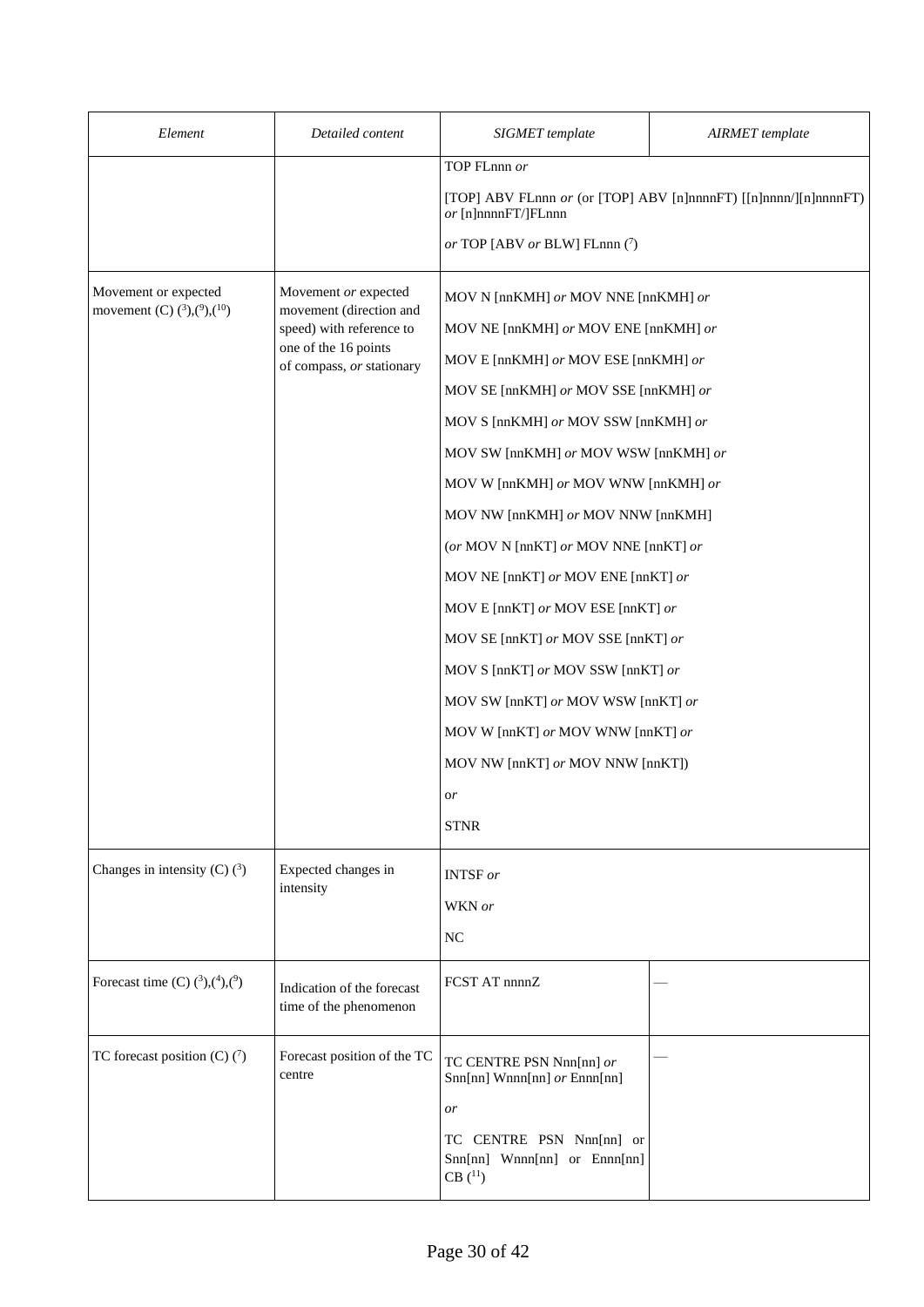| Element                                                                                  | Detailed content           | SIGMET template                                                                                                                                                                                                                                                     | <b>AIRMET</b> template |
|------------------------------------------------------------------------------------------|----------------------------|---------------------------------------------------------------------------------------------------------------------------------------------------------------------------------------------------------------------------------------------------------------------|------------------------|
| Forecast position (C) $({}^3)$ , $({}^4)$ , $({}^5)$ , $({}^9)$ Forecast position of the | phenomenon at the end of   | Nnn[nn] Wnnn[nn] or                                                                                                                                                                                                                                                 |                        |
|                                                                                          | the validity period of the | $Nnn[nn]$ Ennn[nn] $or$                                                                                                                                                                                                                                             |                        |
|                                                                                          | SIGMET $(^{12})$           | Snn[nn] Wnnn[nn] or                                                                                                                                                                                                                                                 |                        |
|                                                                                          |                            | Snn[nn] Ennn[nn]                                                                                                                                                                                                                                                    |                        |
|                                                                                          |                            | or                                                                                                                                                                                                                                                                  |                        |
|                                                                                          |                            | N OF Nnn[nn] or                                                                                                                                                                                                                                                     |                        |
|                                                                                          |                            | S OF Nnn[nn] or                                                                                                                                                                                                                                                     |                        |
|                                                                                          |                            | N OF Snn[nn] $or$                                                                                                                                                                                                                                                   |                        |
|                                                                                          |                            | S OF Snn[nn]                                                                                                                                                                                                                                                        |                        |
|                                                                                          |                            | [AND]                                                                                                                                                                                                                                                               |                        |
|                                                                                          |                            | W OF Wnnn[nn] $or$                                                                                                                                                                                                                                                  |                        |
|                                                                                          |                            | E OF Wnnn[nn] $or$                                                                                                                                                                                                                                                  |                        |
|                                                                                          |                            | W OF Ennn[nn] $or$                                                                                                                                                                                                                                                  |                        |
|                                                                                          |                            | E OF Ennn[nn]                                                                                                                                                                                                                                                       |                        |
|                                                                                          |                            | or                                                                                                                                                                                                                                                                  |                        |
|                                                                                          |                            | N OF Nnn[nn] or N OF Snn[nn]<br>AND S OF Nnn[nn] or S OF<br>Snn[nn]                                                                                                                                                                                                 |                        |
|                                                                                          |                            | or                                                                                                                                                                                                                                                                  |                        |
|                                                                                          |                            | W OF Wnnn[nn] or W OF<br>Ennn[nn] AND E OF Wnnn[nn] or<br>E OF Ennn[nn]                                                                                                                                                                                             |                        |
|                                                                                          |                            | or                                                                                                                                                                                                                                                                  |                        |
|                                                                                          |                            | N OF LINE or NE OF LINE or E<br>OF LINE or SE OF LINE or S OF<br>LINE or SW OF LINE or W OF<br>LINE or NW OF LINE Nnn[nn]                                                                                                                                           |                        |
|                                                                                          |                            | or                                                                                                                                                                                                                                                                  |                        |
|                                                                                          |                            | $Snn[nn]$ Wnnn[nn] or Ennn[nn] -<br>Nnn[nn] or Snn[nn] Wnnn[nn] or<br>$Ennn[nn]$ [- Nnn[nn] $or$ Snn[nn]<br>Wnnn[nn] or Ennn[nn]] [AND N<br>OF LINE or NE OF LINE or E OF<br>LINE or SE OF LINE or S OF<br>LINE or SW OF LINE or W OF<br>LINE or NW OF LINE Nnn[nn] |                        |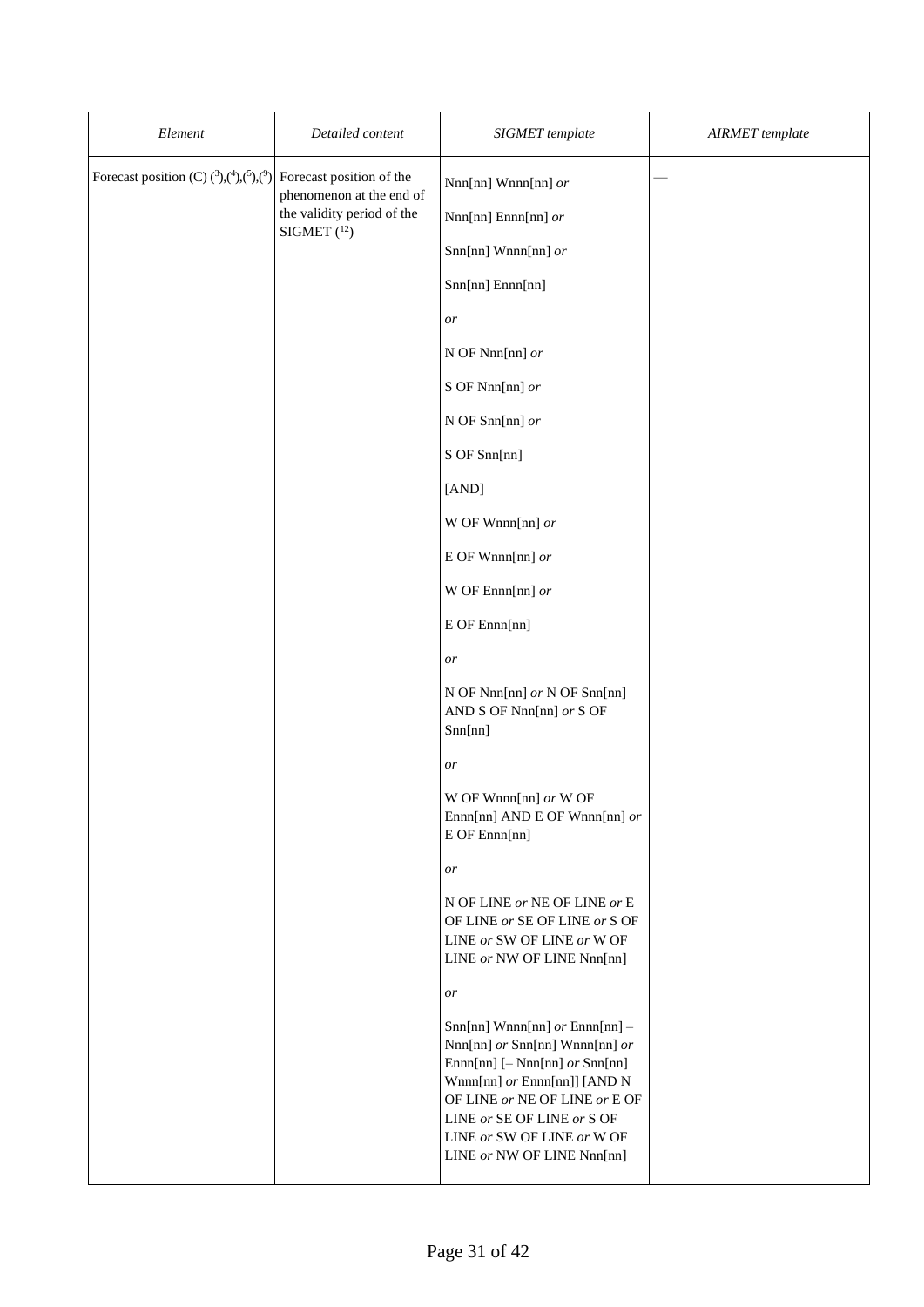| Element                              | Detailed content                                                                                | SIGMET template                                                                                                                                                                                                         | <b>AIRMET</b> template             |
|--------------------------------------|-------------------------------------------------------------------------------------------------|-------------------------------------------------------------------------------------------------------------------------------------------------------------------------------------------------------------------------|------------------------------------|
|                                      |                                                                                                 | or<br>$Snn[nn]$ Wnnn[nn] or Ennn[nn] -<br>Nnn[nn] or Snn[nn] Wnnn[nn] or<br>$Ennn[nn]$ [- Nnn[nn] $or$ Snn[nn]<br>$Wnnn[nn]$ or $Ennn[nn]]$                                                                             |                                    |
|                                      |                                                                                                 | or<br>WI Nnn[nn] or Snn[nn] Wnnn[nn]<br>$or$ Ennn[nn] – Nnn[nn] $or$ Snn[nn]<br>$Wnnn[nn]$ or $Ennn[nn] - Nnn[nn]$<br>or Snn[nn] Wnnn[nn] or Ennn[nn]<br>$-$ Nnn[nn] $or$ Snn[nn] Wnnn[nn] $or$<br>Ennn $[nn]$ ( $^6$ ) |                                    |
|                                      |                                                                                                 | or ENTIRE FIR<br>$\emph{or}$ ENTIRE UIR                                                                                                                                                                                 |                                    |
|                                      |                                                                                                 | or ENTIRE FIR/UIR                                                                                                                                                                                                       |                                    |
|                                      |                                                                                                 | or ENTIRE CTA<br>or NO VA EXP $(^{13})$                                                                                                                                                                                 |                                    |
|                                      |                                                                                                 | or                                                                                                                                                                                                                      |                                    |
|                                      |                                                                                                 | WI nnKM (or nnNM) OF Nnn[nn]<br>or Snn[nn] Wnnn[nn] or<br>Ennn[nn] $(^8)$                                                                                                                                               |                                    |
|                                      |                                                                                                 | or                                                                                                                                                                                                                      |                                    |
|                                      |                                                                                                 | WI nnnKM (nnnNM) OF TC<br>CENTRE $(7)$                                                                                                                                                                                  |                                    |
| Repetition of elements (C) $(^{14})$ | Repetition of elements<br>included in a SIGMET for<br>volcanic ash cloud or<br>tropical cyclone | [AND] $(^{14})$                                                                                                                                                                                                         |                                    |
| New line if repeating elements       |                                                                                                 |                                                                                                                                                                                                                         |                                    |
| OR                                   |                                                                                                 |                                                                                                                                                                                                                         |                                    |
| Cancellation of<br>SIGMET/AIRMET (C) | Cancellation of<br>SIGMET/AIRMET<br>referring to its<br>identification                          | CNL SIGMET nnn nnnnnn/nnnnnn<br>or<br>CNL SIGMET nnn nnnnnn/nnnnnn<br>[VA MOV TO nnnn FIR] <sup>(13)</sup>                                                                                                              | CNL AIRMET [n][n]n<br>nnnnn/nnnnnn |

 $(^1$ ) Used only when SIGMET/AIRMET is issued to indicate that a test or an exercise is taking place. When the word 'TEST' or the abbreviation 'EXER' is included, the message may contain information that should not be used operationally or will otherwise end immediately after the word 'TEST'.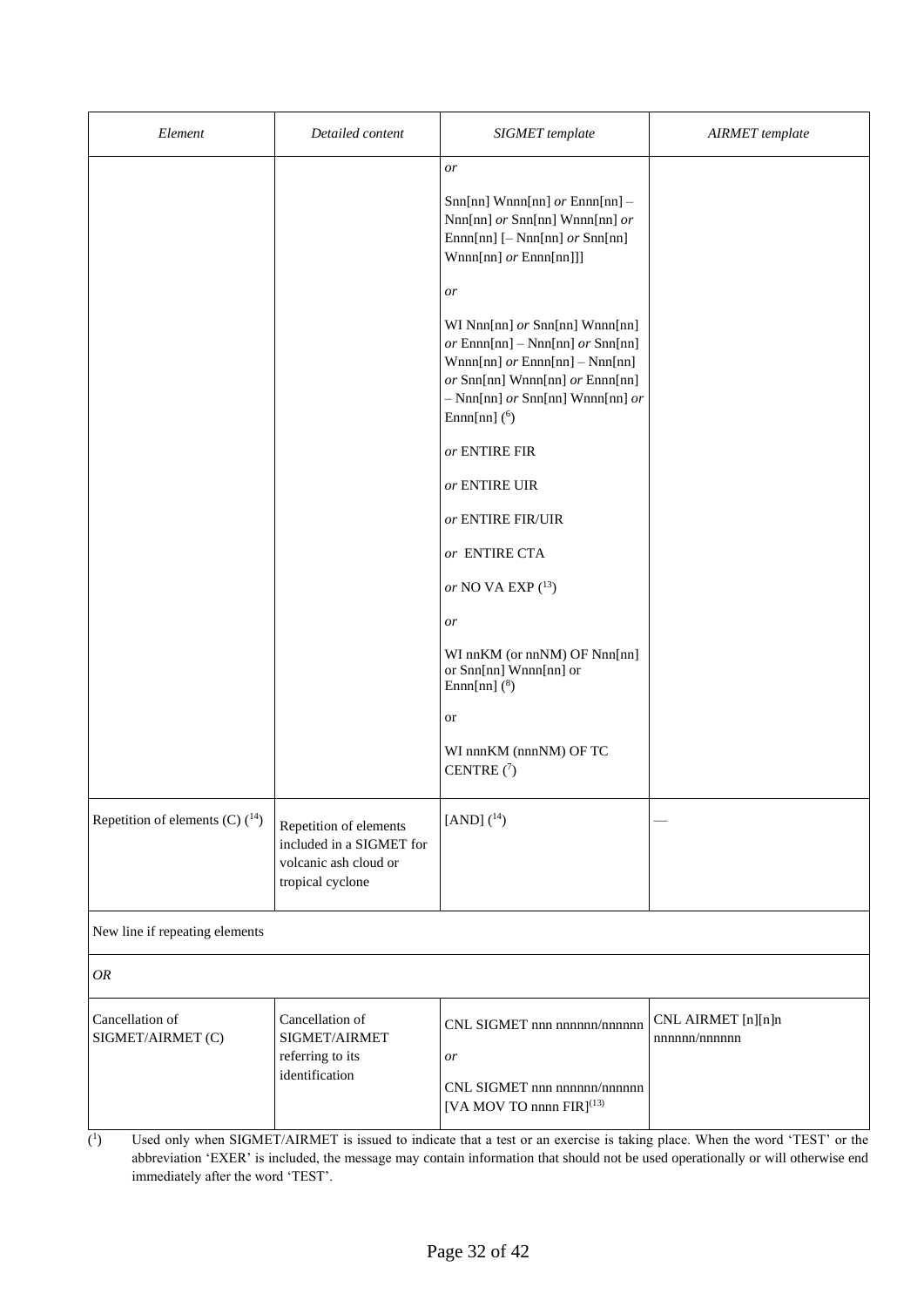- $($ <sup>2</sup> Used for unnamed tropical cyclones.
- $(3)$ ) In the case of volcanic ash cloud covering more than one area within the FIR, these elements can be repeated, as necessary. Each location and forecast position are to be preceded by an observed or forecast time.
- $($ <sup>4</sup> ) In the case of cumulonimbus clouds associated with a tropical cyclone covering more than one area within the FIR, these elements can be repeated as necessary. Each location and forecast position must be preceded by an observed or forecast time.
- $($ <sup>5</sup> ) For SIGMET for radioactive cloud, only within (WI) is to be used for the elements 'location' and 'forecast position'.
- $($ <sup>6</sup> ) The number of coordinates are to be kept to a minimum and should not normally exceed seven.
- $\mathcal{C}$ ) Only for SIGMET for tropical cyclones.
- $(8)$ ) Only for SIGMET for radioactive cloud. A radius of up to 30 kilometres (or 16 nautical miles) from the source and a vertical extent from surface (SFC) to the upper limit of the flight information region/upper flight information region (FIR/UIR) or control area (CTA) is to be applied.
- $($ <sup>9</sup> ) The elements 'forecast time' and 'forecast position' are not to be used in conjunction with the element 'movement or expected movement'.
- $(10)$ For SIGMET for radioactive cloud, only stationary (STNR) is to be used for the element 'movement or expected movement'.
- $(11)$ The term 'CB' is to be used when the forecast position for the cumulonimbus cloud is included.
- $(12)$ <sup>12</sup>) The forecast position for cumulonimbus (CB) cloud occurring in connection with tropical cyclones relates to the forecast time of the tropical cyclone centre position, not to the end of the validity period of the SIGMET.
- $(13)$ Only for SIGMET for volcanic ash.
- $(14)$ To be used for more than one volcanic ash clouds or cumulonimbus clouds associated with a tropical cyclone simultaneously affecting the FIR concerned.'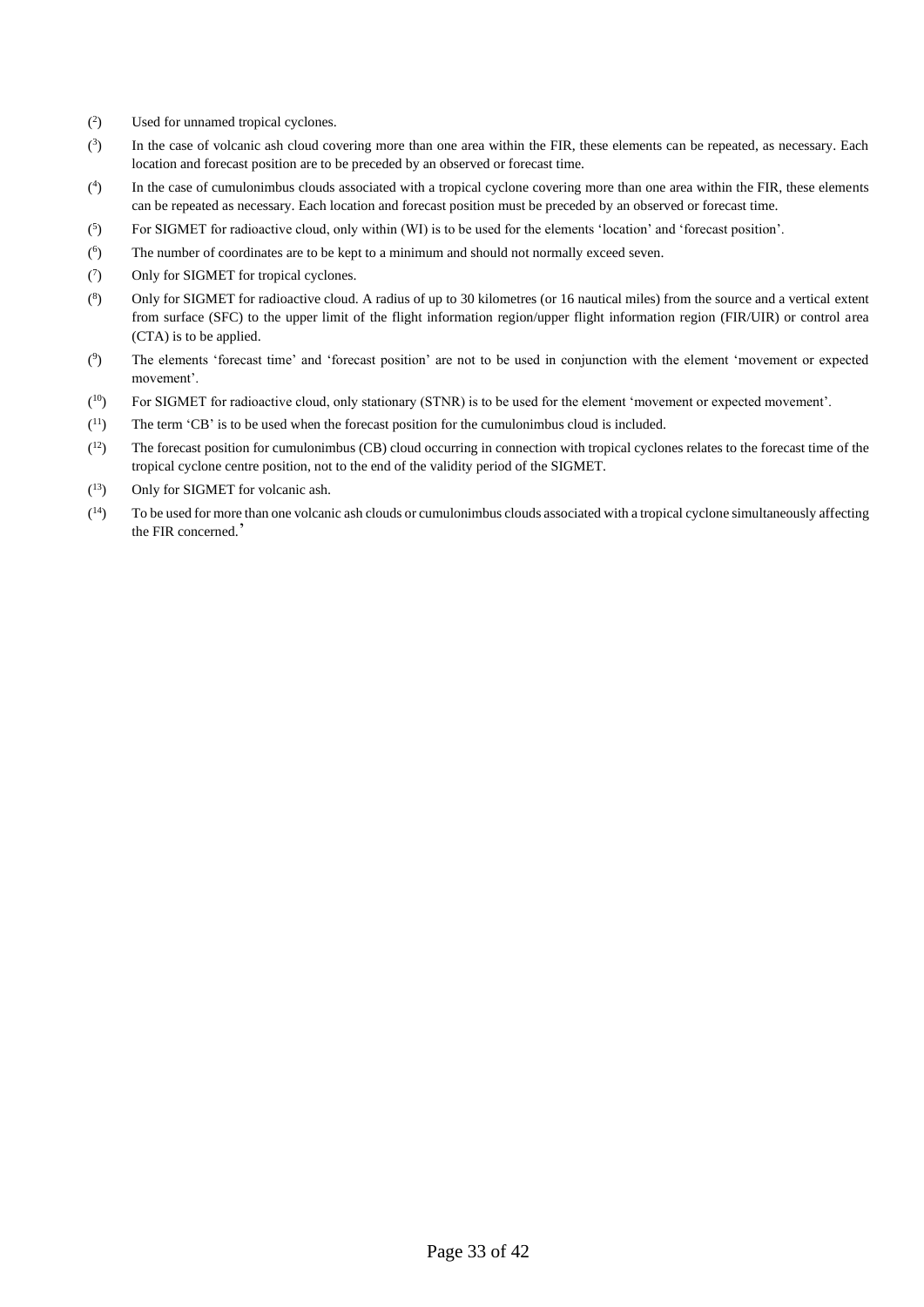# 36. Appendix 5B is deleted;

37. Appendix 6 is replaced by the following:

# '*Appendix 6*

| Template for advisory for volcanic ash         |                                                                                                                              |                        |                                 |             |
|------------------------------------------------|------------------------------------------------------------------------------------------------------------------------------|------------------------|---------------------------------|-------------|
| Key:                                           |                                                                                                                              |                        |                                 |             |
| inclusion mandatory;<br>M<br>$\qquad \qquad =$ |                                                                                                                              |                        |                                 |             |
| inclusion optional;<br>O<br>$\qquad \qquad =$  |                                                                                                                              |                        |                                 |             |
| С<br>$\qquad \qquad =$                         | inclusion conditional, included whenever applicable.                                                                         |                        |                                 |             |
|                                                | Note 1: The ranges and resolutions for the numerical elements included in volcanic ash advisory are shown in Appendix 8.     |                        |                                 |             |
| Abbreviations and Codes (PANS-ABC).            | Note 2: The explanations for the abbreviations can be found in ICAO Doc 8400 Procedures for Air Navigation Services $-$ ICAO |                        |                                 |             |
|                                                | <i>Note 3:</i> The inclusion of a colon $(\cdot;\cdot)$ after each element heading is mandatory.                             |                        |                                 |             |
| Detailed content                               |                                                                                                                              | Detailed content       |                                 | Template(s) |
| Identification of the<br>type of message (M)   | Type of message                                                                                                              | VA ADVISORY            |                                 |             |
| Status indicator (C) $(^1)$                    | Indicator of test or exercise                                                                                                | STATUS:                | <b>TEST or EXER</b>             |             |
| Time of origin (M)                             | Year, month, day, time in UTC                                                                                                | DTG:                   | nnnnnnn/nnnnZ                   |             |
| Name of VAAC (M)                               | Name of VAAC                                                                                                                 | VAAC:                  | nnnnnnnnnnn                     |             |
| Name of volcano (M)                            | Name and International Association of<br>Volcanology and Chemistry of the                                                    | <b>VOLCANO:</b>        | nnnnnnnnnnnnnnnnnnnnn [nnnnn]   |             |
|                                                | Earth's Interior number of volcano                                                                                           |                        | or UNKNOWN                      |             |
|                                                |                                                                                                                              |                        | or UNNAMED                      |             |
| Location of volcano                            | Location of volcano in degrees and                                                                                           | PSN:                   | Nnnnn or Snnnn Wnnnnn or Ennnnn |             |
| (M)                                            | minutes                                                                                                                      |                        | Or UNKNOWN                      |             |
| State or region (M)                            | State, or region if ash is not reported<br>over a State                                                                      | AREA:                  | nnnnnnnnnnnnnnnn or UNKNOWN     |             |
| Summit elevation (M)                           | Summit elevation in m (or ft)                                                                                                | <b>SUMMIT</b><br>ELEV: | nnnnM (or nnnnnFT)              |             |
|                                                |                                                                                                                              |                        | or SFC                          |             |
|                                                |                                                                                                                              |                        | or UNKNOWN                      |             |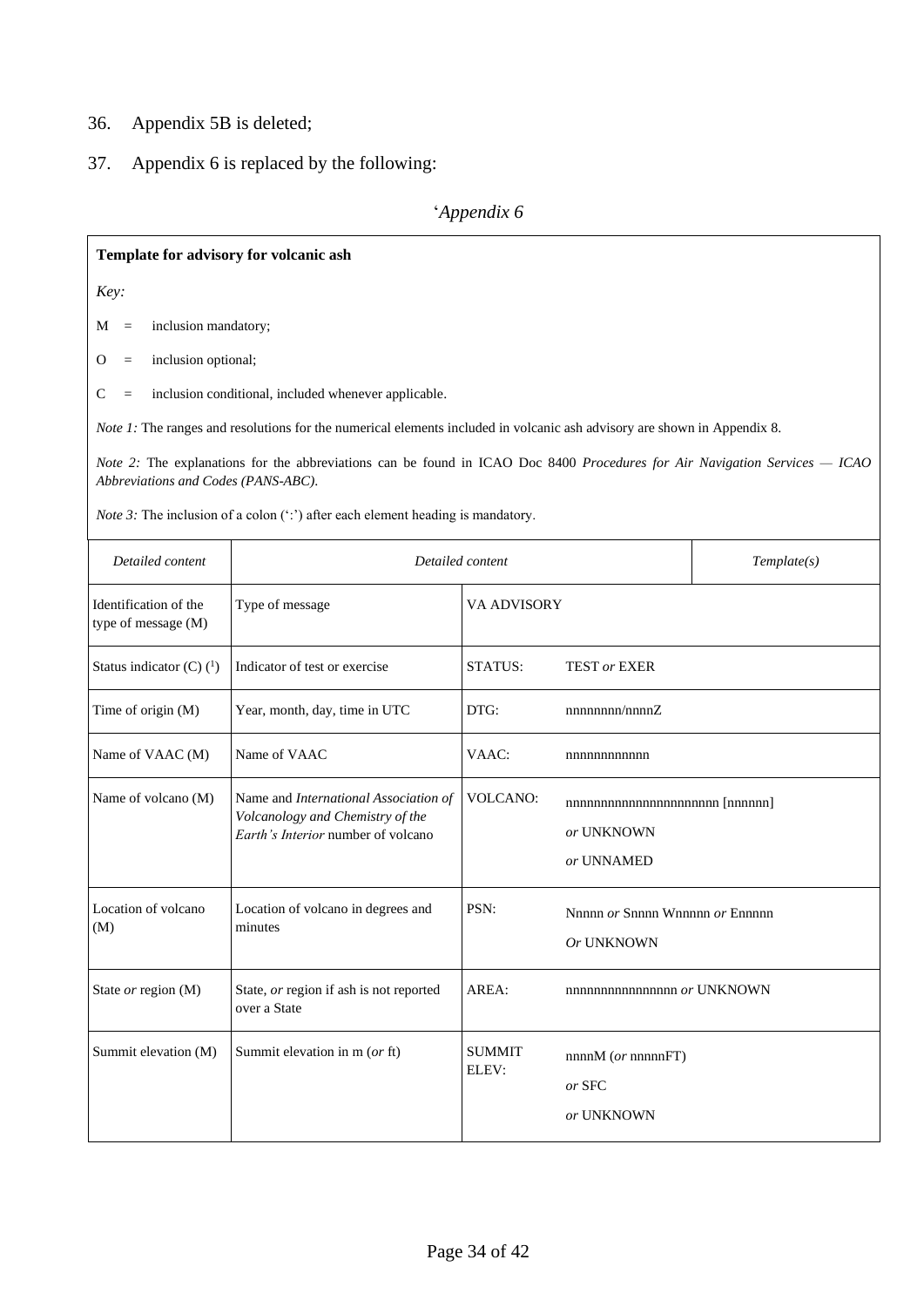| Detailed content                                                     |                                                                                                                                                                                                                                             | Detailed content                          |                                                                                                                               | Template(s)                                                                                                                                                                                                                  |
|----------------------------------------------------------------------|---------------------------------------------------------------------------------------------------------------------------------------------------------------------------------------------------------------------------------------------|-------------------------------------------|-------------------------------------------------------------------------------------------------------------------------------|------------------------------------------------------------------------------------------------------------------------------------------------------------------------------------------------------------------------------|
| Advisory number (M)                                                  | Advisory number: year in full and<br>message number (separate sequence<br>for each volcano)                                                                                                                                                 | ADVISORY<br>NR:                           | nnnn/nnnn                                                                                                                     |                                                                                                                                                                                                                              |
| Information source (M)                                               | Information source using free text                                                                                                                                                                                                          | <b>INFO</b><br><b>SOURCE:</b>             | Free text up to 32 characters                                                                                                 |                                                                                                                                                                                                                              |
| Colour code (O)                                                      | Aviation colour code                                                                                                                                                                                                                        | <b>AVIATION</b><br><b>COLOUR</b><br>CODE: | UNKNOWN or NOT GIVEN or NIL                                                                                                   | RED or ORANGE or YELLOW or GREEN or                                                                                                                                                                                          |
| Eruption details $(M)$ $(^2)$                                        | Eruption details (including date/time of<br>eruption(s))                                                                                                                                                                                    | <b>ERUPTION</b><br><b>DETAILS:</b>        | Free text up to 64 characters<br>or UNKNOWN                                                                                   |                                                                                                                                                                                                                              |
| Time of observation (or<br>estimation) of volcanic<br>ash clouds (M) | Day and time (in UTC) of observation<br>(or estimation) of volcanic ash clouds                                                                                                                                                              | OBS (or EST) nn/nnnnZ<br>VA DTG:          |                                                                                                                               |                                                                                                                                                                                                                              |
| Observed or estimated<br>volcanic ash clouds<br>(M)                  | Horizontal (in degrees and minutes)<br>and vertical extent at the time of<br>observation of the observed or<br>estimated volcanic ash clouds or, if the<br>base is unknown, the top of the<br>observed or estimated volcanic ash<br>clouds; | <b>OBS VA CLD</b><br>or EST VA<br>CLD:    | Wnnn[nn] $or$ Ennn[nn][ $-$<br>$Wnnn[nn]$ or $Ennn[nn]$<br>$Wnnn[nn]$ or $Ennn[nn]$ – $Nnn[nn]$<br>$Wnnn[nn]$ or $Ennn[nn]$ ] | TOP FLnnn or SFC/FLnnn or FLnnn/nnn [nnKM WID<br>LINE BTN (nnNM WID LINE BTN)] Nnn[nn] or<br>Snn[nn] Wnnn[nn] $or$ Ennn[nn] - Nnn[nn] $or$ Snn[nn]<br>$Nnn[nn]$ or $Snn[nn]$<br>$-$ Nnn[nn]<br>or<br>Snn[nn]<br>$or$ Snn[nn] |
|                                                                      | Movement of the observed or                                                                                                                                                                                                                 |                                           | MOV N nn $KMH$ (or KT) or                                                                                                     |                                                                                                                                                                                                                              |
|                                                                      | estimated volcanic ash clouds                                                                                                                                                                                                               |                                           | MOV NE nnKMH (or KT) or                                                                                                       |                                                                                                                                                                                                                              |
|                                                                      |                                                                                                                                                                                                                                             |                                           | MOV E nnKMH (or KT) or                                                                                                        |                                                                                                                                                                                                                              |
|                                                                      |                                                                                                                                                                                                                                             |                                           | MOV SE nnKMH (or KT) or                                                                                                       |                                                                                                                                                                                                                              |
|                                                                      |                                                                                                                                                                                                                                             |                                           | MOV S nnKMH (or KT) or                                                                                                        |                                                                                                                                                                                                                              |
|                                                                      |                                                                                                                                                                                                                                             |                                           | MOV SW nnKMH (or KT) or                                                                                                       |                                                                                                                                                                                                                              |
|                                                                      |                                                                                                                                                                                                                                             |                                           | MOV W nnKMH (or KT) or                                                                                                        |                                                                                                                                                                                                                              |
|                                                                      |                                                                                                                                                                                                                                             |                                           | MOV NW nnKMH (or KT)                                                                                                          |                                                                                                                                                                                                                              |
|                                                                      |                                                                                                                                                                                                                                             |                                           | or                                                                                                                            |                                                                                                                                                                                                                              |
|                                                                      |                                                                                                                                                                                                                                             |                                           |                                                                                                                               | VA NOT IDENTIFIABLE FM SATELLITE DATA                                                                                                                                                                                        |
|                                                                      |                                                                                                                                                                                                                                             |                                           | <b>WIND</b><br>FLnnn/nnn<br>VRBnnKT<br>FLnnn/nnn                                                                              | $nnn/nn[n]KT$ ( <sup>3</sup> )<br><b>WIND</b><br><i>or</i><br>SFC/FLnnn<br>or WIND<br>nnn/nn[n]KT or WIND SFC/FLnnn VRBnnKT                                                                                                  |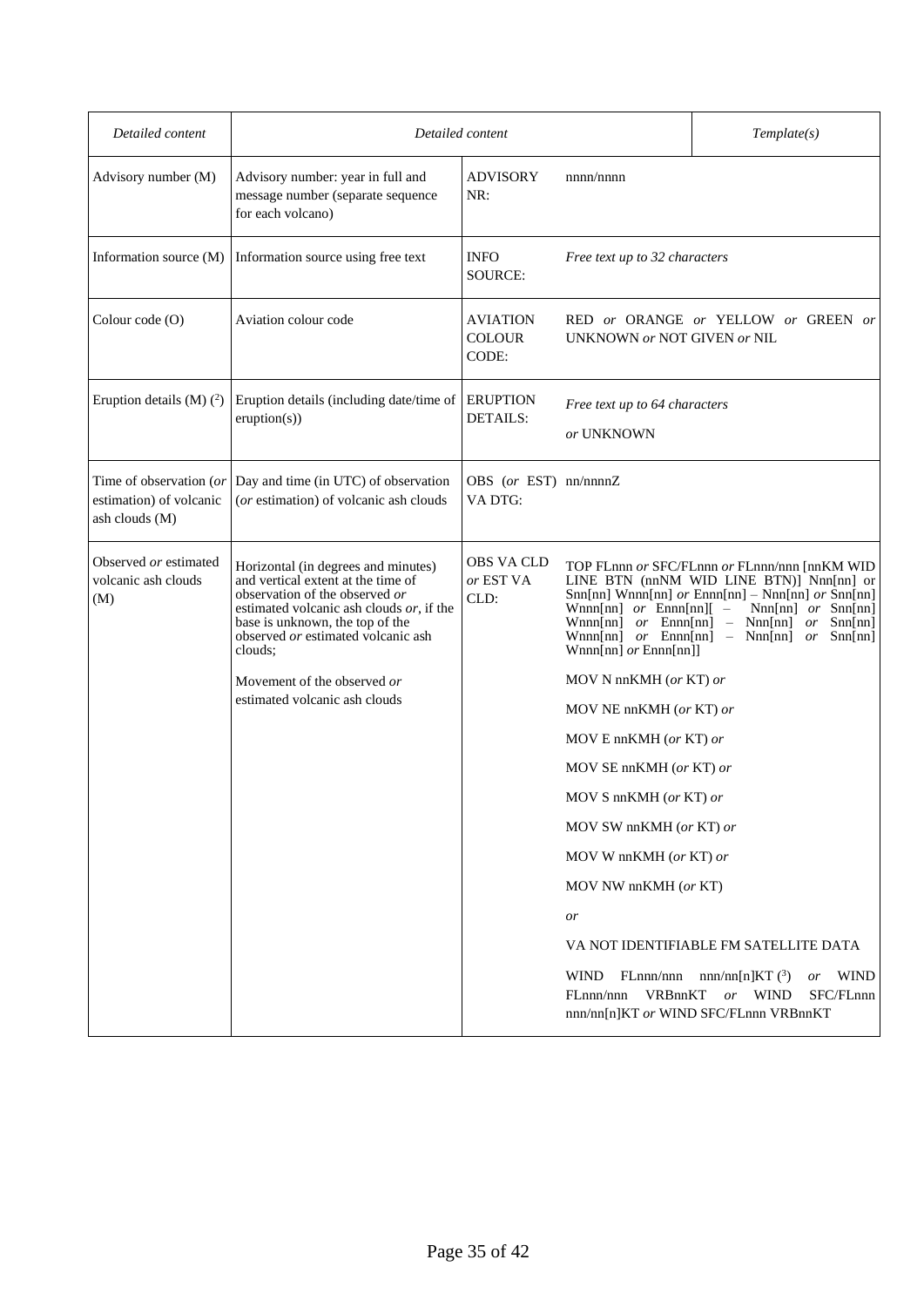| Detailed content                                                                 | Detailed content                                                                                                                                                                                                                                           |                                |                                                                                                                     | Template(s)                                                                                                                                                                                                                                                                               |
|----------------------------------------------------------------------------------|------------------------------------------------------------------------------------------------------------------------------------------------------------------------------------------------------------------------------------------------------------|--------------------------------|---------------------------------------------------------------------------------------------------------------------|-------------------------------------------------------------------------------------------------------------------------------------------------------------------------------------------------------------------------------------------------------------------------------------------|
| Forecast height and<br>position of the volcanic<br>ash clouds<br>$(+6$ HR) $(M)$ | Day and time (in UTC)<br>(6 hours from the 'Time of observation<br>(or estimation) of volcanic ash clouds'<br>given in Item 12)<br>Forecast height and position (in<br>degrees and minutes) for each volcanic<br>ash cloud mass for that fixed valid time  | FCST VA CLD<br>$+6$ HR:        | nn/nnnnZ<br>Wnnn[nn] or Ennn[nn]] $(^4)$ , $(^5)$<br>or NO VA EXP<br>or NOT AVBL<br>or NOT PROVIDED                 | SFC or FLnnn/[FL]nnn [nnKM WID LINE BTN<br>(nnNM WID LINE BTN)]Nnn[nn] or Snn[nn]<br>Wnnn[nn] $or$ Ennn[nn] - Nnn[nn] $or$ Snn[nn]<br>Wnnn[nn] $or$ Ennn[nn][ $-$ Nnn[nn] $or$ Snn[nn]<br>Wnnn[nn] $or$ Ennn[nn] – Nnn[nn] $or$ Snn[nn]<br>Wnnn[nn] $or$ Ennn[nn] - Nnn[nn] $or$ Snn[nn]  |
| Forecast height and<br>position of the volcanic<br>ash clouds $(+12$ HR)<br>(M)  | Day and time (in UTC)<br>(12 hours from the 'Time of<br>observation (or estimation) of volcanic<br>ash clouds' given in Item 12)<br>Forecast height and position (in<br>degrees and minutes) for each volcanic<br>ash cloud mass for that fixed valid time | FCST VA CLD<br>$+12$ HR:       | nn/nnnnZ<br>Wnnn[nn] or Ennn[nn]] $(^4)$ , $(^5)$<br>or NO VA EXP<br>or NOT AVBL<br>or NOT PROVIDED                 | SFC or FLnnn/[FL]nnn [nnKM WID LINE BTN<br>(nnNM WID LINE BTN)] Nnn[nn] $or$ Snn[nn]<br>Wnnn[nn] or Ennn[nn] - Nnn[nn] or Snn[nn]<br>Wnnn[nn] $or$ Ennn[nn][ $-$ Nnn[nn] $or$ Snn[nn]<br>Wnnn[nn] or Ennn[nn] - Nnn[nn] or Snn[nn]<br>Wnnn[nn] $or$ Ennn[nn] – Nnn[nn] $or$ Snn[nn]       |
| Forecast height and<br>position of the volcanic<br>ash clouds<br>$(+18$ HR) (M)  | Day and time (in UTC)<br>(18 hours from the 'Time of<br>observation (or estimation) of volcanic<br>ash clouds' given in Item 12)<br>Forecast height and position (in<br>degrees and minutes) for each volcanic<br>ash cloud mass for that fixed valid time | FCST VA CLD<br>$+18$ HR:       | nn/nnnnZ<br>Wnnn[nn] $or$ Ennn[nn] $(4)$ , $(5)$<br>or NO VA EXP<br>or NOT AVBL<br>or NOT PROVIDED                  | SFC or FLnnn/[FL]nnn [nnKM WID LINE BTN<br>(nnNM WID LINE BTN)] Nnn[nn] or Snn[nn]<br>Wnnn[nn] $or$ Ennn[nn] – Nnn[nn] $or$ Snn[nn]<br>Wnnn[nn] $or$ Ennn[nn][ $-$ Nnn[nn] $or$ Snn[nn]<br>Wnnn[nn] $or$ Ennn[nn] – Nnn[nn] $or$ Snn[nn]<br>Wnnn[nn] $or$ Ennn[nn] - Nnn[nn] $or$ Snn[nn] |
| Remarks (M) $(2)$                                                                | Remarks, as necessary                                                                                                                                                                                                                                      | RMK:                           | Free text up to 256 characters<br>or NIL                                                                            |                                                                                                                                                                                                                                                                                           |
| Next advisory (M)                                                                | Year, month, day and time in UTC                                                                                                                                                                                                                           | <b>NXT</b><br><b>ADVISORY:</b> | nnnnnnn/nnnnZ<br>or NO LATER THAN nnnnnnnn/nnnnZ<br>or NO FURTHER ADVISORIES<br>or WILL BE ISSUED BY nnnnnnnn/nnnnZ |                                                                                                                                                                                                                                                                                           |

( 1 ) Used only when the message is issued to indicate that a test or an exercise is taking place. When the word 'TEST' or the abbreviation 'EXER' is included, the message may contain information that should not be used operationally or will otherwise end immediately after the word 'TEST'.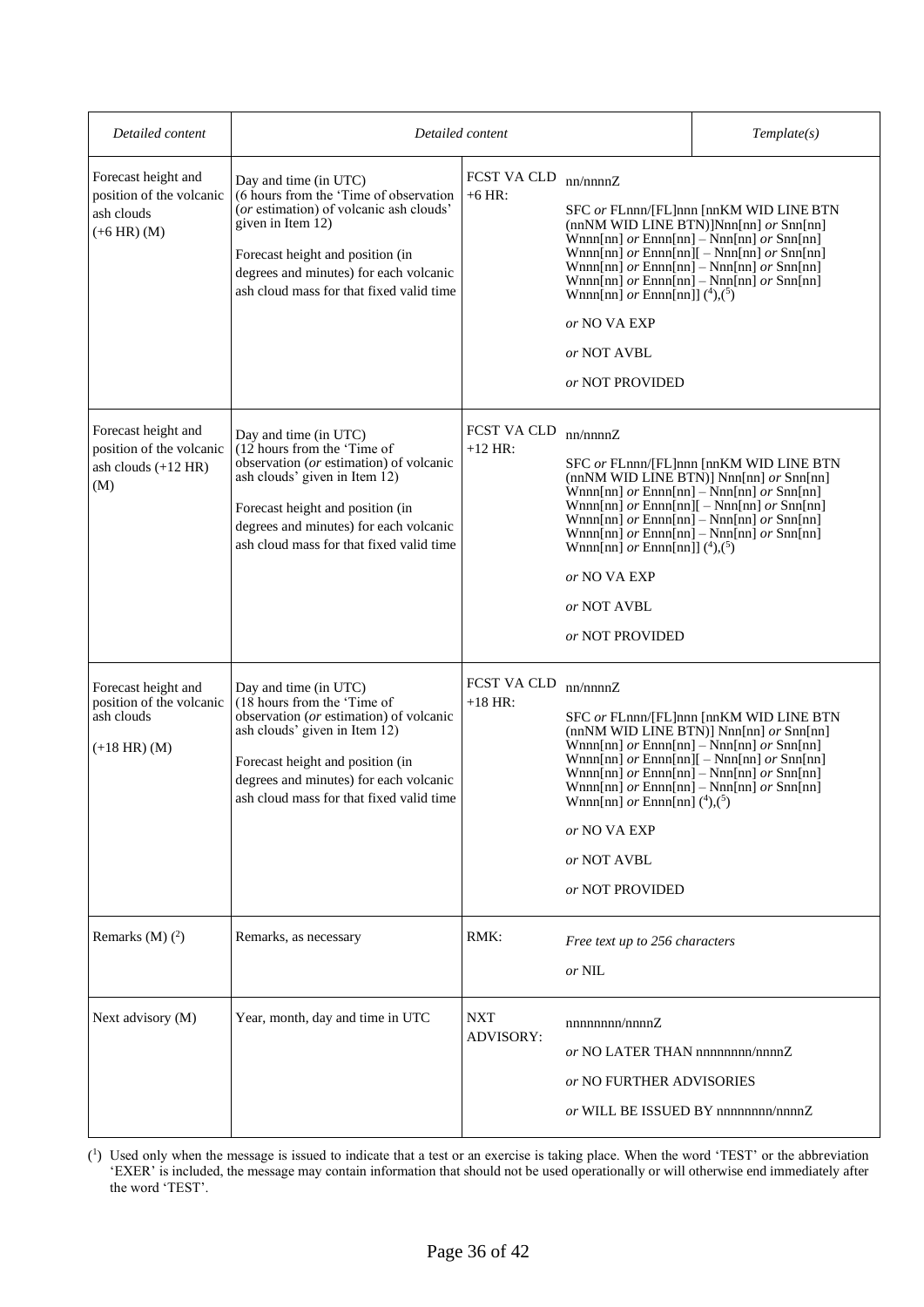- ( 2 ) The term 'resuspended' to be used for volcanic ash deposits raised by the wind.
- $(3)$  If a volcanic ash cloud is reported (e.g. AIREP) but not identifiable from the satellite data.
- ( 4 ) A straight line between two points drawn on a map in the Mercator projection or a straight line between two points which crosses lines of longitude at a constant angle.
- $(5)$  Up to four selected layers.'

Name of tropical cyclone (M)

Name of tropical cyclone *or* 'NN' for unnamed tropical

cyclone

38. Appendix 7 is replaced by the following:

#### '*Appendix 7*

# **Template for advisory for tropical cyclones** *Key:*  $M =$  inclusion mandatory;  $C =$  inclusion conditional, included whenever applicable;  $O =$  inclusion optional; = = a double line indicates that the text following it should be placed on the subsequent line. *Note 1:* The ranges and resolutions for the numerical elements included in tropical cyclone advisory are shown in Appendix 8. *Note 2:* The explanations for the abbreviations can be found in ICAO Doc 8400 *Procedures for Air Navigation Services — ICAO Abbreviations and Codes (PANS-ABC)*. *Note 3:* The inclusion of a colon (':') after each element heading is mandatory. *Element Detailed content Template(s)* Identification of the type of message (M) Type of message TC ADVISORY Status indicator  $(C)$   $(^{1})$ Indicator of test or exercise STATUS: TEST *or* EXER Time of origin  $(M)$  Year, month, day and time of issue in UTC DTG: nnnnnnnn/nnnnZ Name of TCAC  $(M)$  Name of TCAC (location indicator *or* full name) TCAC: nnnn *or* nnnnnnnnnn

TC: nnnnnnnnnnnn *or* NN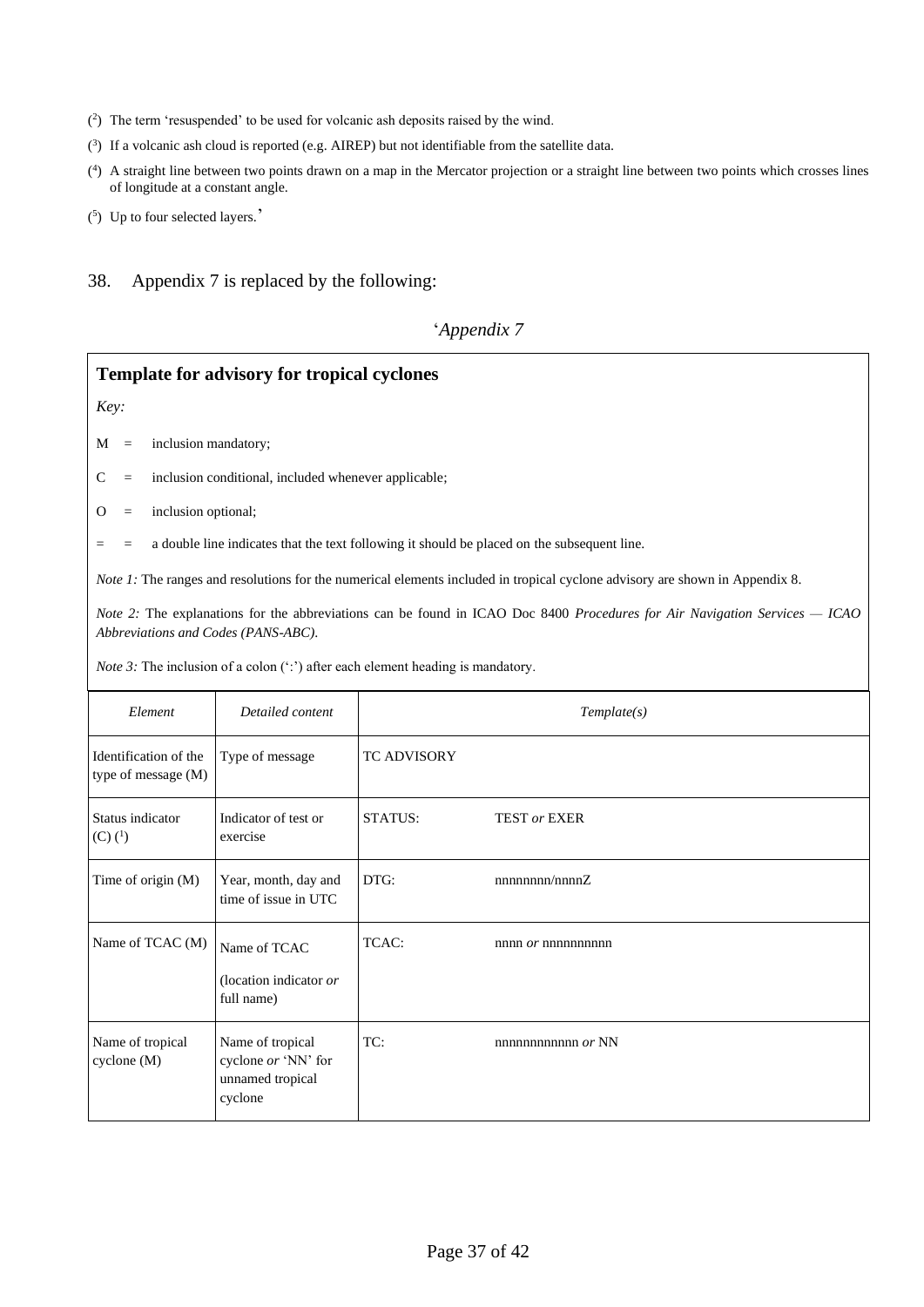| Element                                  | Detailed content                                                                                                                          | Template(s)         |                                                                                                                                                                                                                                                                                                                                                   |  |
|------------------------------------------|-------------------------------------------------------------------------------------------------------------------------------------------|---------------------|---------------------------------------------------------------------------------------------------------------------------------------------------------------------------------------------------------------------------------------------------------------------------------------------------------------------------------------------------|--|
| Advisory number<br>(M)                   | Advisory: Year in full<br>and message number<br>(separate sequence for<br>each tropical cyclone)                                          | <b>ADVISORY NR:</b> | nnnn/[n][n][n]n                                                                                                                                                                                                                                                                                                                                   |  |
| Observed position of<br>the centre $(M)$ | Day and time (in UTC)<br>and position of the<br>centre of the tropical<br>cyclone (in degrees and<br>minutes)                             | <b>OBS PSN:</b>     | nn/nnnn $Z$ Nnn $[nn]$ or Snn $[nn]$ Wnnn $[nn]$ or Ennn $[nn]$                                                                                                                                                                                                                                                                                   |  |
| Observed CB cloud<br>$(0)$ $(^{2})$      | Location of CB cloud<br>(referring to the<br>latitude and longitude<br>(in degrees and<br>minutes)) and vertical<br>extent (flight level) | CB:                 | WI nnnKM (or nnnNM) OF TC CENTRE<br><i>or</i><br>WI $(3)$ Nnn[nn] or Snn[nn] Wnnn[nn] or Ennn[nn] –<br>$Nnn[nn]$ or $Snn[nn]$ Wnnn $[nn]$ or $Ennn[nn]$ –<br>$Nnn[nn]$ or $Snn[nn]$ Wnnn $[nn]$ or $Ennn[nn]$ –<br>[Nnn[nn] or Snn[nn] Wnnn[nn] or Ennn[nn] -<br>Nnn[nn] or Snn[nn] Wnnn[nn] or Ennn[nn]]<br>TOP [ABV or BLW] FLnnn<br><b>NIL</b> |  |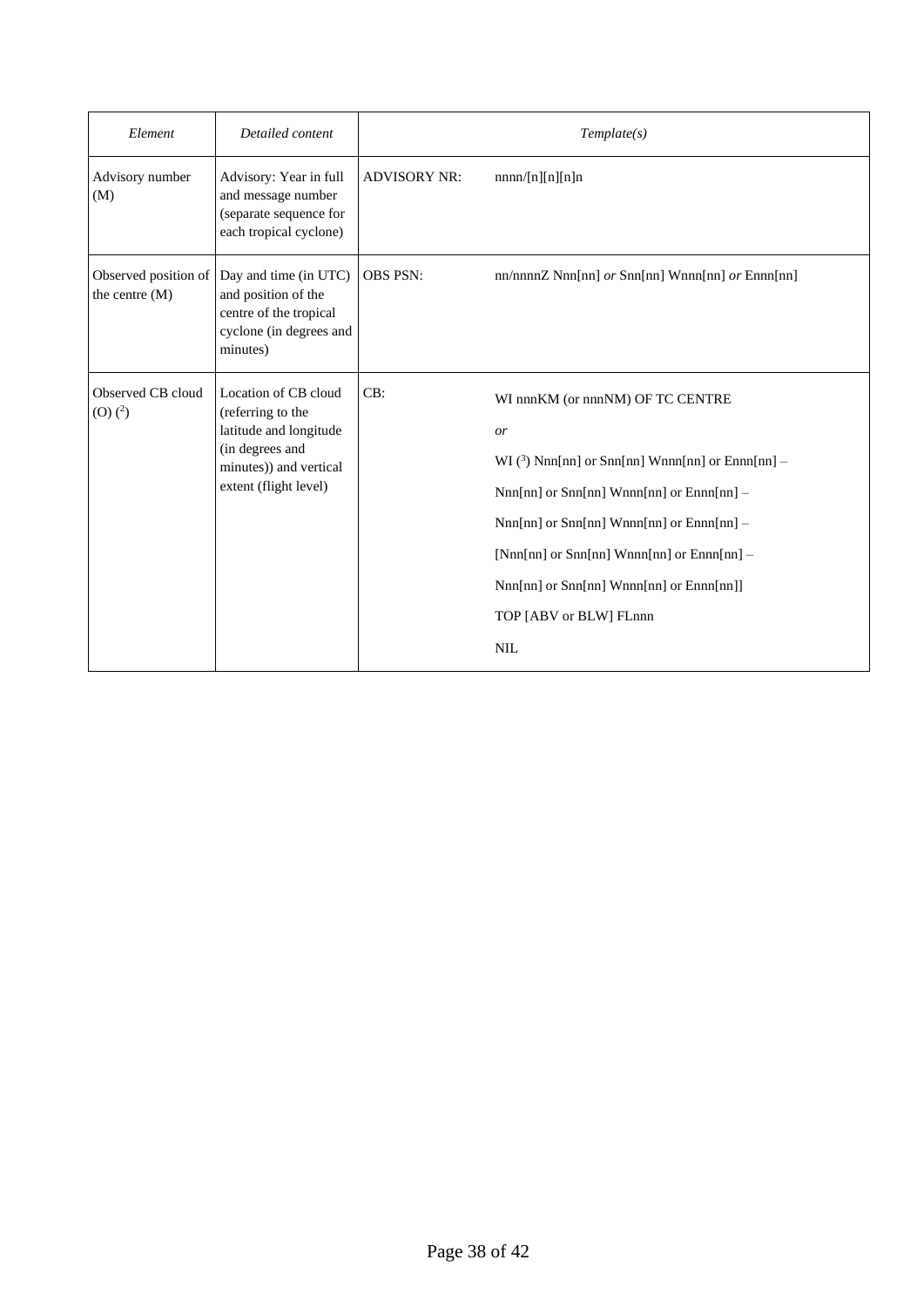| Element                                           | Detailed content                                                                                                                                                 | Template(s)          |                                                                                                                                                                                                                                                                                                                                                                                     |  |
|---------------------------------------------------|------------------------------------------------------------------------------------------------------------------------------------------------------------------|----------------------|-------------------------------------------------------------------------------------------------------------------------------------------------------------------------------------------------------------------------------------------------------------------------------------------------------------------------------------------------------------------------------------|--|
| Direction and speed<br>of movement (M)            | Direction and speed of<br>movement given in 16<br>compass points and<br>$km/h$ (or kt)<br>respectively or<br>stationary (< km/h<br>(1 kt)                        | MOV:                 | N nnKMH (or KT) or<br>NNE nnKMH (or KT) or<br>NE nnKMH (or KT) or<br>ENE nnKMH (or KT) or<br>E nn $KMH$ (or KT) or<br>ESE nnKMH (or KT) or<br>SE nnKMH (or KT) or<br>SSE nnKMH (or KT) or<br>S nnKMH (or KT) or<br>SSW nnKMH (or KT) or<br>SW nnKMH (or KT) or<br>WSW nnKMH (or KT) or<br>W nnKMH (or KT) or<br>WNW nnKMH (or KT) or<br>NW nnKMH (or KT) or<br>NNW nnKMH (or KT) or |  |
| Changes in intensity<br>(M)                       | Changes of maximum<br>surface wind speed at<br>time of observation                                                                                               | <b>INTST CHANGE:</b> | <b>STNR</b><br><b>INTSF</b> or WKN or NC                                                                                                                                                                                                                                                                                                                                            |  |
| Central pressure $(M)$ Central pressure           | (in hPa)                                                                                                                                                         | C:                   | nnnHPA                                                                                                                                                                                                                                                                                                                                                                              |  |
| Maximum surface<br>wind $(M)$                     | Maximum surface wind<br>near the centre<br>(mean surface wind<br>over 10 minutes, in kt)                                                                         | MAX WIND:            | nn[n]KT                                                                                                                                                                                                                                                                                                                                                                             |  |
| Forecast of centre<br>position<br>$(+6$ HR) $(M)$ | Day and time (in UTC)<br>(6 hours from the DTG<br>given in Item 5);<br>Forecast position (in<br>degrees and minutes)<br>of the centre of the<br>tropical cyclone | FCST PSN +6 HR:      | nn/nnnnZ Nnn[nn] or Snn[nn] Wnnn[nn] or Ennn[nn]                                                                                                                                                                                                                                                                                                                                    |  |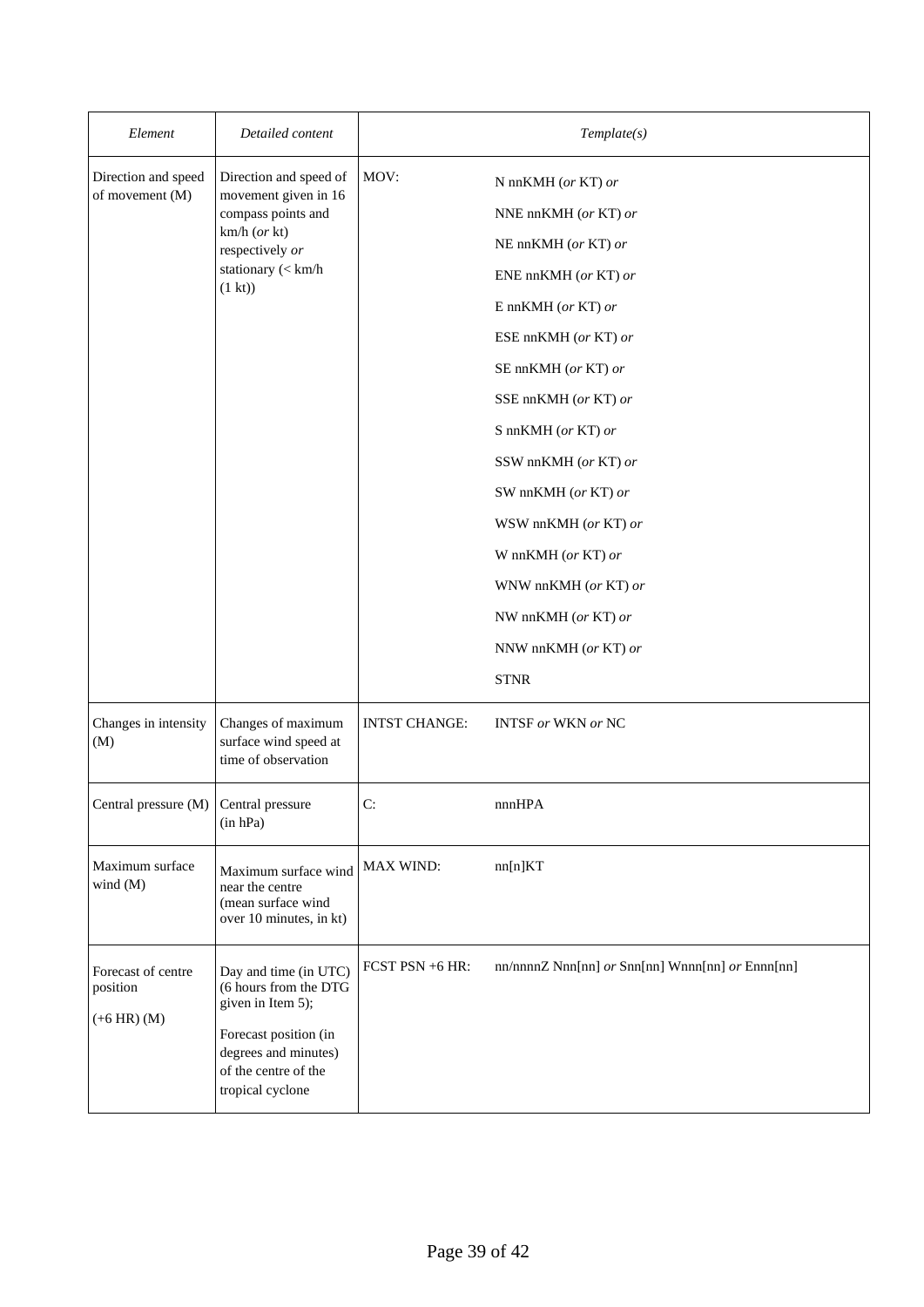| Element                                                 | Detailed content                                                                                                                                                 | Template(s)                        |                                                                                                                                      |  |
|---------------------------------------------------------|------------------------------------------------------------------------------------------------------------------------------------------------------------------|------------------------------------|--------------------------------------------------------------------------------------------------------------------------------------|--|
| Forecast of<br>maximum surface<br>wind $(+6$ HR) $(M)$  | Forecast of maximum<br>surface wind (6 hours<br>after the DTG given in<br>Item $5)$                                                                              | FCST MAX WIND nn[n]KT<br>$+6$ HR:  |                                                                                                                                      |  |
| Forecast of centre<br>position<br>$(+12$ HR) $(M)$      | Day and time (in UTC)<br>(12 hours from the<br>DTG given in Item 5)<br>Forecast position (in<br>degrees and minutes)<br>of the centre of the<br>tropical cyclone | $FCST$ $PSN + 12$ $HR$ :           | nn/nnnn $Z$ Nnn $[nn]$ or Snn $[nn]$ Wnnn $[nn]$ or Ennn $[nn]$                                                                      |  |
| Forecast of<br>maximum surface<br>wind $(+12$ HR) $(M)$ | Forecast of maximum<br>surface wind<br>(12 hours after the<br>DTG given in Item 5)                                                                               | FCST MAX WIND nn[n]KT<br>$+12$ HR: |                                                                                                                                      |  |
| Forecast of centre<br>position<br>$(+18$ HR) (M)        | Day and time (in UTC)<br>(18 hours from the<br>DTG given in Item 5)<br>Forecast position (in<br>degrees and minutes)<br>of the centre of the<br>tropical cyclone | FCST $PSN + 18$ HR:                | nn/nnnnZ Nnn[nn] or Snn[nn] Wnnn[nn] or Ennn[nn]                                                                                     |  |
| Forecast of<br>maximum surface<br>wind $(+18$ HR) $(M)$ | Forecast of maximum<br>surface wind<br>(18 hours after the<br>DTG given in Item 5)                                                                               | FCST MAX WIND nn[n]KT<br>$+18$ HR: |                                                                                                                                      |  |
| Forecast of centre<br>position<br>$(+24$ HR) (M)        | Day and time (in UTC)<br>(24 hours from the<br>DTG given in Item 5)<br>Forecast position (in<br>degrees and minutes)                                             | $FCST$ $PSN + 24$ $HR$ :           | $\min$ /nnnn $Z$ Nnn $\lfloor$ nn $\rfloor$ or Snn $\lfloor$ nn $\rfloor$ Wnnn $\lfloor$ nn $\rfloor$ or Ennn $\lfloor$ nn $\rfloor$ |  |
|                                                         | of the centre of the<br>tropical cyclone                                                                                                                         |                                    |                                                                                                                                      |  |
| Forecast of<br>maximum surface<br>wind $(+24$ HR) $(M)$ | Forecast of maximum<br>surface wind<br>(24 hours after the<br>DTG given in Item 5)                                                                               | FCST MAX WIND nn[n]KT<br>$+24$ HR: |                                                                                                                                      |  |
| Remarks (M)                                             | Remarks, as necessary                                                                                                                                            | RMK:                               | Free text up to 256 characters<br>or NIL                                                                                             |  |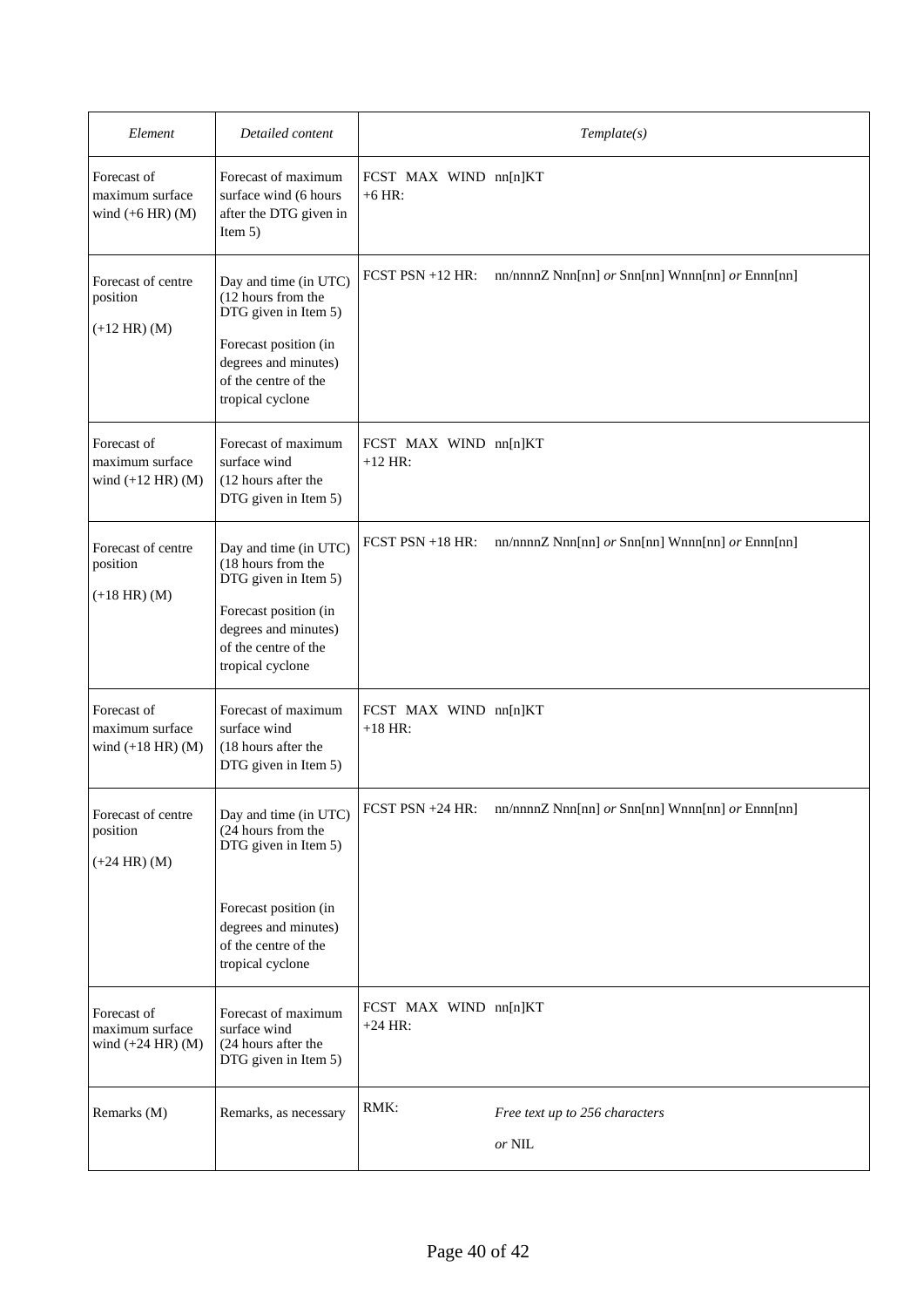| Element                                              | Detailed content                                                                  | Template(s)                                            |
|------------------------------------------------------|-----------------------------------------------------------------------------------|--------------------------------------------------------|
| Expected time of<br>issuance of next<br>advisory (M) | Expected year, month,<br>day and time (in UTC)<br>of issuance of next<br>advisory | NXT MSG:<br>$[BFR]$ nnnnnnnn/nnnn $Z$<br>or NO MSG EXP |

- ( 1 ) Used only when the message is issued to indicate that a test or an exercise is taking place. When the word 'TEST' or the abbreviation 'EXER' is included, the message may contain information that should not be used operationally or will otherwise end immediately after the word 'TEST'.
- $(2)$  In the case of CB clouds associated with a tropical cyclone covering more than one area within the area of responsibility, this element can be repeated, as necessary.
- ( 3 ) The number of coordinates should be kept to a minimum and should not normally exceed seven.'